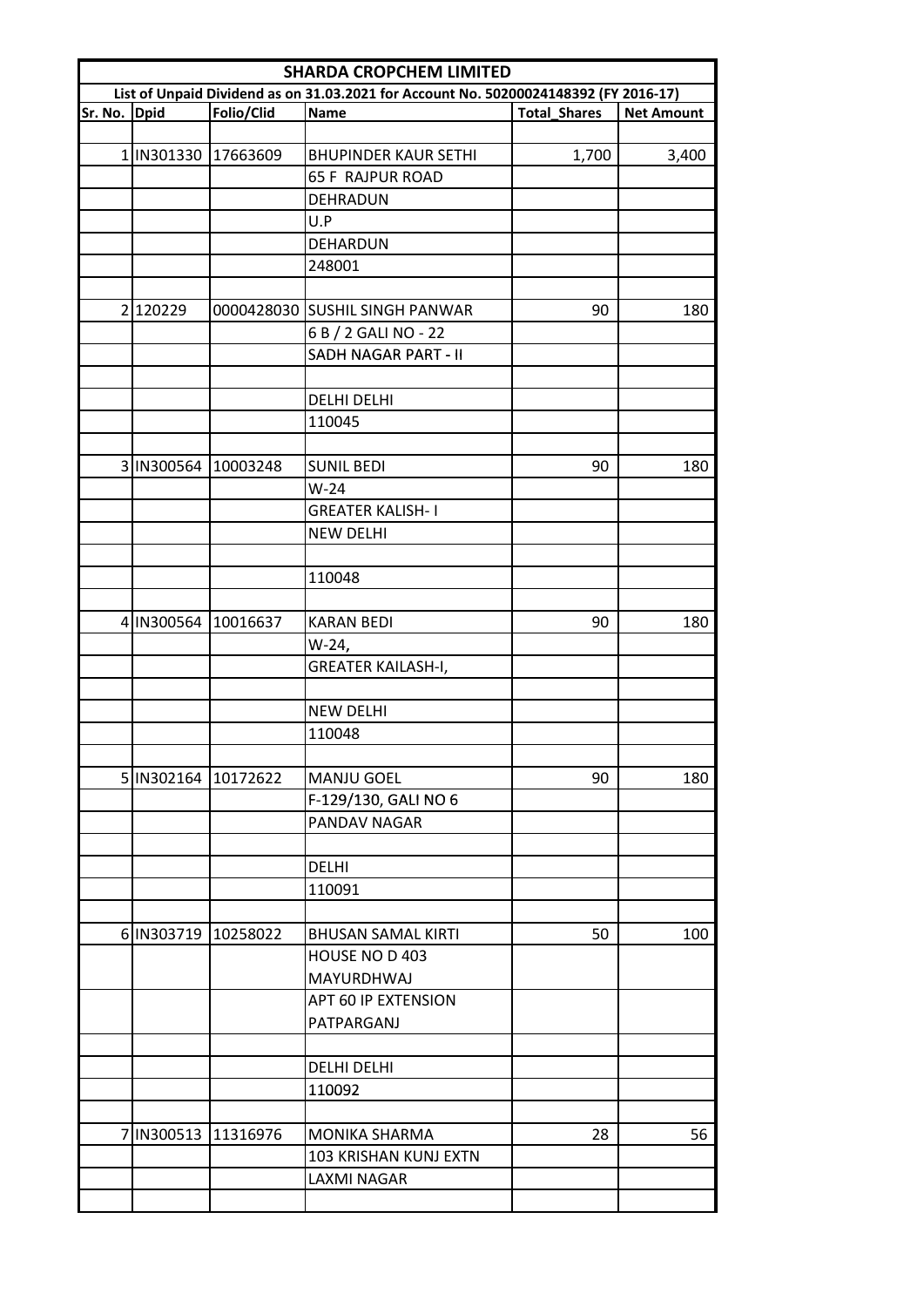|             |                      | <b>NEW DELHI</b>               |     |       |
|-------------|----------------------|--------------------------------|-----|-------|
|             |                      | 110092                         |     |       |
|             |                      |                                |     |       |
| 8 120229    |                      | 0000007540 ASHOK KUMAR         | 90  | 180   |
|             |                      | <b>H NO 57</b>                 |     |       |
|             |                      | WARD NO 10                     |     |       |
|             |                      | <b>DISTT ROHTAK STATE</b>      |     |       |
|             |                      | <b>MEHAM HARYANA</b>           |     |       |
|             |                      | 124112                         |     |       |
|             |                      |                                |     |       |
|             | 9 IN303108 10024046  | <b>SUKHBIR SINGH BRAR</b>      | 90  | 180   |
|             |                      | <b>HNO.34</b>                  |     |       |
|             |                      | DEFENCE COLONY                 |     |       |
|             |                      | <b>HISAR</b>                   |     |       |
|             |                      | <b>HARYANA</b>                 |     |       |
|             |                      | 125001                         |     |       |
|             |                      |                                |     |       |
|             | 10 IN303108 10084084 | PUSHPA DEVI                    | 90  | 180   |
|             |                      | <b>HNO.34</b>                  |     |       |
|             |                      | <b>DEFENCE COLONY</b>          |     |       |
|             |                      |                                |     |       |
|             |                      | <b>HISAR</b>                   |     |       |
|             |                      | 125001                         |     |       |
|             |                      |                                |     |       |
|             | 11 IN301143 10870647 | <b>SUMITRA DEVI GARG</b>       | 40  | 80    |
|             |                      | 299-C MODEL TOWN               |     |       |
|             |                      | <b>MANDI ADAMPUR</b>           |     |       |
|             |                      | <b>HISSAR</b>                  |     |       |
|             |                      | <b>HARYANA</b>                 |     |       |
|             |                      | 125052                         |     |       |
|             |                      |                                |     |       |
|             | 12 IN301774 14700945 | <b>ASHOK NIRWANI</b>           | 500 | 1,000 |
|             |                      | 189                            |     |       |
|             |                      | <b>SEC 20</b>                  |     |       |
|             |                      | <b>HUDA</b>                    |     |       |
|             |                      | <b>KAITHAL</b>                 |     |       |
|             |                      | 136027                         |     |       |
|             |                      |                                |     |       |
| 13 IN302365 | 10864566             | SUSHIL KUMAR MITTAL            | 90  | 180   |
|             |                      | H.NO.-760, WARD NO.-12,        |     |       |
|             |                      |                                |     |       |
|             |                      | STREET NO.-4,                  |     |       |
|             |                      | VEDANT NAGAR, MOGA,            |     |       |
|             |                      | <b>PUNJAB</b>                  |     |       |
|             |                      |                                |     |       |
|             |                      | 142001                         |     |       |
|             |                      |                                |     |       |
| 14 120133   |                      | 0000995181 ANITA GAURAV KAPOOR | 100 | 200   |
|             |                      | 103-104 RAILWAY LINK           |     |       |
|             |                      | <b>ROAD</b>                    |     |       |
|             |                      | <b>AMRITSAR</b>                |     |       |
|             |                      | AMRITSAR 143001                |     |       |
|             |                      | AMRITSAR PUNJAB                |     |       |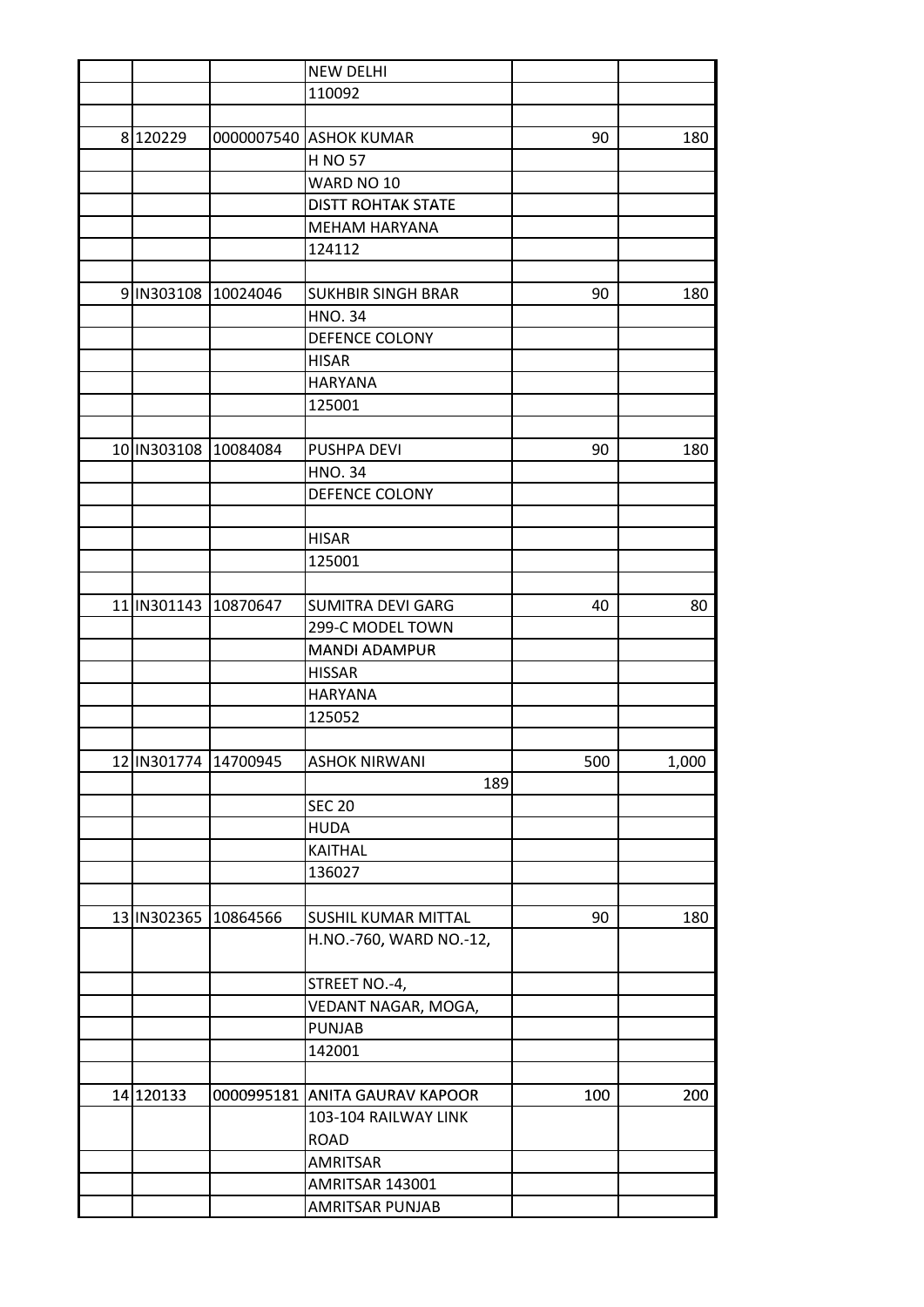|           |                       | 143001                     |     |     |
|-----------|-----------------------|----------------------------|-----|-----|
|           |                       |                            |     |     |
|           | 15 IN300484 19127670  | AMRITPAL SINGH             | 175 | 350 |
|           |                       | VILL BAHADUR HUSSAIN       |     |     |
|           |                       | <b>TEHBATALA</b>           |     |     |
|           |                       | DISTT GURDASPURBATALA      |     |     |
|           |                       | <b>PUNJAB</b>              |     |     |
|           |                       |                            |     |     |
|           |                       |                            |     |     |
|           |                       | <b>BATALA PUNJAB</b>       |     |     |
|           |                       | 143406                     |     |     |
|           |                       |                            |     |     |
| 16 120419 |                       | 0000126235 AMIT GUPTA      | 40  | 80  |
|           |                       | H-1106, PRATEEK WISTERIA   |     |     |
|           |                       |                            |     |     |
|           |                       | SECTOR-77                  |     |     |
|           |                       | <b>GAUTAM BUDH NAGAR</b>   |     |     |
|           |                       | NOIDA UTTAR PRADESH        |     |     |
|           |                       | 201301                     |     |     |
|           |                       |                            |     |     |
|           | 17 IN303028 59898609  | MOHD DANISH GAUHAR         | 25  | 50  |
|           |                       | D1 175 NTPC TOWNSHIP       |     |     |
|           |                       |                            |     |     |
|           |                       | VIDHYUTNAGAR               |     |     |
|           |                       | <b>GAUTAM BUDH NAGAR</b>   |     |     |
|           |                       | <b>GAUTAM BUDDHA NAGAR</b> |     |     |
|           |                       | UTTAR PRADESH, INDIA       |     |     |
|           |                       | 203207                     |     |     |
|           |                       |                            |     |     |
|           | 18 IN 301330 17166377 | MOHD ABDUL MOBIN           | 200 | 400 |
|           |                       | SIDDIQUI                   |     |     |
|           |                       | LATE DR. ABDUL LATIF       |     |     |
|           |                       | SIDDIQUI                   |     |     |
|           |                       | HIND CLINICAL LABORATRY    |     |     |
|           |                       |                            |     |     |
|           |                       |                            |     |     |
|           |                       | C1/31-A SHEIKH SALIM GATE  |     |     |
|           |                       | <b>NAI SARAK</b>           |     |     |
|           |                       | <b>VARANASI</b>            |     |     |
|           |                       | 221001                     |     |     |
|           |                       |                            |     |     |
|           | 19 IN300513 17152863  | <b>ANKIT SACHAN</b>        | 20  | 40  |
|           |                       | 22/4 TIKAIT RAI            |     |     |
|           |                       | <b>TALAB COLONY</b>        |     |     |
|           |                       | <b>LUCKNOW</b>             |     |     |
|           |                       | UTTAR PRADESH              |     |     |
|           |                       | 226004                     |     |     |
|           |                       |                            |     |     |
|           | 20 IN301774 11546076  | <b>RAKESH GUPTA</b>        | 22  | 44  |
|           |                       | B 168                      |     |     |
|           |                       | <b>B BLOCK RAJAJIPURAM</b> |     |     |
|           |                       |                            |     |     |
|           |                       | <b>LUCKNOW</b>             |     |     |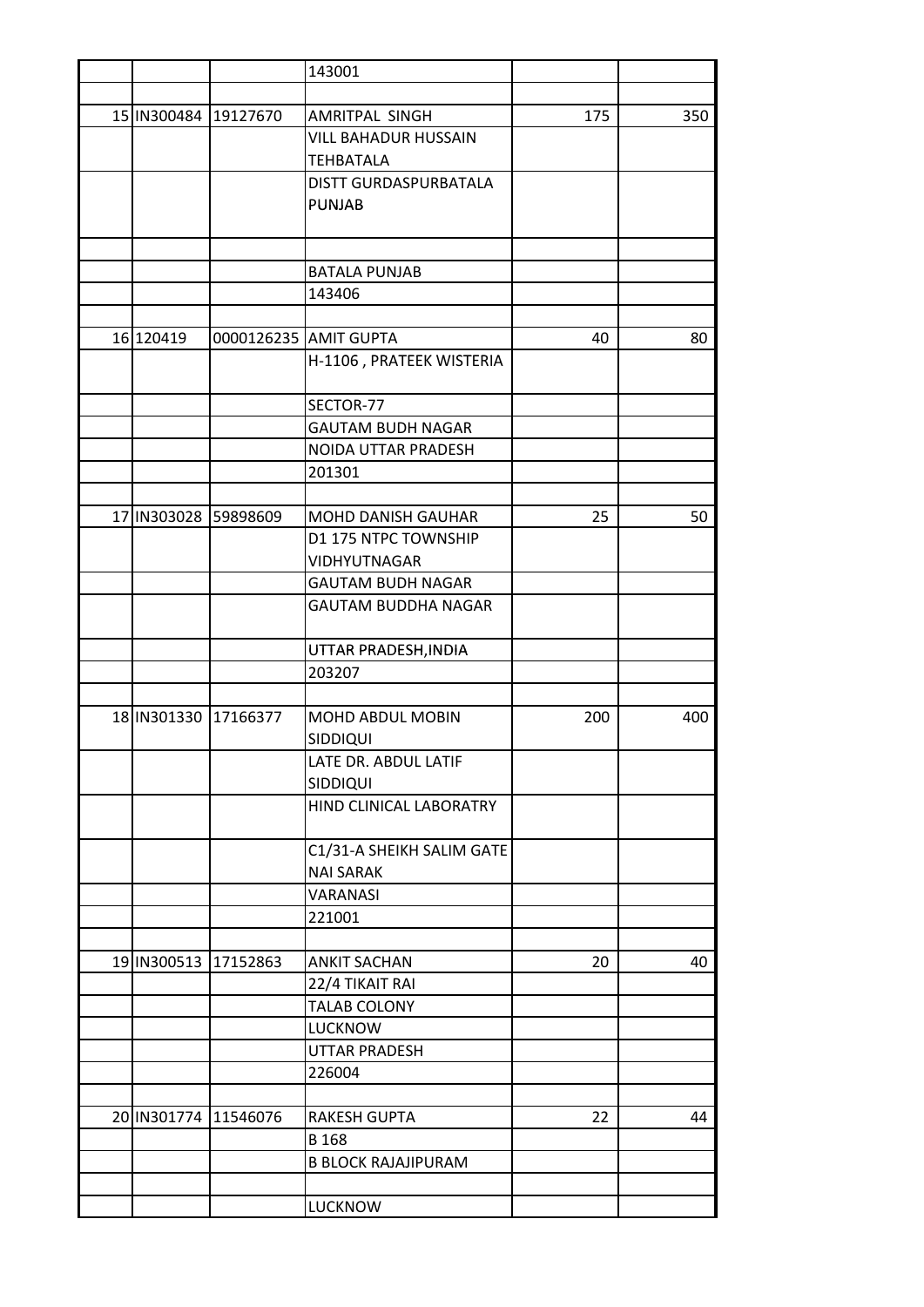|                      |                      | 226005                        |              |                |
|----------------------|----------------------|-------------------------------|--------------|----------------|
|                      |                      |                               |              |                |
| 21 120472            |                      | 0009984583 PANKAJ SINGH       | 60           | 120            |
|                      |                      | 215 UTSAV                     |              |                |
|                      |                      | <b>MAHANAGAR PART 2</b>       |              |                |
|                      |                      | PILIBHIT BYE PASS             |              |                |
|                      |                      | <b>BAREILLY UTTAR PRADESH</b> |              |                |
|                      |                      |                               |              |                |
|                      |                      | 243001                        |              |                |
|                      |                      |                               |              |                |
| 22 130414            |                      | 0001540948 AMIT MUKHERJEE     | 20           | 40             |
|                      |                      | <b>SHAKTI NAGAR</b>           |              |                |
|                      |                      | <b>LINE PAR</b>               |              |                |
|                      |                      |                               |              |                |
|                      |                      | MORADABAD UTTAR               |              |                |
|                      |                      | PRADESH                       |              |                |
|                      |                      | 244001                        |              |                |
|                      |                      |                               |              |                |
|                      |                      |                               |              |                |
|                      | 23 IN301983 10669208 | <b>KAMAL JAIN</b>             | 100          | 200            |
|                      |                      | STATION ROAD,                 |              |                |
|                      |                      |                               |              |                |
|                      |                      |                               |              |                |
|                      |                      | DHAMPUR (U.P.)                |              |                |
|                      |                      | 246761                        |              |                |
|                      |                      |                               |              |                |
|                      | 24 IN301774 10131859 | Parmjit Kaur Khatter          | 17           | 34             |
|                      |                      | 16/111                        |              |                |
|                      |                      |                               |              |                |
|                      |                      | Patel Nagar                   |              |                |
|                      |                      | Saharanpur                    |              |                |
|                      |                      | 247001                        |              |                |
|                      |                      |                               |              |                |
| 25 IN302269 12671871 |                      | RISHU KASHYAP                 | $\mathbf{1}$ | $\overline{2}$ |
|                      |                      | 75 CHRISTIAN LANE             |              |                |
|                      |                      | <b>BEGUM BAGH MEERUT</b>      |              |                |
|                      |                      | UTTAR PRADESH                 |              |                |
|                      |                      | <b>INDIA</b>                  |              |                |
|                      |                      | 250001                        |              |                |
|                      |                      |                               |              |                |
| 26 120206            |                      | 0000512747 AMIT MITTAL        | 500          | 1,000          |
|                      |                      | <b>H NO 14 A</b>              |              |                |
|                      |                      | <b>MISSION COMPOUND</b>       |              |                |
|                      |                      | <b>NEAR LITTLE SCHOLAR</b>    |              |                |
|                      |                      | <b>SCHOOL</b>                 |              |                |
|                      |                      | <b>MEERUT U P</b>             |              |                |
|                      |                      | 250002                        |              |                |
|                      |                      |                               |              |                |
|                      | 27 IN303028 59445777 | HARENDRA HARIJAN              | 29           | 58             |
|                      |                      | S/O KEDAR HARIJAN             |              |                |
|                      |                      | <b>BHALUHA BHALUHA</b>        |              |                |
|                      |                      | <b>BHALUHI KUSHINAGAR</b>     |              |                |
|                      |                      | KUSHINAGAR                    |              |                |
|                      |                      |                               |              |                |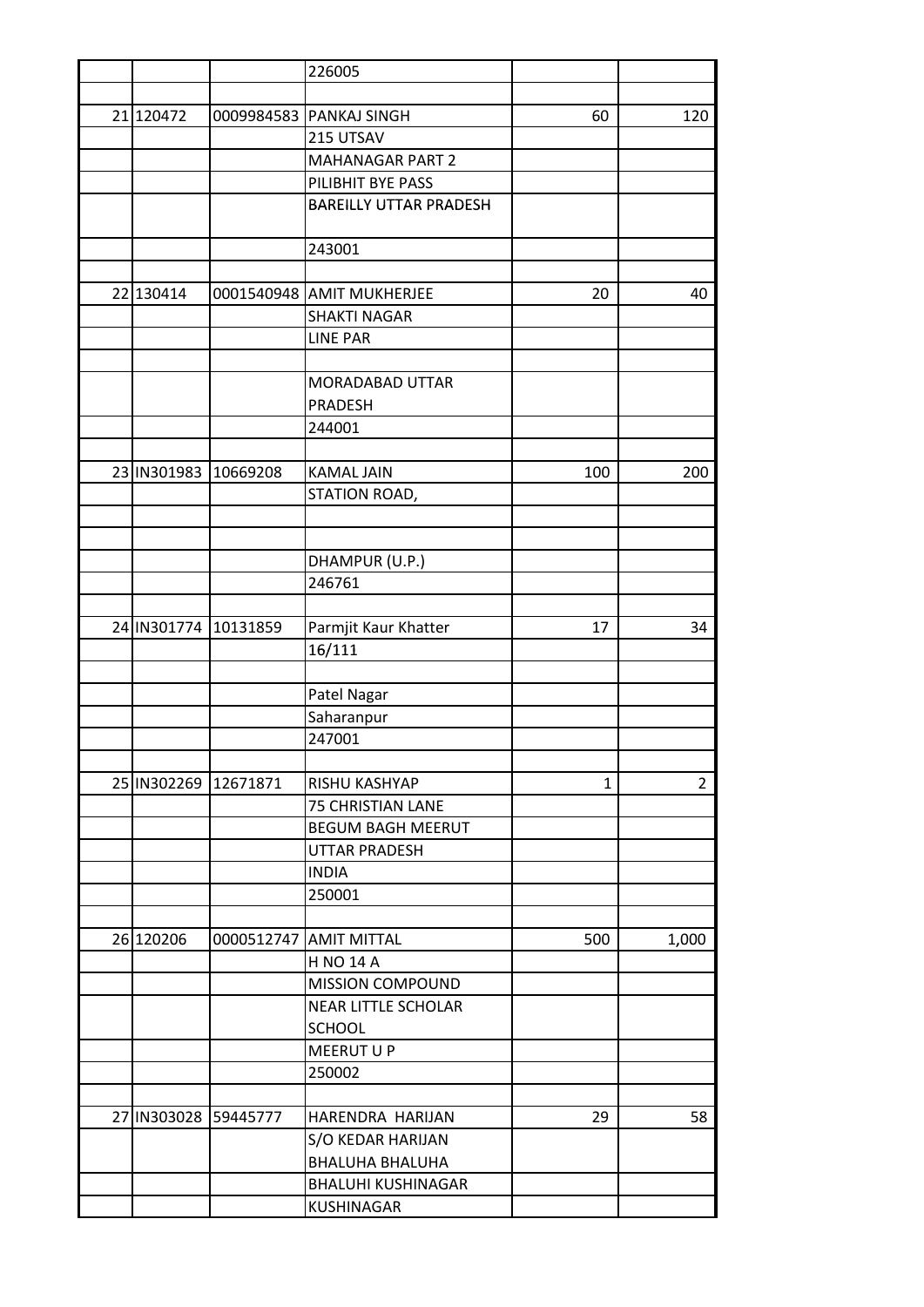|           |                        | UTTAR PRADESH, INDIA                                                   |                                                                                                                                                                                                                                                                                                                                                                                                                                                                                                                                                 |                      |
|-----------|------------------------|------------------------------------------------------------------------|-------------------------------------------------------------------------------------------------------------------------------------------------------------------------------------------------------------------------------------------------------------------------------------------------------------------------------------------------------------------------------------------------------------------------------------------------------------------------------------------------------------------------------------------------|----------------------|
|           |                        | 274149                                                                 |                                                                                                                                                                                                                                                                                                                                                                                                                                                                                                                                                 |                      |
|           |                        |                                                                        |                                                                                                                                                                                                                                                                                                                                                                                                                                                                                                                                                 |                      |
|           |                        | PREETI GANDHI                                                          | 100                                                                                                                                                                                                                                                                                                                                                                                                                                                                                                                                             | 200                  |
|           |                        |                                                                        |                                                                                                                                                                                                                                                                                                                                                                                                                                                                                                                                                 |                      |
|           |                        | DAYAL BAGH                                                             |                                                                                                                                                                                                                                                                                                                                                                                                                                                                                                                                                 |                      |
|           |                        |                                                                        |                                                                                                                                                                                                                                                                                                                                                                                                                                                                                                                                                 |                      |
|           |                        |                                                                        |                                                                                                                                                                                                                                                                                                                                                                                                                                                                                                                                                 |                      |
|           |                        |                                                                        |                                                                                                                                                                                                                                                                                                                                                                                                                                                                                                                                                 |                      |
|           |                        |                                                                        |                                                                                                                                                                                                                                                                                                                                                                                                                                                                                                                                                 |                      |
|           |                        |                                                                        |                                                                                                                                                                                                                                                                                                                                                                                                                                                                                                                                                 | 180                  |
|           |                        |                                                                        |                                                                                                                                                                                                                                                                                                                                                                                                                                                                                                                                                 |                      |
|           |                        |                                                                        |                                                                                                                                                                                                                                                                                                                                                                                                                                                                                                                                                 |                      |
|           |                        |                                                                        |                                                                                                                                                                                                                                                                                                                                                                                                                                                                                                                                                 |                      |
|           |                        |                                                                        |                                                                                                                                                                                                                                                                                                                                                                                                                                                                                                                                                 |                      |
|           |                        |                                                                        |                                                                                                                                                                                                                                                                                                                                                                                                                                                                                                                                                 |                      |
|           |                        |                                                                        |                                                                                                                                                                                                                                                                                                                                                                                                                                                                                                                                                 |                      |
|           |                        |                                                                        |                                                                                                                                                                                                                                                                                                                                                                                                                                                                                                                                                 | 180                  |
|           |                        |                                                                        |                                                                                                                                                                                                                                                                                                                                                                                                                                                                                                                                                 |                      |
|           |                        |                                                                        |                                                                                                                                                                                                                                                                                                                                                                                                                                                                                                                                                 |                      |
|           |                        |                                                                        |                                                                                                                                                                                                                                                                                                                                                                                                                                                                                                                                                 |                      |
|           |                        |                                                                        |                                                                                                                                                                                                                                                                                                                                                                                                                                                                                                                                                 |                      |
|           |                        |                                                                        |                                                                                                                                                                                                                                                                                                                                                                                                                                                                                                                                                 |                      |
|           |                        |                                                                        |                                                                                                                                                                                                                                                                                                                                                                                                                                                                                                                                                 |                      |
|           |                        |                                                                        |                                                                                                                                                                                                                                                                                                                                                                                                                                                                                                                                                 |                      |
|           |                        |                                                                        |                                                                                                                                                                                                                                                                                                                                                                                                                                                                                                                                                 |                      |
|           |                        |                                                                        |                                                                                                                                                                                                                                                                                                                                                                                                                                                                                                                                                 | 180                  |
|           |                        |                                                                        |                                                                                                                                                                                                                                                                                                                                                                                                                                                                                                                                                 |                      |
|           |                        |                                                                        |                                                                                                                                                                                                                                                                                                                                                                                                                                                                                                                                                 |                      |
|           |                        |                                                                        |                                                                                                                                                                                                                                                                                                                                                                                                                                                                                                                                                 |                      |
|           |                        |                                                                        |                                                                                                                                                                                                                                                                                                                                                                                                                                                                                                                                                 |                      |
|           |                        |                                                                        |                                                                                                                                                                                                                                                                                                                                                                                                                                                                                                                                                 |                      |
|           |                        |                                                                        |                                                                                                                                                                                                                                                                                                                                                                                                                                                                                                                                                 |                      |
|           |                        |                                                                        |                                                                                                                                                                                                                                                                                                                                                                                                                                                                                                                                                 | 180                  |
|           |                        |                                                                        |                                                                                                                                                                                                                                                                                                                                                                                                                                                                                                                                                 |                      |
|           |                        |                                                                        |                                                                                                                                                                                                                                                                                                                                                                                                                                                                                                                                                 |                      |
|           |                        |                                                                        |                                                                                                                                                                                                                                                                                                                                                                                                                                                                                                                                                 |                      |
|           |                        |                                                                        |                                                                                                                                                                                                                                                                                                                                                                                                                                                                                                                                                 |                      |
|           |                        |                                                                        |                                                                                                                                                                                                                                                                                                                                                                                                                                                                                                                                                 |                      |
|           |                        | 302017                                                                 |                                                                                                                                                                                                                                                                                                                                                                                                                                                                                                                                                 |                      |
|           |                        |                                                                        |                                                                                                                                                                                                                                                                                                                                                                                                                                                                                                                                                 |                      |
| 33 120106 |                        |                                                                        | 90                                                                                                                                                                                                                                                                                                                                                                                                                                                                                                                                              | 180                  |
|           |                        | 27, RITU RAJ                                                           |                                                                                                                                                                                                                                                                                                                                                                                                                                                                                                                                                 |                      |
|           |                        | <b>MAHAVEER NAGAR-I</b>                                                |                                                                                                                                                                                                                                                                                                                                                                                                                                                                                                                                                 |                      |
|           |                        | <b>TONK ROAD</b>                                                       |                                                                                                                                                                                                                                                                                                                                                                                                                                                                                                                                                 |                      |
|           |                        | <b>JAIPUR RAJASTHAN</b>                                                |                                                                                                                                                                                                                                                                                                                                                                                                                                                                                                                                                 |                      |
|           |                        | 302018                                                                 |                                                                                                                                                                                                                                                                                                                                                                                                                                                                                                                                                 |                      |
|           |                        |                                                                        |                                                                                                                                                                                                                                                                                                                                                                                                                                                                                                                                                 |                      |
| 34 120177 |                        |                                                                        | 200                                                                                                                                                                                                                                                                                                                                                                                                                                                                                                                                             | 400                  |
|           |                        | 56/79 RAJAT PATH                                                       |                                                                                                                                                                                                                                                                                                                                                                                                                                                                                                                                                 |                      |
|           |                        | MANSAROVAR                                                             |                                                                                                                                                                                                                                                                                                                                                                                                                                                                                                                                                 |                      |
|           |                        |                                                                        |                                                                                                                                                                                                                                                                                                                                                                                                                                                                                                                                                 |                      |
|           |                        | <b>JAIPUR RAJASTHAN</b>                                                |                                                                                                                                                                                                                                                                                                                                                                                                                                                                                                                                                 |                      |
|           | 30 120177<br>32 120177 | 28 IN300724 10026748<br>29 IN301127 16891794<br>31   IN301160 30065387 | 35, MEERA BAGH COLONY<br>AGRA<br>282005<br><b>DINESH KUMAR</b><br>35,<br>SANJAY NAGAR,<br>OPP. RAILWAY STATION,<br><b>ALWAR</b><br>301001<br>0100549898 ROUNAK KARNAWAT<br>1402, PARTANIYO KA RASTA<br><b>JOHARI BAZAR</b><br><b>JAIPUR RAJASTHAN</b><br>302003<br><b>SURAJ BHAN GUPTA</b><br>$C-58$ ,<br>SHASTRI NAGAR,<br>RAM MARG,<br>JAIPUR (RAJ)<br>302016<br>0100062395 KOSHLYA VASDANI<br>C/O LAXMAN DAS<br>SECTOR 11, PLOT NO 1284,<br>MALVIYA NAGAR,<br><b>JAIPUR RAJASTHAN</b><br>0500186502 RITA GANGWAL<br>0100845119   VISHAL JAIN | 90<br>90<br>90<br>90 |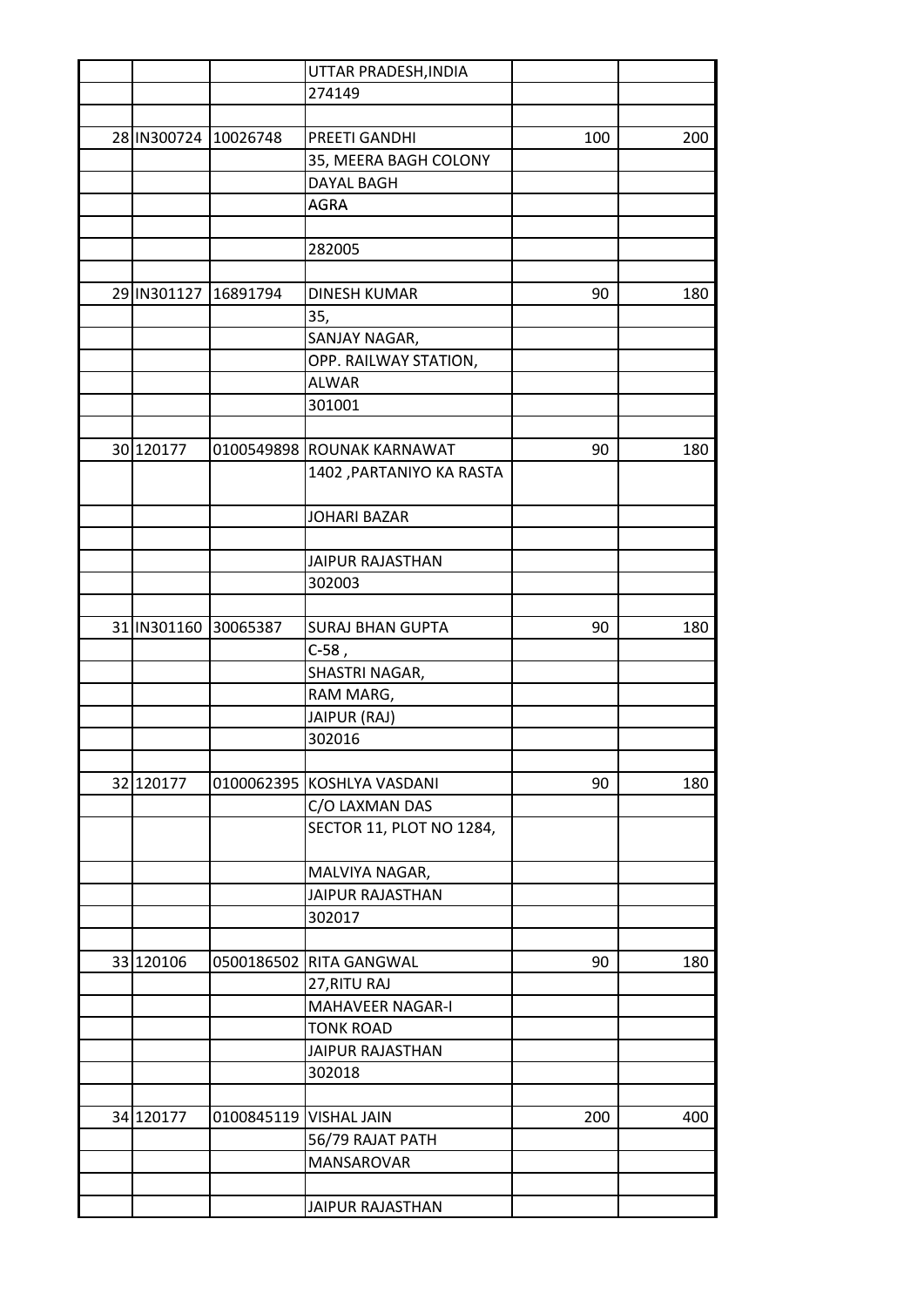|           |                      | 302020                                  |     |     |
|-----------|----------------------|-----------------------------------------|-----|-----|
|           |                      |                                         |     |     |
|           | 35 IN301160 30030750 | PURUSHOTTAM LAL AJMERA                  | 90  | 180 |
|           |                      | C/O MOOL CHAND AJMERA,                  |     |     |
|           |                      | V.P.- MANDHA BHIM                       |     |     |
|           |                      | SINGH,                                  |     |     |
|           |                      |                                         |     |     |
|           |                      | <b>JAIPUR</b>                           |     |     |
|           |                      | 303339                                  |     |     |
|           |                      |                                         |     |     |
| 36 130176 |                      | 0000053716 NAVNEET HEDA                 | 90  | 180 |
|           |                      | 16/95 GURU KRIPA                        |     |     |
|           |                      | GODAWARI SCHOOL MARG                    |     |     |
|           |                      | <b>BEAWAR RAJASTHAN</b>                 |     |     |
|           |                      | 305901                                  |     |     |
|           |                      |                                         |     |     |
| 37 130176 |                      | 0000104424 ABHISHEK MAHESHWARI          | 90  | 180 |
|           |                      | $D-41,$                                 |     |     |
|           |                      | <b>BASANT VIHAR,</b>                    |     |     |
|           |                      |                                         |     |     |
|           |                      | <b>BHILWARA RAJASTHAN</b>               |     |     |
|           |                      | 311001                                  |     |     |
|           |                      |                                         |     |     |
|           | 38 IN301774 16377070 | <b>GAJA NAND GUPTA</b>                  | 100 | 200 |
|           |                      | <b>CAMPUS QUATER</b>                    |     |     |
|           |                      | <b>CHC SALUMBER</b>                     |     |     |
|           |                      |                                         |     |     |
|           |                      | UDAIPUR                                 |     |     |
|           |                      | 313027                                  |     |     |
|           |                      |                                         |     |     |
|           | 39 IN301055 10508120 | KRISHAN GOPAL MEHTA                     | 90  | 180 |
|           |                      | 255                                     |     |     |
|           |                      | SABJI MANDI                             |     |     |
|           |                      | NAYAPURA                                |     |     |
|           |                      | <b>KOTA</b>                             |     |     |
|           |                      | 324001                                  |     |     |
|           |                      |                                         |     |     |
| 40 120177 |                      | 0100726614 SANJAY KUMAR CHETANI<br>HUF. | 90  | 180 |
|           |                      | BHAGWAN DAS BINJ RAJ                    |     |     |
|           |                      | <b>KAPI</b>                             |     |     |
|           |                      | <b>NEEM KA THANA</b>                    |     |     |
|           |                      | <b>SIKAR</b>                            |     |     |
|           |                      | <b>SIKAR RAJASTHAN</b>                  |     |     |
|           |                      | 332713                                  |     |     |
|           |                      |                                         |     |     |
| 41 120104 |                      | 0000006638 JJUGAL KISHORE RATHI         | 90  | 180 |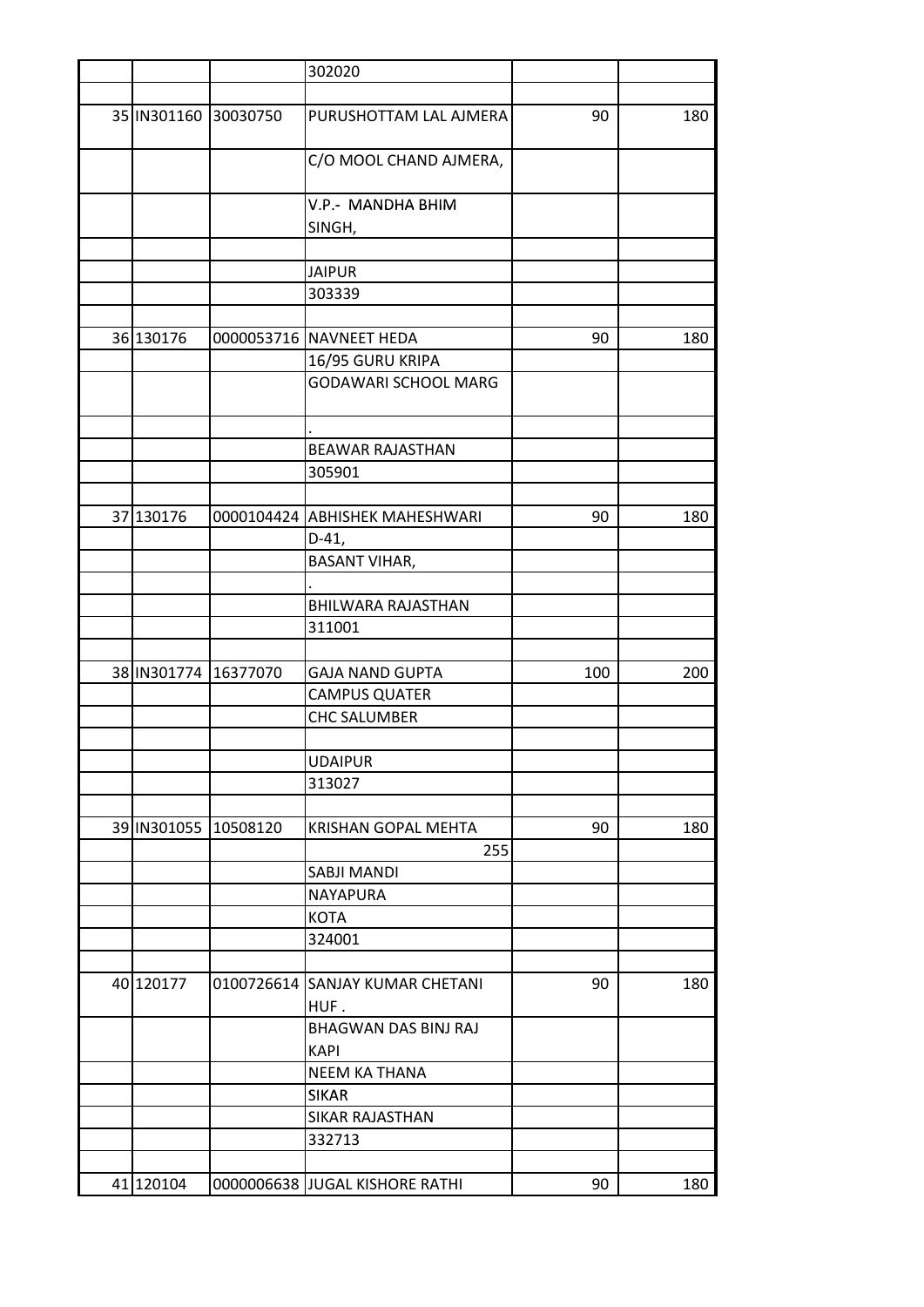|           |                      | 471, OUT SIDE JASSUSAR                  |                |     |
|-----------|----------------------|-----------------------------------------|----------------|-----|
|           |                      | <b>GATE</b>                             |                |     |
|           |                      |                                         |                |     |
|           |                      |                                         |                |     |
|           |                      | <b>BIKANER RAJASTHAN</b>                |                |     |
|           |                      | 334001                                  |                |     |
|           |                      |                                         |                |     |
|           | 42 IN301127 15446587 | <b>SUMIT DAGA</b>                       | 90             | 180 |
|           |                      | DAGA AND COMPANY                        |                |     |
|           |                      | <b>CHARTERED ACCOUNTANTS</b>            |                |     |
|           |                      |                                         |                |     |
|           |                      | <b>GANGASHAHAR ROAD</b>                 |                |     |
|           |                      | <b>BIKANER - RAJASTHAN</b>              |                |     |
|           |                      | 334001                                  |                |     |
|           |                      |                                         |                |     |
| 43 120289 |                      | 0000453951 LATA KHATRI                  | 45             | 90  |
|           |                      | D/O- LAXMI NARAYAN                      |                |     |
|           |                      | <b>KHATRI</b>                           |                |     |
|           |                      | 6-B-132, SUDARSHANA                     |                |     |
|           |                      | <b>NAGAR</b>                            |                |     |
|           |                      |                                         |                |     |
|           |                      | PAWAN PURI,<br><b>BIKANER RAJASTHAN</b> |                |     |
|           |                      |                                         |                |     |
|           |                      | 334003                                  |                |     |
| 44 120121 |                      | 0100124876 MANISH CHANDAK               | 50             | 100 |
|           |                      |                                         |                |     |
|           |                      | <b>NEAR UMAID HOSPITAL</b>              |                |     |
|           |                      | BAGTAWAR MAL JI KA BAGH                 |                |     |
|           |                      |                                         |                |     |
|           |                      | <b>JODHPUR RAJ</b>                      |                |     |
|           |                      |                                         |                |     |
|           |                      | 342001                                  |                |     |
| 45 120137 |                      | 0000247572 NARENDRA SINGHVI             | $\overline{7}$ |     |
|           |                      |                                         |                | 14  |
|           |                      | <b>488 SINGHVI KI POLE</b>              |                |     |
|           |                      | RAM DEV JI KA CHOWK                     |                |     |
|           |                      | NAVCHOKIYA                              |                |     |
|           |                      | JODHPUR RAJASTHAN                       |                |     |
|           |                      | 342001                                  |                |     |
|           |                      |                                         |                |     |
| 46 120121 |                      | 0100217025 AASKARAN & SONS HUF          | 60             | 120 |
|           |                      | A-51, SHASTRI NAGAR                     |                |     |
|           |                      |                                         |                |     |
|           |                      |                                         |                |     |
|           |                      | JODHPUR RAJ.                            |                |     |
|           |                      | 342003                                  |                |     |
|           |                      |                                         |                |     |
| 47 120121 |                      | 0100130966   MAHENDRA KUMAR             | 90             | 180 |
|           |                      | C/O MUKANCHAND                          |                |     |
|           |                      | KESHRIMAL BAKR-                         |                |     |
|           |                      | -AWALA,                                 |                |     |
|           |                      | KANSARO KA BASS,                        |                |     |
|           |                      | <b>BALOTRA RAJ</b>                      |                |     |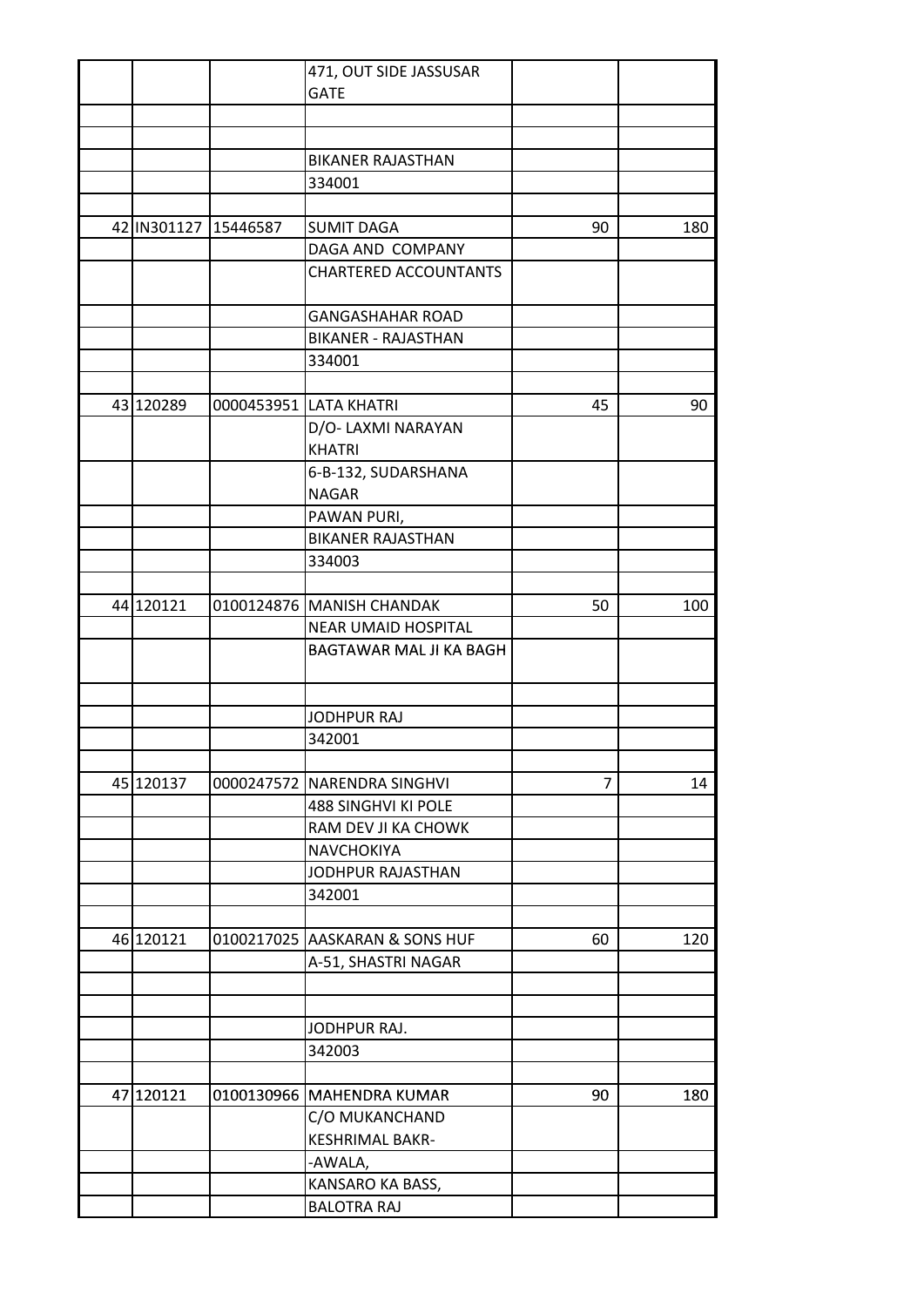|           |                      | 344022                             |    |     |
|-----------|----------------------|------------------------------------|----|-----|
|           |                      |                                    |    |     |
|           | 48 IN300974 10157067 | <b>FRANCIS D'SOUZA</b>             | 45 | 90  |
|           |                      | GANGA APARTMENT,                   |    |     |
|           |                      | 2/5, COLLEGE WADI,                 |    |     |
|           |                      | NR. KATHAWAR                       |    |     |
|           |                      | GYMKHANA,                          |    |     |
|           |                      | RAJKOT.                            |    |     |
|           |                      | 360001                             |    |     |
|           |                      |                                    |    |     |
| 49 120180 |                      | 0000185420   BHAVNABEN JAYESHKUMAR | 90 | 180 |
|           |                      | <b>SHETH</b>                       |    |     |
|           |                      | HANUMAN MADHI 'C/O                 |    |     |
|           |                      | <b>JAYESH S.SH</b>                 |    |     |
|           |                      | <b>MANISH STEEL (ENTRE</b>         |    |     |
|           |                      | BLDGI)                             |    |     |
|           |                      | RAIYA ROAD ALKA PUR                |    |     |
|           |                      | RAJKOT GUJARAT                     |    |     |
|           |                      | 360001                             |    |     |
|           |                      |                                    |    |     |
| 50 120180 |                      | 0000247493 DHARMENDRA KANTILAL     | 90 | 180 |
|           |                      | <b>TANNA</b>                       |    |     |
|           |                      | K/FLAT NO 503 GUJ HOU              |    |     |
|           |                      | <b>BOARD SOC</b>                   |    |     |
|           |                      | OPP COSMOPLEX CINEMA               |    |     |
|           |                      | <b>B/H RANGOLI PARK</b>            |    |     |
|           |                      |                                    |    |     |
|           |                      | KALAWAD ROAD MOTA                  |    |     |
|           |                      | <b>MAVA</b>                        |    |     |
|           |                      | RAJKOT GUJARAT                     |    |     |
|           |                      | 360005                             |    |     |
|           |                      |                                    |    |     |
| 51 120198 | 0000002358           | <b>GOPIBEN SHYAMLAL</b>            | 90 | 180 |
|           |                      | <b>MEGHANI</b>                     |    |     |
|           |                      | PITRU KRUPA PARSANA                |    |     |
|           |                      | NAGAR ST NO 7 NR                   |    |     |
|           |                      | <b>JAMNAGAR RD</b>                 |    |     |
|           |                      | PULL B/H REFYUJI COLONY            |    |     |
|           |                      |                                    |    |     |
|           |                      | RAJKOT GUJARAT                     |    |     |
|           |                      | 360001                             |    |     |
|           |                      |                                    |    |     |
| 52 120332 |                      | 0005991422 VEENA MANISH KHETANI    | 61 | 122 |
|           |                      | A-14 YUGDHARMA SANKUL              |    |     |
|           |                      |                                    |    |     |
|           |                      | NR GITA MANDIR                     |    |     |
|           |                      | <b>BHAKTINAGAR CIRCLE</b>          |    |     |
|           |                      | RAJKOT GUJARAT                     |    |     |
|           |                      | 360001                             |    |     |
|           | 53 IN300974 10125691 | HANSABEN DAMJIBHAI                 | 90 | 180 |
|           |                      | <b>RAICHURA</b>                    |    |     |
|           |                      |                                    |    |     |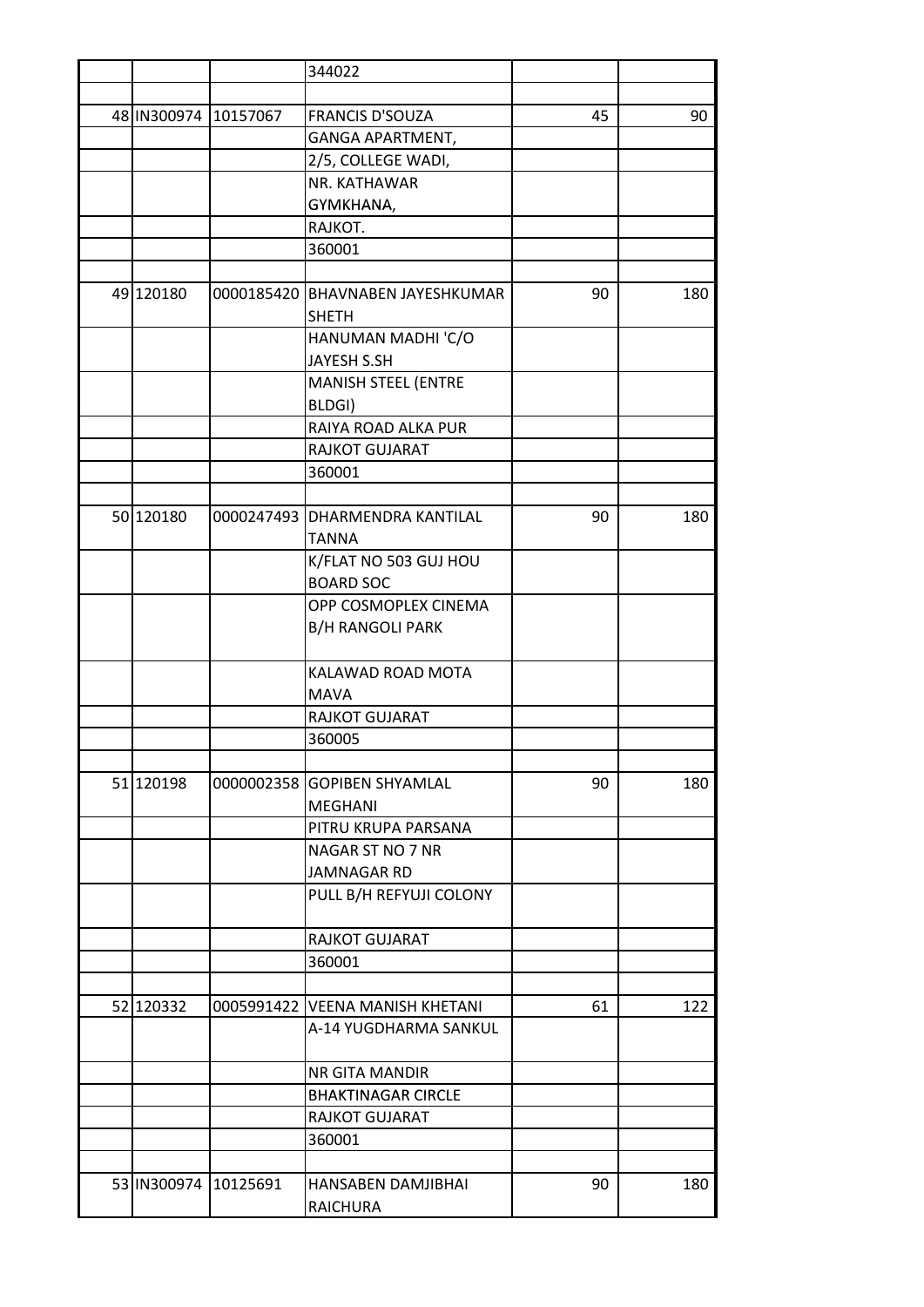|           |                      | C/O. M/S. MAYUR TRADERS,          |    |     |
|-----------|----------------------|-----------------------------------|----|-----|
|           |                      |                                   |    |     |
|           |                      | A-43, MARKETING YARD,             |    |     |
|           |                      | RAJKOT.                           |    |     |
|           |                      |                                   |    |     |
|           |                      | 360003                            |    |     |
|           |                      |                                   |    |     |
| 54 120180 |                      | 0000061377 PIPALIA DIPAK          | 90 | 180 |
|           |                      | <b>HANSRAJBHAI</b>                |    |     |
|           |                      | 118/A RADHANAGAR                  |    |     |
|           |                      | <b>B/H LAXMINAGAR</b>             |    |     |
|           |                      | <b>MAIN ROAD</b>                  |    |     |
|           |                      | RAJKOT GUJARAT                    |    |     |
|           |                      | 360004                            |    |     |
|           |                      |                                   |    |     |
|           | 55 IN300394 14509600 | HIRANI TILAKBHAI                  | 90 | 180 |
|           |                      | VRAJLALBHAI                       |    |     |
|           |                      | AMBA NIKETAN                      |    |     |
|           |                      | 9 NAVAL NAGAR                     |    |     |
|           |                      | <b>MAVDI ROAD</b>                 |    |     |
|           |                      | <b>RAJKOT</b>                     |    |     |
|           |                      | 360004                            |    |     |
|           |                      |                                   |    |     |
| 56 120198 |                      | 0000168366 HITAXI KAMALESHKUMAR   | 90 | 180 |
|           |                      | SHAH                              |    |     |
|           |                      | E-7, AMBIKA PARK                  |    |     |
|           |                      | RAIYA ROAD                        |    |     |
|           |                      |                                   |    |     |
|           |                      | RAJKOT GUJARAT                    |    |     |
|           |                      | 360005                            |    |     |
|           |                      |                                   |    |     |
|           | 57 IN300974 10456212 | TULSIDAS NARANDAS                 | 30 | 60  |
|           |                      | RAMAIYA                           |    |     |
|           |                      | ANIL HANDLOOM STORES,             |    |     |
|           |                      | CENTRAL BANK ROAD,                |    |     |
|           |                      |                                   |    |     |
|           |                      | JAMNAGAR.                         |    |     |
|           |                      | 361001                            |    |     |
|           |                      |                                   |    |     |
| 58 120120 |                      | 0000025440 JAYESH MANSUKHLAL      | 90 | 180 |
|           |                      | <b>MEHTA</b>                      |    |     |
|           |                      | LIMDA LANE-1,                     |    |     |
|           |                      | PARAM DHAM                        |    |     |
|           |                      |                                   |    |     |
|           |                      | JAMNAGAR GUJARAT                  |    |     |
|           |                      | 361001                            |    |     |
|           |                      |                                   |    |     |
| 59 120120 |                      | 0000031340 NILESH PRABHUDAS MEHTA | 90 | 180 |
|           |                      |                                   |    |     |
|           |                      | PRANAM'                           |    |     |
|           |                      | PATHAK FALI,                      |    |     |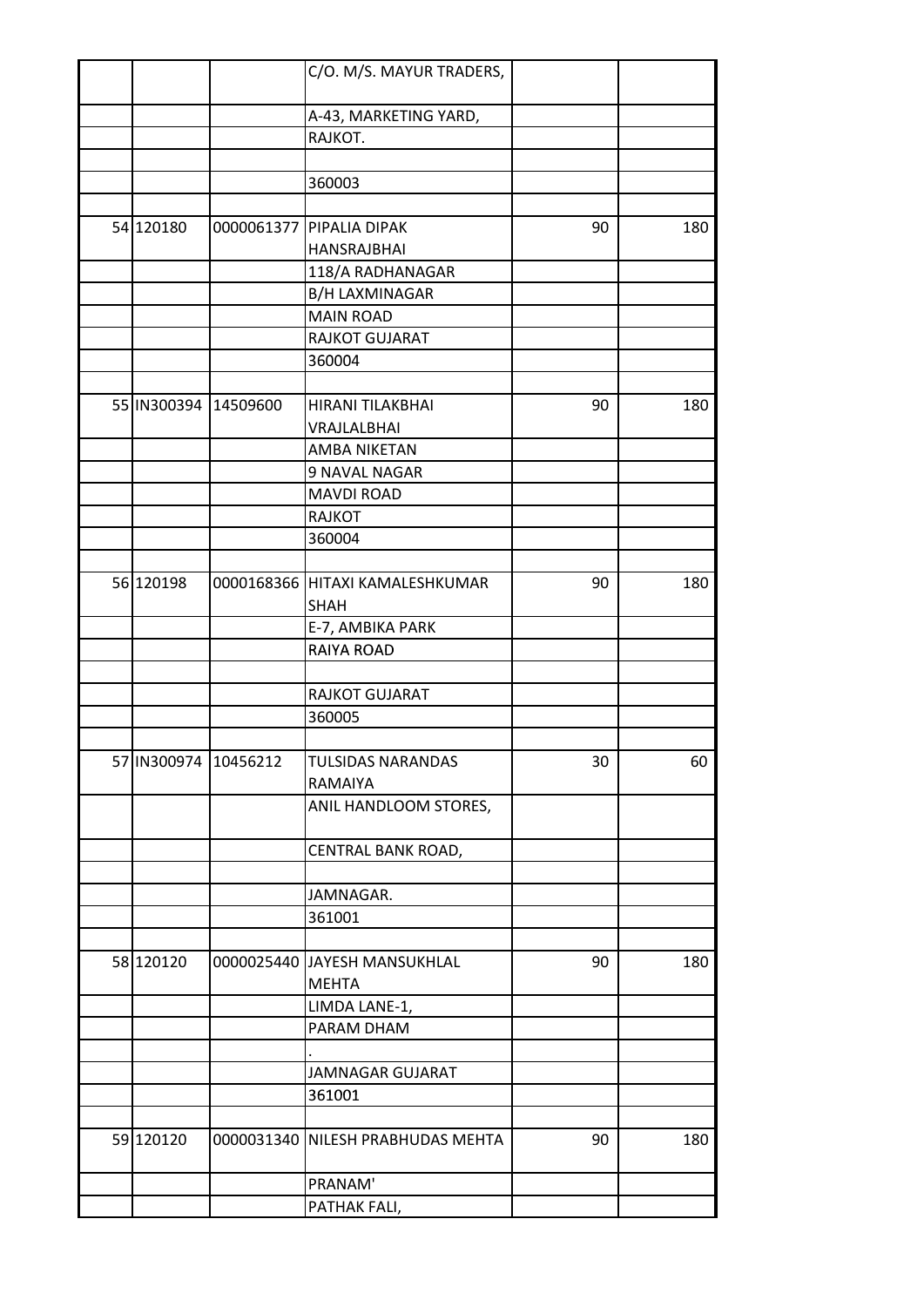|           |                      | ANANDABAVA CHAKLO                |              |                |
|-----------|----------------------|----------------------------------|--------------|----------------|
|           |                      | <b>JAMNAGAR GUJARAT</b>          |              |                |
|           |                      | 361001                           |              |                |
|           |                      |                                  |              |                |
| 60 120344 |                      | 0000548186 SHETH FELECY VIRAG    | 90           | 180            |
|           |                      | <b>NEAR BHATNI AMBALI</b>        |              |                |
|           |                      |                                  |              |                |
|           |                      |                                  |              |                |
|           |                      | JAMNAGAR GUJARAT                 |              |                |
|           |                      | 361001                           |              |                |
|           |                      |                                  |              |                |
|           | 61 IN300974 11185261 | MANOJ RAMNIKLAL DOSHI            | 90           | 180            |
|           |                      |                                  |              |                |
|           |                      | VIRORA BUILDING,                 |              |                |
|           |                      | RANJIEET BAUG,                   |              |                |
|           |                      | NR. PANCHVATI SOCIETY,           |              |                |
|           |                      | JAMNAGAR.                        |              |                |
|           |                      | 361002                           |              |                |
|           |                      |                                  |              |                |
| 62 120132 |                      | 0000317494 DIPAK CHHOTALAL BHATT | 90           | 180            |
|           |                      | C/O ARUNUDYOG, B-7               |              |                |
|           |                      | M P SHAH INDUSTRIAL              |              |                |
|           |                      | <b>ESTATE</b>                    |              |                |
|           |                      | SARU SECTION ROAD                |              |                |
|           |                      | <b>JAMNAGAR GUJARAT</b>          |              |                |
|           |                      | 361002                           |              |                |
|           |                      |                                  |              |                |
| 63 130199 | 0000387865           | <b>VIPUL MUKUNDRAI YAGNIK</b>    | $\mathbf{1}$ | $\overline{2}$ |
|           |                      |                                  |              |                |
|           |                      | OPP.JAIN KANYA                   |              |                |
|           |                      | <b>VIDHAYALAY</b>                |              |                |
|           |                      | B-WING/402,45 DIGVIJAY           |              |                |
|           |                      | <b>PLOT</b>                      |              |                |
|           |                      | <b>VIMALNATH</b>                 |              |                |
|           |                      | APPARTMENT, JAMNAGAR             |              |                |
|           |                      |                                  |              |                |
|           |                      | <b>JAMNAGAR GUJARAT</b>          |              |                |
|           |                      | 361005                           |              |                |
|           |                      |                                  |              |                |
|           | 64 IN301039 24249466 | <b>INDUBEN JATIN HARIA</b>       | 90           | 180            |
|           |                      | <b>NARESH KUNJ</b>               |              |                |
|           |                      | 50 DIGVIJAY PLOT ST              |              |                |
|           |                      | JAMNAGAR                         |              |                |
|           |                      | <b>JAMANGAR</b>                  |              |                |
|           |                      | 361005                           |              |                |
|           |                      |                                  |              |                |
| 65 120180 |                      | 0000176363 RAJESHWARIBA          | 90           | 180            |
|           |                      | DEVENDRASINH ZALA                |              |                |
|           |                      | 1-FIZUNIKA SOCIETY               |              |                |
|           |                      | SARU SECTION ROAD                |              |                |
|           |                      | <b>B/H RAJ NAGAR</b>             |              |                |
|           |                      | JAMNAGAR GUJARAT                 |              |                |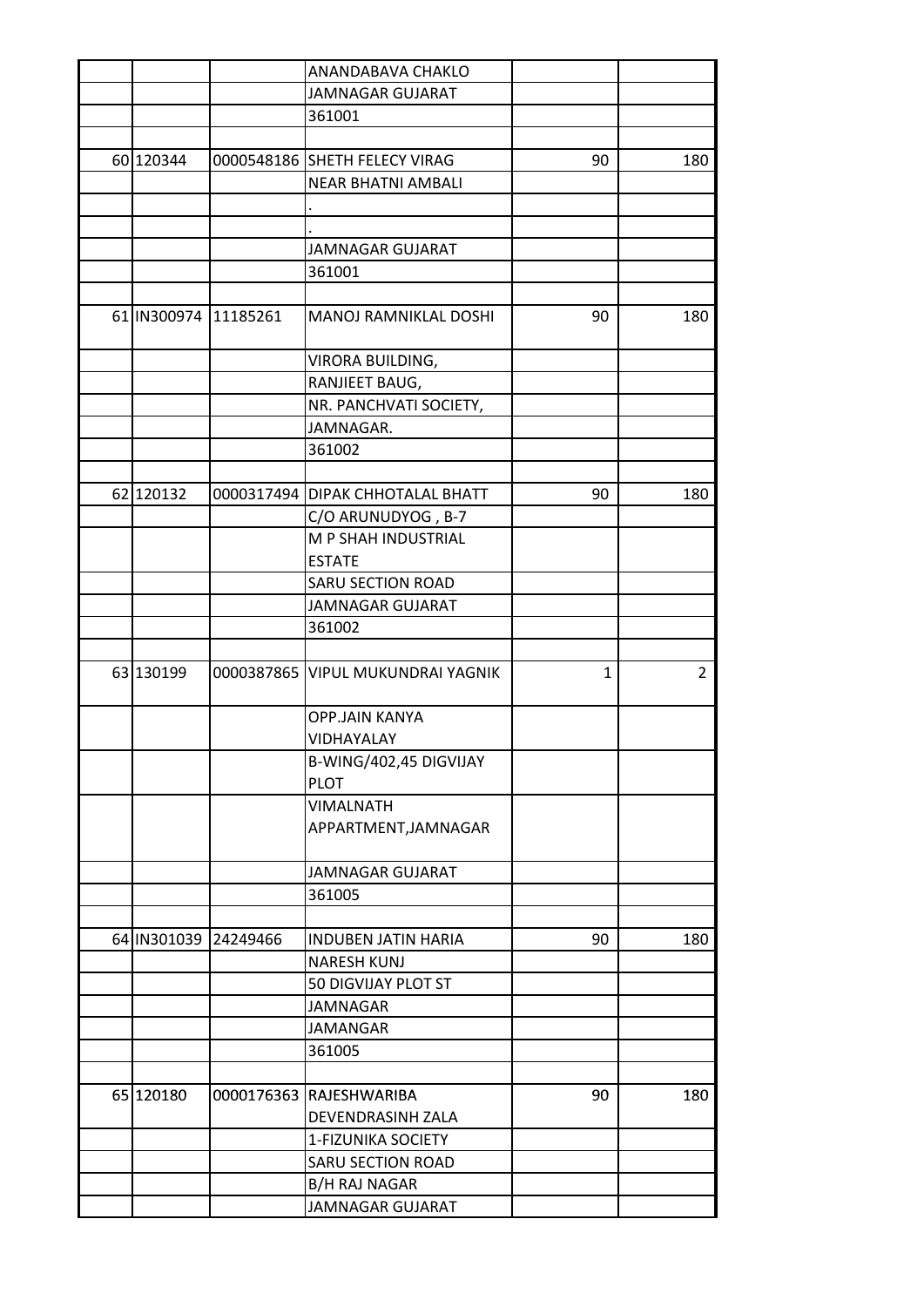|             |                      | 361006                         |    |     |
|-------------|----------------------|--------------------------------|----|-----|
|             |                      |                                |    |     |
| 66 120332   |                      | 0007207500 SOMCHAND HIRJI SHAH | 90 | 180 |
|             |                      | 5 DEEP 2ND FLOOR               |    |     |
|             |                      | NR RADHIKA TYPE CLASS          |    |     |
|             |                      | KAMDAR COLONY                  |    |     |
|             |                      | <b>JAMNAGAR GUJRAT</b>         |    |     |
|             |                      | 361006                         |    |     |
|             |                      |                                |    |     |
|             | 67 IN300974 10187540 | SUDHABEN YOGESHBHAI            | 90 | 180 |
|             |                      | <b>MEHTA</b>                   |    |     |
|             |                      | A 401 PARSHWANATH              |    |     |
|             |                      | APPARTMENT                     |    |     |
|             |                      | PALACE ROAD                    |    |     |
|             |                      |                                |    |     |
|             |                      | <b>JAMNAGAR</b>                |    |     |
|             |                      | 361008                         |    |     |
|             |                      |                                |    |     |
| 68 130414   |                      | 0004867395 SWAMIMALVIYA        | 9  | 18  |
|             |                      | VIVEKSAGARDSJI A MALVIYA       |    |     |
|             |                      |                                |    |     |
|             |                      | SHRI SWAMINARAYAN              |    |     |
|             |                      | <b>MANDIR POOJARI NIVAS</b>    |    |     |
|             |                      |                                |    |     |
|             |                      | <b>JAWAHAR ROAD</b>            |    |     |
|             |                      | <b>JUNAGADH GUJARAT</b>        |    |     |
|             |                      | 362001                         |    |     |
|             |                      |                                |    |     |
| 69 120230   | 0000383206           | <b>USHABEN SHANTILAL</b>       | 90 | 180 |
|             |                      | <b>PUJARA</b>                  |    |     |
|             |                      | 5, PROF SOCIETY,               |    |     |
|             |                      | NEAR ARTS COLLEGE,             |    |     |
|             |                      | <b>SURENDRANAGAR</b>           |    |     |
|             |                      | SURENDRANAGAR GUJARAT          |    |     |
|             |                      |                                |    |     |
|             |                      | 363002                         |    |     |
|             |                      |                                |    |     |
|             | 70 IN300974 10285478 | MANSUKHLAL N. SHETH            | 40 | 80  |
|             |                      | DARBARGADH ROAD,               |    |     |
|             |                      | OPP. DERASAR,                  |    |     |
|             |                      |                                |    |     |
|             |                      | WANKANER.                      |    |     |
|             |                      | 363621                         |    |     |
|             |                      |                                |    |     |
| 71 IN300159 | 10304984             | HARISH NARSHIBHAI PATEL        | 90 | 180 |
|             |                      | A 6, PATEL SOCIETY             |    |     |
|             |                      | RAVAPAR ROAD                   |    |     |
|             |                      |                                |    |     |
|             |                      | MORBI.                         |    |     |
|             |                      | 363641                         |    |     |
|             |                      |                                |    |     |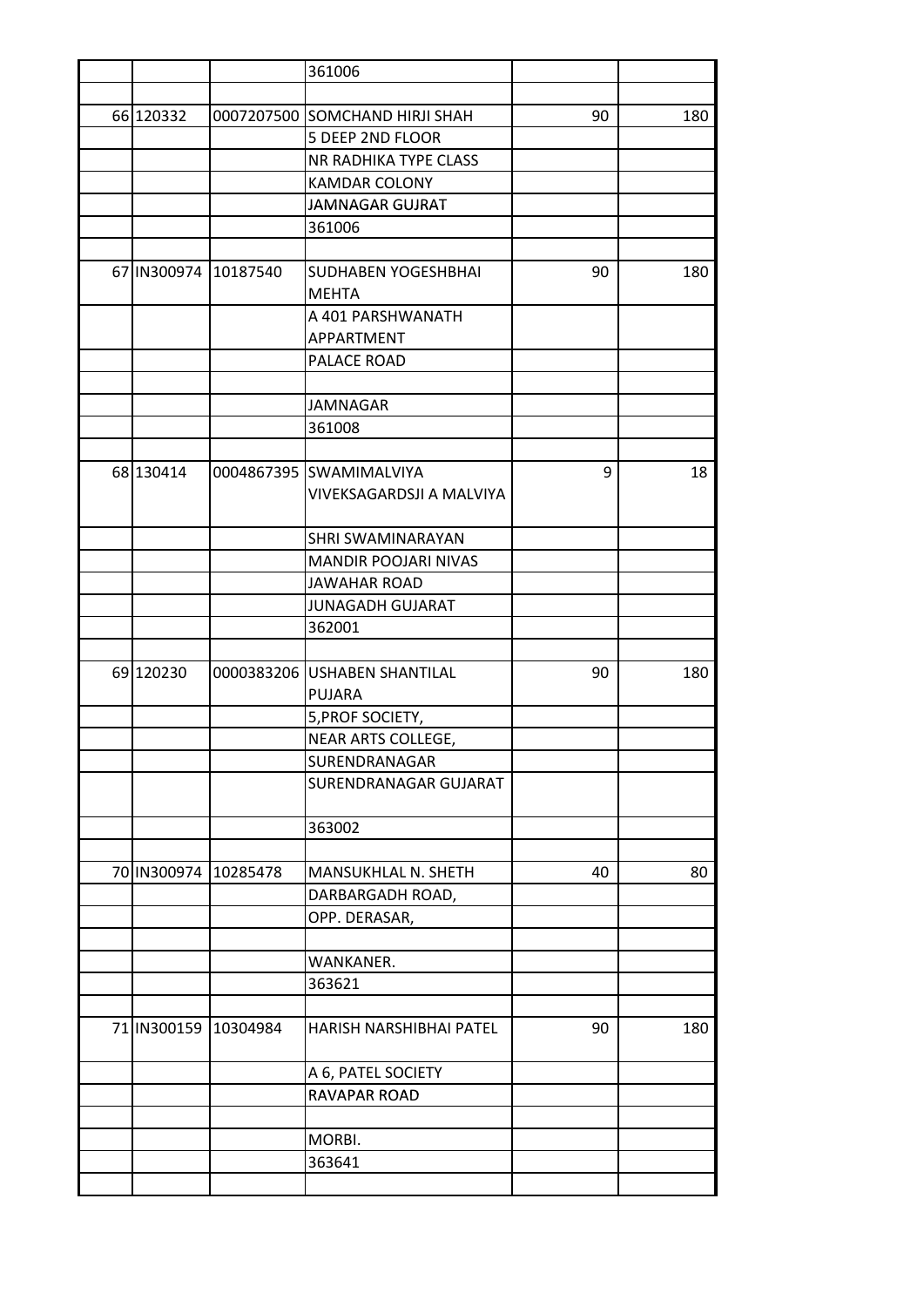| 72 130199             |                      | 0000172367 SANJAY THAKARSIBHAI   | 90 | 180 |
|-----------------------|----------------------|----------------------------------|----|-----|
|                       |                      | <b>NARODIA</b>                   |    |     |
|                       |                      | 80 FT RING ROAD                  |    |     |
|                       |                      | <b>HARIDWAR SOCIETY-2</b>        |    |     |
|                       |                      | BHAVYA BLOCK NO-70/A             |    |     |
|                       |                      | RAJKOT GUJARAT                   |    |     |
|                       |                      | 360004                           |    |     |
|                       |                      |                                  |    |     |
| 73 IN300974 10637328  |                      | RINABEN SHASHIKANT               | 90 | 180 |
|                       |                      | <b>POSHIA</b>                    |    |     |
|                       |                      | 9, GIRIRAJ NAGAR,                |    |     |
|                       |                      | STREET NO. 2,                    |    |     |
|                       |                      | CHITTAL ROAD,                    |    |     |
|                       |                      | AMRELI.                          |    |     |
|                       |                      | 365601                           |    |     |
|                       |                      |                                  |    |     |
| 74 120463             |                      | 0000333177 SONAL DIPAKKUMAR SHAH | 20 | 40  |
|                       |                      | 138. MARUTI PLOT                 |    |     |
|                       |                      | SANSKAR NAGAR                    |    |     |
|                       |                      |                                  |    |     |
|                       |                      | <b>KACHCHH GUJARAT</b>           |    |     |
|                       |                      | 370001                           |    |     |
|                       |                      |                                  |    |     |
| 75 IN303052 10525375  |                      | ALKA INDRAVADAN SHAH             | 90 | 180 |
|                       |                      | 36/2-1 PIPALA SHERI              |    |     |
|                       |                      | <b>SHAHPUR</b>                   |    |     |
|                       |                      |                                  |    |     |
|                       |                      | AHMEDABAD                        |    |     |
|                       |                      | 380001                           |    |     |
|                       |                      |                                  |    |     |
|                       | 76 IN300343 10315778 | SMITA BHARATBHAI SHAH            | 90 | 180 |
|                       |                      | 103, SHALIBHADRA TOWER,          |    |     |
|                       |                      | SATHANAK VASI SOCIETY,           |    |     |
|                       |                      | OPP.KESHARKUNJ FLAT,             |    |     |
|                       |                      | NARANPURA,                       |    |     |
|                       |                      | AHMEDABAD.                       |    |     |
|                       |                      | 380013                           |    |     |
|                       |                      |                                  |    |     |
|                       | 77 IN301151 12384244 | SAVITABEN PARASMAL               | 90 | 180 |
|                       |                      | <b>SHAH</b>                      |    |     |
|                       |                      | 96/49 GOKUL PURAS CHAWL          |    |     |
|                       |                      | CHAMANPURA                       |    |     |
|                       |                      | ASARWA ROAD                      |    |     |
|                       |                      | AHMEDABAD                        |    |     |
|                       |                      | 380016                           |    |     |
|                       |                      |                                  |    |     |
| 78 IN 301321 10230859 |                      | VARSHA HARSHAD DESAI             | 75 | 150 |
|                       |                      |                                  |    |     |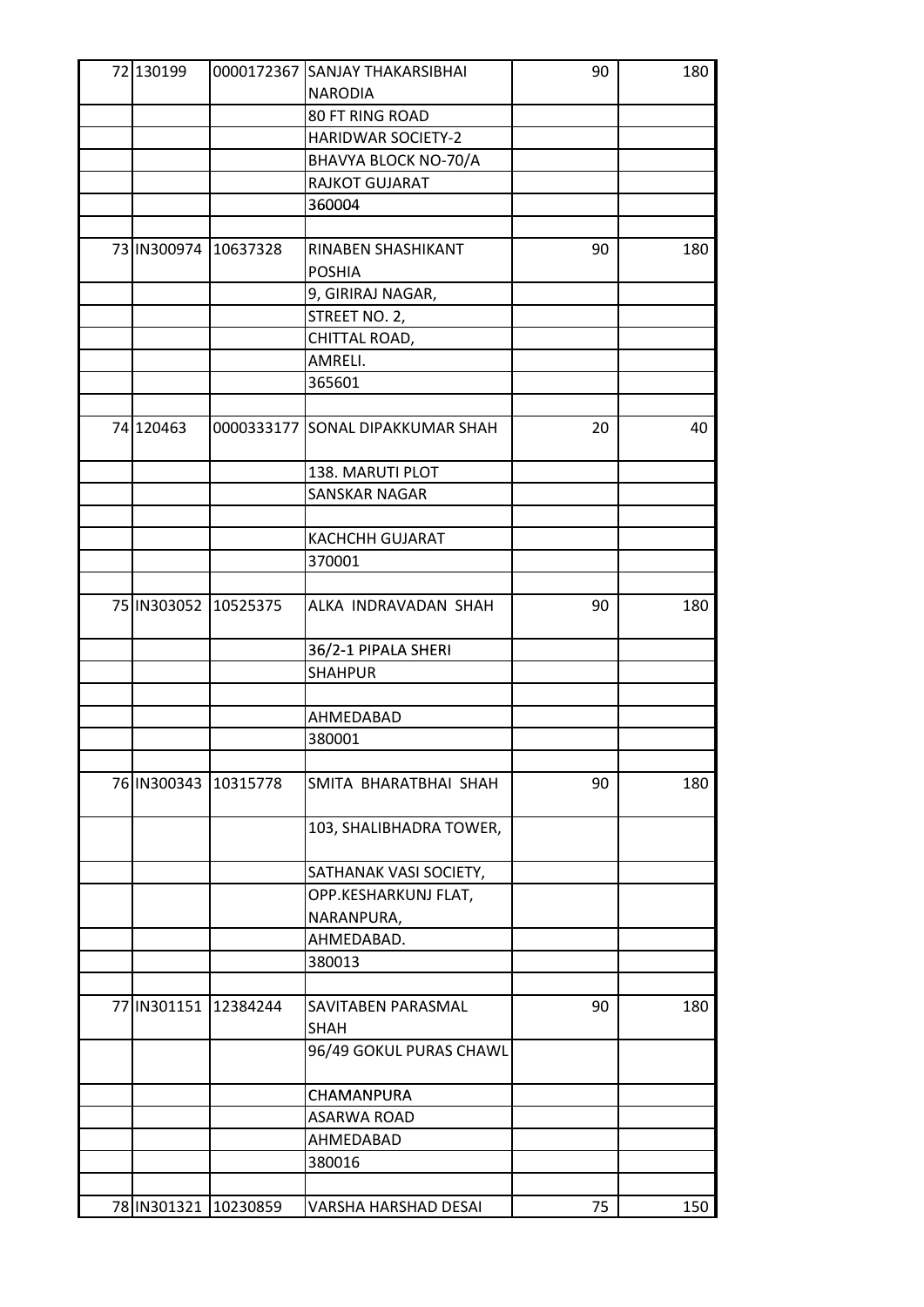|           |                      | 67/B, SHANTINAGAR                   |    |     |
|-----------|----------------------|-------------------------------------|----|-----|
|           |                      | SOCIETY,                            |    |     |
|           |                      | POST BAVLA,                         |    |     |
|           |                      | DIS AHMEDABAD                       |    |     |
|           |                      |                                     |    |     |
|           |                      | 382220                              |    |     |
|           |                      |                                     |    |     |
|           | 79 IN301485 10125596 | PATEL RAKESHBHAI                    | 90 | 180 |
|           |                      | <b>CHATURBHAI</b>                   |    |     |
|           |                      | 1, ISHAN PARK                       |    |     |
|           |                      | NR PRABHU PARK OPP A M              |    |     |
|           |                      | <b>GARDEN</b>                       |    |     |
|           |                      | <b>NARODA</b>                       |    |     |
|           |                      | AHMEDABAD                           |    |     |
|           |                      | 382330                              |    |     |
|           |                      |                                     |    |     |
| 80 120332 |                      | 0006523471 ROHINI UMESHBHAI PATEL   | 84 | 168 |
|           |                      | <b>60 GANGOTRI TENAMENTS</b>        |    |     |
|           |                      | <b>B/S GOPINATH BUNGLOWS</b><br>OPP |    |     |
|           |                      | DIPAK SCHOOL NICOL                  |    |     |
|           |                      | AHMEDABAD GUJARAT                   |    |     |
|           |                      | 382415                              |    |     |
|           |                      |                                     |    |     |
| 81 120332 |                      | 0006420203 RESHMA HARESHBHAI        | 75 | 150 |
|           |                      | <b>TRIVEDI</b>                      |    |     |
|           |                      | <b>14 TRIVEDI TWINS</b>             |    |     |
|           |                      | <b>SLOA VILLAGE</b>                 |    |     |
|           |                      |                                     |    |     |
|           |                      | AHMEDABAD GUJARAT                   |    |     |
|           |                      | 382428                              |    |     |
|           |                      |                                     |    |     |
|           | 82 IN302461 10199004 | <b>VIPULBHAI</b>                    | 90 | 180 |
|           |                      | NAROTTAMBHAI GANDHI                 |    |     |
|           |                      | I 1 SECTOR-7 A                      |    |     |
|           |                      | RADHA MURLIDHAR NAGAR               |    |     |
|           |                      | NIRNAYNAGAR,                        |    |     |
|           |                      | CHANDLODIA                          |    |     |
|           |                      | AHMEDABAD                           |    |     |
|           |                      | 382481                              |    |     |
|           |                      |                                     |    |     |
|           | 83 IN301233 10015119 | PATEL VIKRAMKUMAR                   | 90 | 180 |
|           |                      | <b>DHAYABHAI</b>                    |    |     |
|           |                      | KAMDHENU SOCIETY,                   |    |     |
|           |                      | NR. JYOTI SCHOOL,                   |    |     |
|           |                      | KALYANPURA,                         |    |     |
|           |                      | KALOL (N.G.)                        |    |     |
|           |                      | 382721                              |    |     |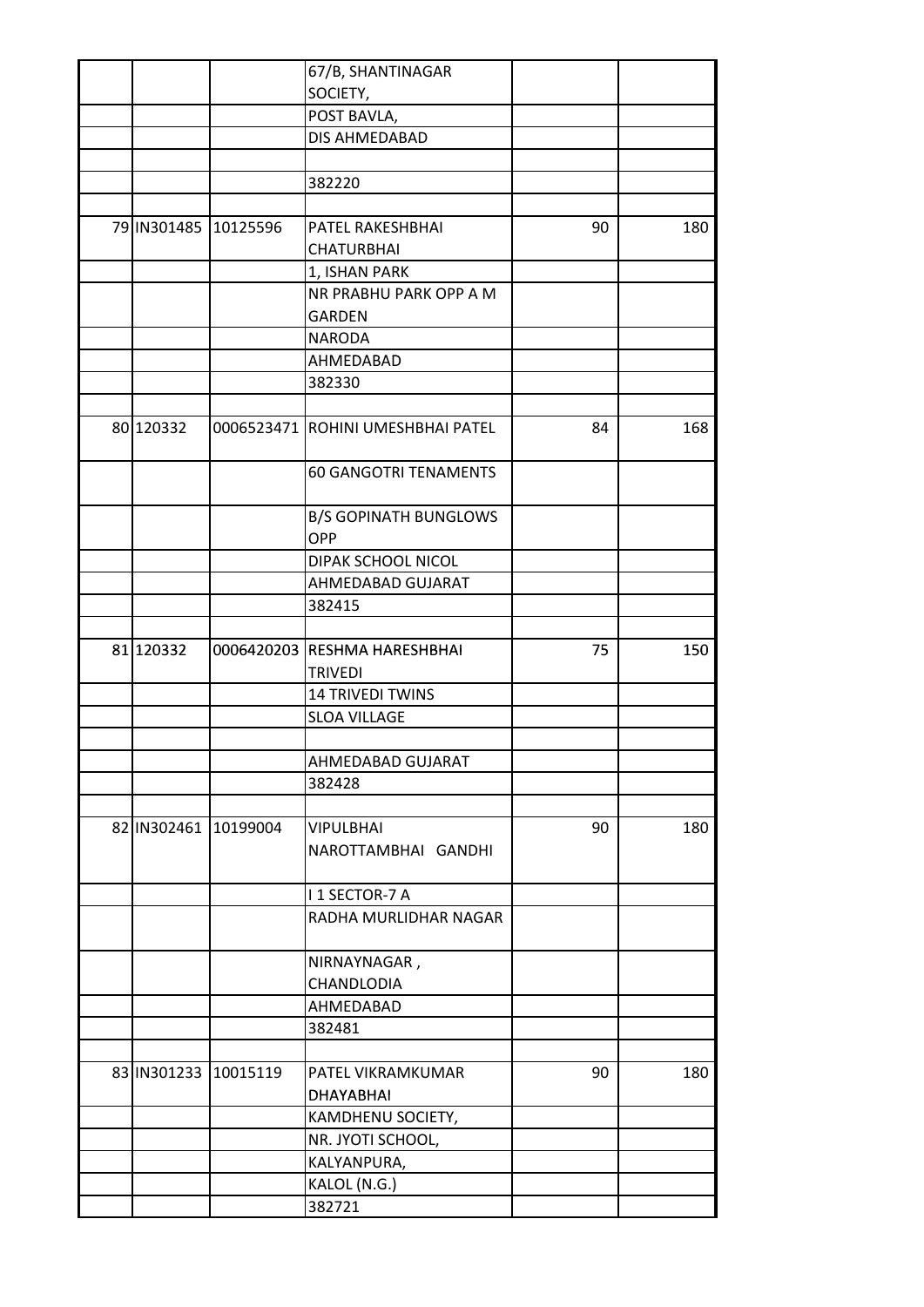| 84 120108 |                      | 0000037249 HARISHBHAI CHIMANLAL | 100          | 200            |
|-----------|----------------------|---------------------------------|--------------|----------------|
|           |                      | <b>BRAHMBHATT</b>               |              |                |
|           |                      | 26 MANAV MANDIR PLOT            |              |                |
|           |                      | <b>VISTAR</b>                   |              |                |
|           |                      | PANCHVATI VISTAR                |              |                |
|           |                      | <b>TAL - KALOL</b>              |              |                |
|           |                      | <b>BORISANA GUJARAT</b>         |              |                |
|           |                      | 382721                          |              |                |
|           |                      |                                 |              |                |
| 85 120332 |                      | 0000971985 MINA PAPPU DOLATRAM  | 90           | 180            |
|           |                      | <b>31 SHREENATH SOCIETY</b>     |              |                |
|           |                      | NR RADHESHYAM NAGAR             |              |                |
|           |                      | <b>DIST GANDHINAGAR</b>         |              |                |
|           |                      | KALOL N GUJ GUJARAT             |              |                |
|           |                      | 382721                          |              |                |
|           |                      |                                 |              |                |
|           | 86 IN300214 11096212 | JAYESHKUMAR H SHAH              | 100          | 200            |
|           |                      | <b>BUDDHI NIVAS</b>             |              |                |
|           |                      | PILAJI GUNG                     |              |                |
|           |                      |                                 |              |                |
|           |                      | MEHASANA                        |              |                |
|           |                      | 384001                          |              |                |
|           |                      |                                 |              |                |
|           | 87 IN300214 11437983 | SHAH MAULIKKUMAR J              | 15           | 30             |
|           |                      | PILAJI GUNJ                     |              |                |
|           |                      | <b>BUDHDHI NIVAS</b>            |              |                |
|           |                      |                                 |              |                |
|           |                      | <b>MEHSANA</b>                  |              |                |
|           |                      | 384001                          |              |                |
|           |                      |                                 |              |                |
|           | 88 IN300513 15469746 | ASHUTOSH R MOHANIYA             | $\mathbf{1}$ | $\overline{2}$ |
|           |                      | LALCHAND NI KHADAKI             |              |                |
|           |                      | <b>STATION ROAD</b>             |              |                |
|           |                      | MEHSANA                         |              |                |
|           |                      | <b>GUAJRAT</b>                  |              |                |
|           |                      | 384001                          |              |                |
|           |                      |                                 |              |                |
| 89 120109 |                      | 0004310925 DHAVAL H PRAJAPATI   | 90           | 180            |
|           |                      | 39 A JAY ASHIRVAD SOCIETY       |              |                |
|           |                      |                                 |              |                |
|           |                      | NR BAJAJ SHOW ROOM              |              |                |
|           |                      | HIGHWAY NR NAGALPUR             |              |                |
|           |                      | MEHSANA GUJRAT                  |              |                |
|           |                      | 384002                          |              |                |
|           |                      |                                 |              |                |
|           | 90 IN301276 30327785 | PATEL SANJAYKUMAR               | 90           | 180            |
|           |                      | KANJIBHAI                       |              |                |
|           |                      | 5 ANANDNAGAR SOCIETY            |              |                |
|           |                      | OPP RADHANPUR JAKAT             |              |                |
|           |                      | <b>NAKA</b>                     |              |                |
|           |                      | MEHSANA                         |              |                |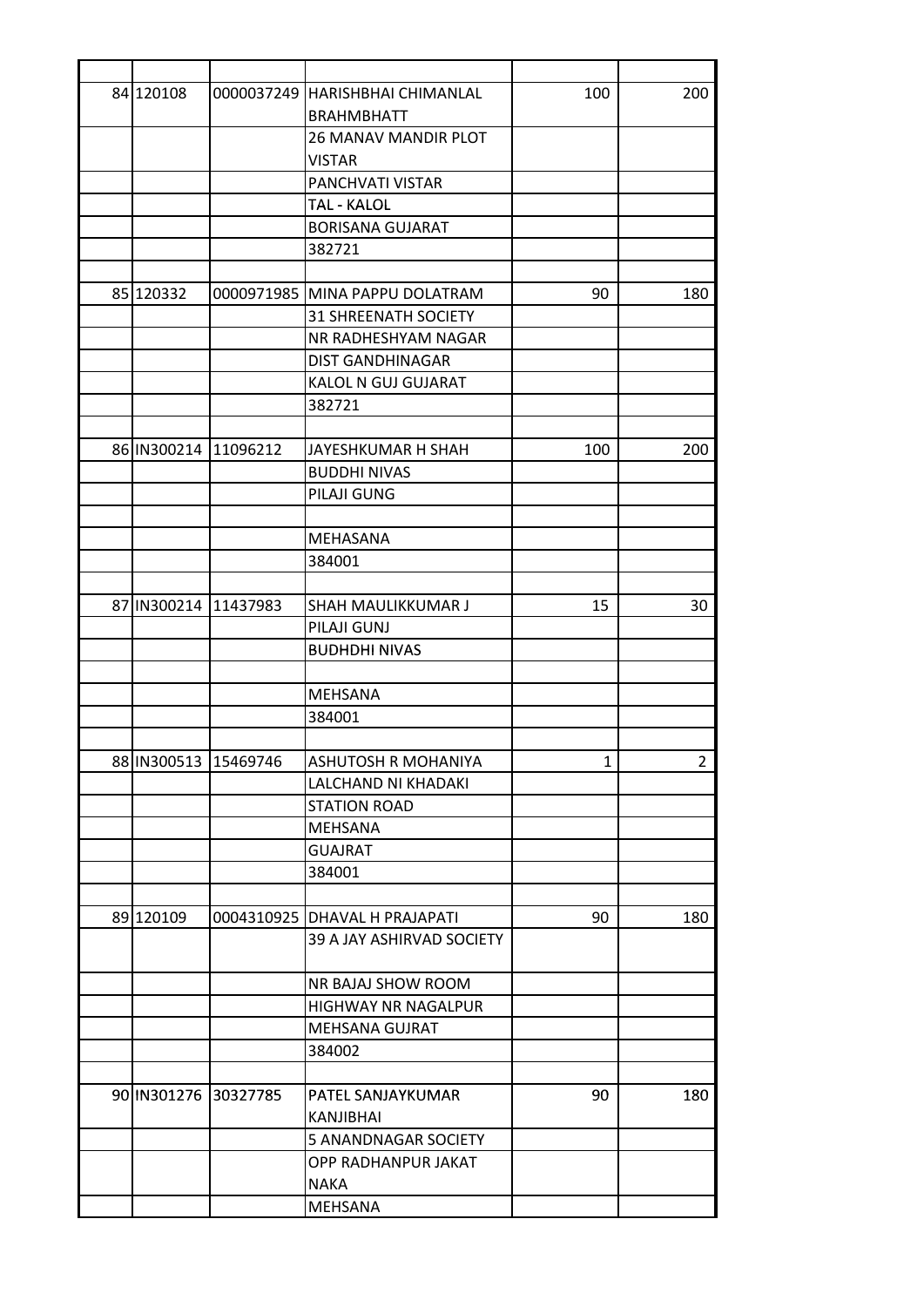|           |                      | <b>MEHSANA</b>                 |    |     |
|-----------|----------------------|--------------------------------|----|-----|
|           |                      | 384002                         |    |     |
|           |                      |                                |    |     |
|           | 91 IN301233 10158232 | PATEL VASANTBHAI               | 90 | 180 |
|           |                      | <b>JIVRAMBHAI</b>              |    |     |
|           |                      | 4, KAVLESHWAR NAGAR            |    |     |
|           |                      |                                |    |     |
|           |                      | <b>AITHOR ROAD</b>             |    |     |
|           |                      | UNJHA (N.G.)                   |    |     |
|           |                      | 384170                         |    |     |
|           |                      |                                |    |     |
|           | 92 IN300214 11469555 | ARVINDKUMAR MAGANLAL           | 90 | 180 |
|           |                      | <b>PATEL</b>                   |    |     |
|           |                      | <b>6 MARUTI COMPLEX</b>        |    |     |
|           |                      | <b>GANPATI TRADERS</b>         |    |     |
|           |                      | OPP B R MARBALS HIGHWAY        |    |     |
|           |                      |                                |    |     |
|           |                      | <b>ROAD</b>                    |    |     |
|           |                      |                                |    |     |
|           |                      | <b>UNJHA</b>                   |    |     |
|           |                      | 384170                         |    |     |
|           |                      |                                |    |     |
| 93 120191 |                      | 0101707031 HEENABEN NARAYANDAS | 90 | 180 |
|           |                      | <b>PATEL</b>                   |    |     |
|           |                      | 3-9-78, MANGALJI NO            |    |     |
|           |                      | КНОСНО                         |    |     |
|           |                      | MOTOMADH MEVDIVAD              |    |     |
|           |                      | MAHOLLOT, CHORO                |    |     |
|           |                      | MEHSANA GUJARAT                |    |     |
|           |                      | 384170                         |    |     |
|           |                      |                                |    |     |
|           | 94 IN300343 20035321 | PATEL HARSHA NIMESHBHAI        | 90 | 180 |
|           |                      | 2, SHREE RAM PARK              |    |     |
|           |                      | <b>SECOND NALA</b>             |    |     |
|           |                      |                                |    |     |
|           |                      | PATAN.                         |    |     |
|           |                      | 384265                         |    |     |
|           |                      |                                |    |     |
|           | 95 IN300484 12433824 | <b>SUBHASHCHANDRA</b>          | 5  | 10  |
|           |                      | NAGARMAL CHAUDHARI             |    |     |
|           |                      | <b>MODI VAS</b>                |    |     |
|           |                      |                                |    |     |
|           |                      | OPP HOTEL CHANDRA VILAS        |    |     |
|           |                      | AT PO AMBAJI                   |    |     |
|           |                      | TA DANTA                       |    |     |
|           |                      | 385110                         |    |     |
|           |                      |                                |    |     |
|           | 96 IN300636 10265124 | NILESH NIRANJANBHAI            | 90 | 180 |
|           |                      | SHAH                           |    |     |
|           |                      | 4-LAXMI PARK SOCIETY           |    |     |
|           |                      | NR. BHALEJ OVERBRIDGE          |    |     |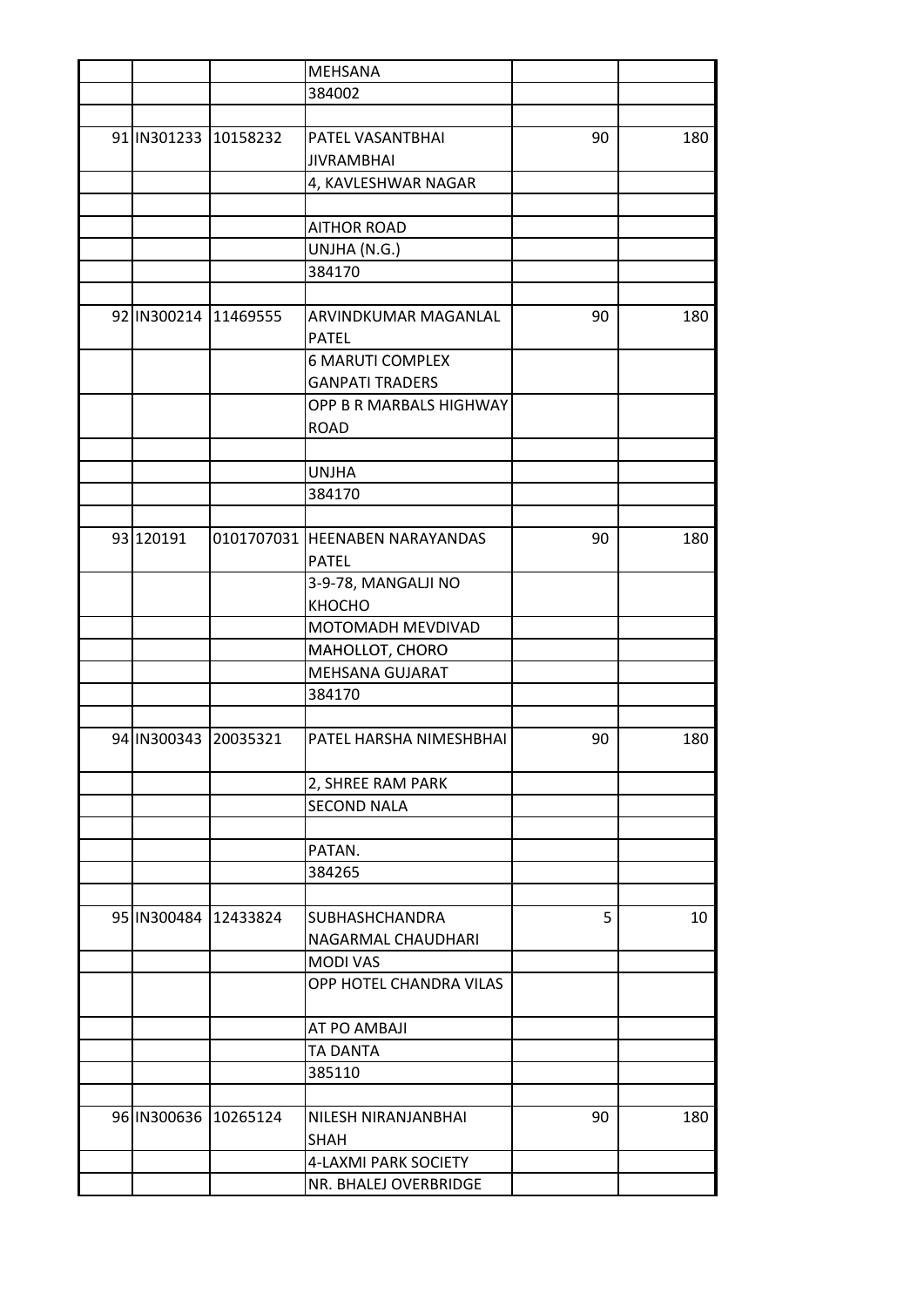|              |           | ANAND                                                                      |                                                                                                                                                                                                                                                                                                                                                                                                                         |           |
|--------------|-----------|----------------------------------------------------------------------------|-------------------------------------------------------------------------------------------------------------------------------------------------------------------------------------------------------------------------------------------------------------------------------------------------------------------------------------------------------------------------------------------------------------------------|-----------|
|              |           |                                                                            |                                                                                                                                                                                                                                                                                                                                                                                                                         |           |
| 97 120289    |           |                                                                            | 101                                                                                                                                                                                                                                                                                                                                                                                                                     | 202       |
|              |           |                                                                            |                                                                                                                                                                                                                                                                                                                                                                                                                         |           |
|              |           |                                                                            |                                                                                                                                                                                                                                                                                                                                                                                                                         |           |
|              |           |                                                                            |                                                                                                                                                                                                                                                                                                                                                                                                                         |           |
|              |           | <b>DAHOD GUJARAT</b>                                                       |                                                                                                                                                                                                                                                                                                                                                                                                                         |           |
|              |           | 389151                                                                     |                                                                                                                                                                                                                                                                                                                                                                                                                         |           |
|              |           |                                                                            |                                                                                                                                                                                                                                                                                                                                                                                                                         |           |
|              |           | NIMISHKUMAR                                                                | 90                                                                                                                                                                                                                                                                                                                                                                                                                      | 180       |
|              |           | VINODCHANDRA SHAH                                                          |                                                                                                                                                                                                                                                                                                                                                                                                                         |           |
|              |           | <b>1 GANGOTRI SOCIETY</b>                                                  |                                                                                                                                                                                                                                                                                                                                                                                                                         |           |
|              |           | PRATIKSHA OLD PADRA NR                                                     |                                                                                                                                                                                                                                                                                                                                                                                                                         |           |
|              |           | <b>TAGORE NAGAR</b>                                                        |                                                                                                                                                                                                                                                                                                                                                                                                                         |           |
|              |           |                                                                            |                                                                                                                                                                                                                                                                                                                                                                                                                         |           |
|              |           |                                                                            |                                                                                                                                                                                                                                                                                                                                                                                                                         |           |
|              |           |                                                                            |                                                                                                                                                                                                                                                                                                                                                                                                                         |           |
|              |           |                                                                            |                                                                                                                                                                                                                                                                                                                                                                                                                         |           |
|              |           |                                                                            |                                                                                                                                                                                                                                                                                                                                                                                                                         | 80        |
|              |           |                                                                            |                                                                                                                                                                                                                                                                                                                                                                                                                         |           |
|              |           |                                                                            |                                                                                                                                                                                                                                                                                                                                                                                                                         |           |
|              |           |                                                                            |                                                                                                                                                                                                                                                                                                                                                                                                                         |           |
|              |           |                                                                            |                                                                                                                                                                                                                                                                                                                                                                                                                         |           |
|              |           |                                                                            |                                                                                                                                                                                                                                                                                                                                                                                                                         |           |
|              |           |                                                                            |                                                                                                                                                                                                                                                                                                                                                                                                                         |           |
|              |           |                                                                            |                                                                                                                                                                                                                                                                                                                                                                                                                         | 570       |
|              |           |                                                                            |                                                                                                                                                                                                                                                                                                                                                                                                                         |           |
|              |           |                                                                            |                                                                                                                                                                                                                                                                                                                                                                                                                         |           |
|              |           |                                                                            |                                                                                                                                                                                                                                                                                                                                                                                                                         |           |
|              |           |                                                                            |                                                                                                                                                                                                                                                                                                                                                                                                                         |           |
|              |           |                                                                            |                                                                                                                                                                                                                                                                                                                                                                                                                         |           |
|              |           | 390021                                                                     |                                                                                                                                                                                                                                                                                                                                                                                                                         |           |
|              |           |                                                                            |                                                                                                                                                                                                                                                                                                                                                                                                                         |           |
|              |           | <b>HARNISH N PATEL</b>                                                     | 90                                                                                                                                                                                                                                                                                                                                                                                                                      | 180       |
|              |           | <b>LIMDA STREET</b>                                                        |                                                                                                                                                                                                                                                                                                                                                                                                                         |           |
|              |           | ZADESHWAR                                                                  |                                                                                                                                                                                                                                                                                                                                                                                                                         |           |
|              |           | <b>BHARUCH</b>                                                             |                                                                                                                                                                                                                                                                                                                                                                                                                         |           |
|              |           | <b>GUJARAT</b>                                                             |                                                                                                                                                                                                                                                                                                                                                                                                                         |           |
|              |           | 392011                                                                     |                                                                                                                                                                                                                                                                                                                                                                                                                         |           |
|              |           |                                                                            |                                                                                                                                                                                                                                                                                                                                                                                                                         |           |
|              |           |                                                                            |                                                                                                                                                                                                                                                                                                                                                                                                                         |           |
| 102 IN300513 | 18158674  | PINAL H PATEL                                                              | 50                                                                                                                                                                                                                                                                                                                                                                                                                      |           |
|              |           | LIMDA STREET                                                               |                                                                                                                                                                                                                                                                                                                                                                                                                         |           |
|              |           | ZADESHWAR                                                                  |                                                                                                                                                                                                                                                                                                                                                                                                                         |           |
|              |           | <b>NR WATER TANK</b>                                                       |                                                                                                                                                                                                                                                                                                                                                                                                                         |           |
|              |           | <b>BHARUCH GUJARAT</b>                                                     |                                                                                                                                                                                                                                                                                                                                                                                                                         |           |
|              |           | 392011                                                                     |                                                                                                                                                                                                                                                                                                                                                                                                                         | 100       |
|              | 99 130167 | 98 IN300757 10496340<br>100   IN300513   14417015<br>101 IN300513 11364735 | INDIRA GANDHI MARG - 100<br>FT, ROAD<br>388001<br>0000303911 KALIM SAIFUDDIN GANDHI<br>9, SAIFEE SOCIETY,<br>B/H PRANT OFFICE,<br>TALAVADI ROAD,<br><b>BARODA</b><br>390015<br>0000309429 ARVINDBHAI BAPULAL<br><b>PAREKH</b><br>D - 348-349 YOGINAGAR<br><b>GOTRI ROAD</b><br>VADODARA GUJARAT<br>390021<br><b>SALEEMBHAI H BHATTI</b><br>C 42 SAMIM PARK<br><b>TANDALJA ROAD</b><br><b>VADODARA</b><br><b>GUJARAT</b> | 40<br>285 |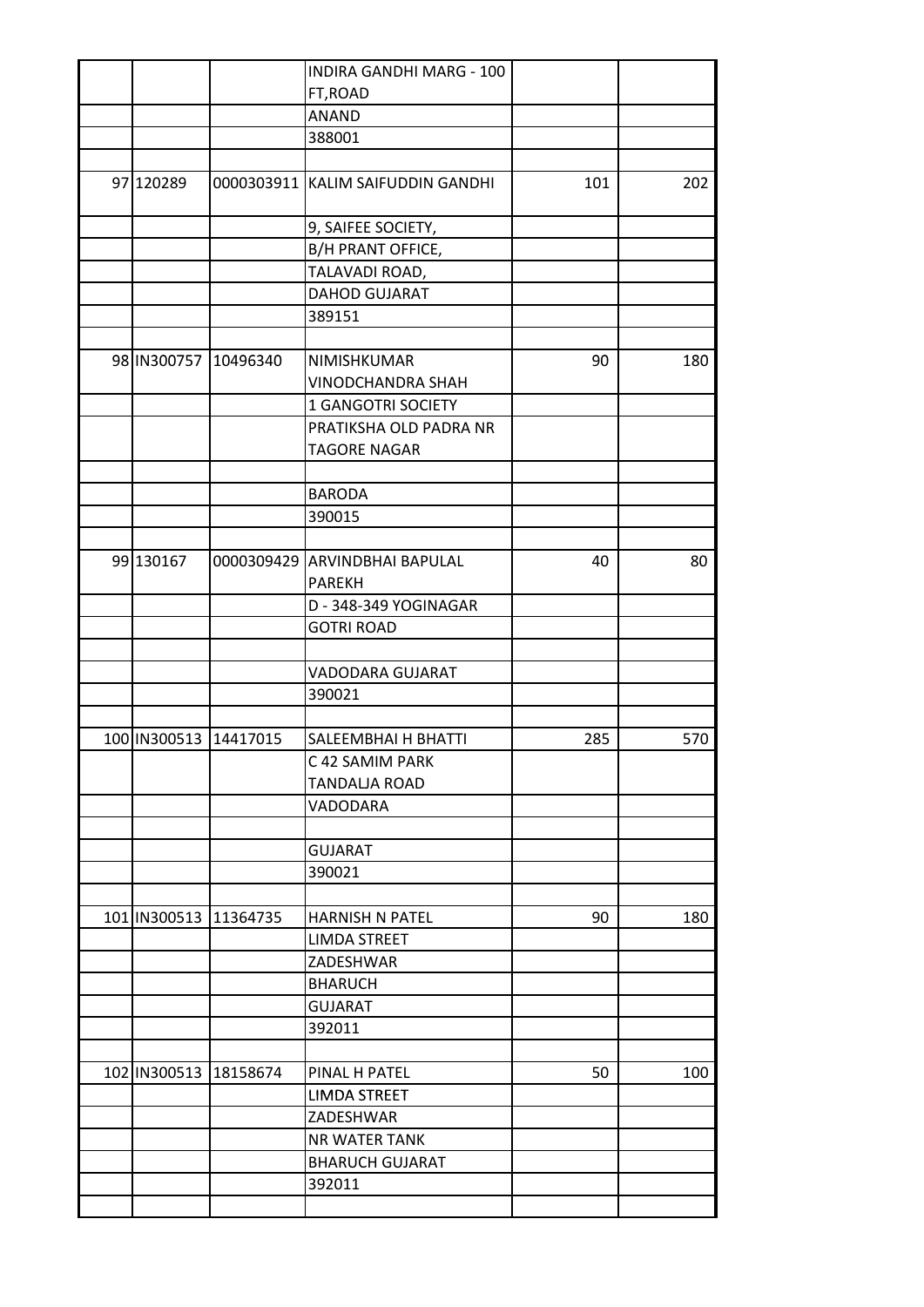| 103 120415 |                       | 0000051201 NIPA PRANAV JARIWALA. | 90  | 180 |
|------------|-----------------------|----------------------------------|-----|-----|
|            |                       | 18, SHREE PADMAVATI              |     |     |
|            |                       | <b>BUNGLOWS,</b>                 |     |     |
|            |                       | B/H RAJHANS CINEMA,              |     |     |
|            |                       | VESU ROAD,                       |     |     |
|            |                       | <b>SURAT GUJARAT</b>             |     |     |
|            |                       | 395007                           |     |     |
|            |                       |                                  |     |     |
|            | 104 IN301991 10782096 | NAYANABEN HARESHBHAI             | 25  | 50  |
|            |                       | <b>PATEL</b>                     |     |     |
|            |                       | ALKAPARK, 2ND FLOOR              |     |     |
|            |                       | VIA. BHILAD                      |     |     |
|            |                       | SARIGAM                          |     |     |
|            |                       | VALSAD                           |     |     |
|            |                       | 396155                           |     |     |
|            |                       |                                  |     |     |
|            | 105 IN300974 11772922 | <b>VORA KUSHAL</b>               | 90  | 180 |
|            |                       | BHARATKUMAR                      |     |     |
|            |                       | TH-2, SAHAKAR APPT,              |     |     |
|            |                       |                                  |     |     |
|            |                       |                                  |     |     |
|            |                       | <b>VAPI</b>                      |     |     |
|            |                       | 396191                           |     |     |
|            |                       |                                  |     |     |
|            | 106 IN300239 10954599 | <b>PRATIK SHAH</b>               | 100 | 200 |
|            |                       | 84/86, MASJID BUNDER             |     |     |
|            |                       | <b>ROAD</b>                      |     |     |
|            |                       | 2ND FLOOR,                       |     |     |
|            |                       | <b>NEXT TO SATKAR HOTEL</b>      |     |     |
|            |                       | <b>MUMBAI</b>                    |     |     |
|            |                       | 400003                           |     |     |
|            |                       |                                  |     |     |
|            | 107 IN300239 12002215 | KANAN HIREN VASA                 | 20  | 40  |
|            |                       | 201 NIRMAL BHUVAN                |     |     |
|            |                       | ANSARI ROAD                      |     |     |
|            |                       | <b>VILE PARLE WEST</b>           |     |     |
|            |                       | <b>MUMBAI</b>                    |     |     |
|            |                       | 400056                           |     |     |
|            |                       |                                  |     |     |
|            | 108 IN300513 13462752 | JITENDRA DAMJIBHAI FULIA         | 90  | 180 |
|            |                       | B/703 ANAND SARITA CO OP         |     |     |
|            |                       | <b>HSG LTD</b>                   |     |     |
|            |                       | ANAND NAGAR M G ROAD             |     |     |
|            |                       | OPP JAIN DERASAR                 |     |     |
|            |                       | KANDIVALI WEST                   |     |     |
|            |                       |                                  |     |     |
|            |                       | MUMBAI MAHARASHTRA               |     |     |
|            |                       | <b>INDIA</b>                     |     |     |
|            |                       | 400067                           |     |     |
|            |                       |                                  |     |     |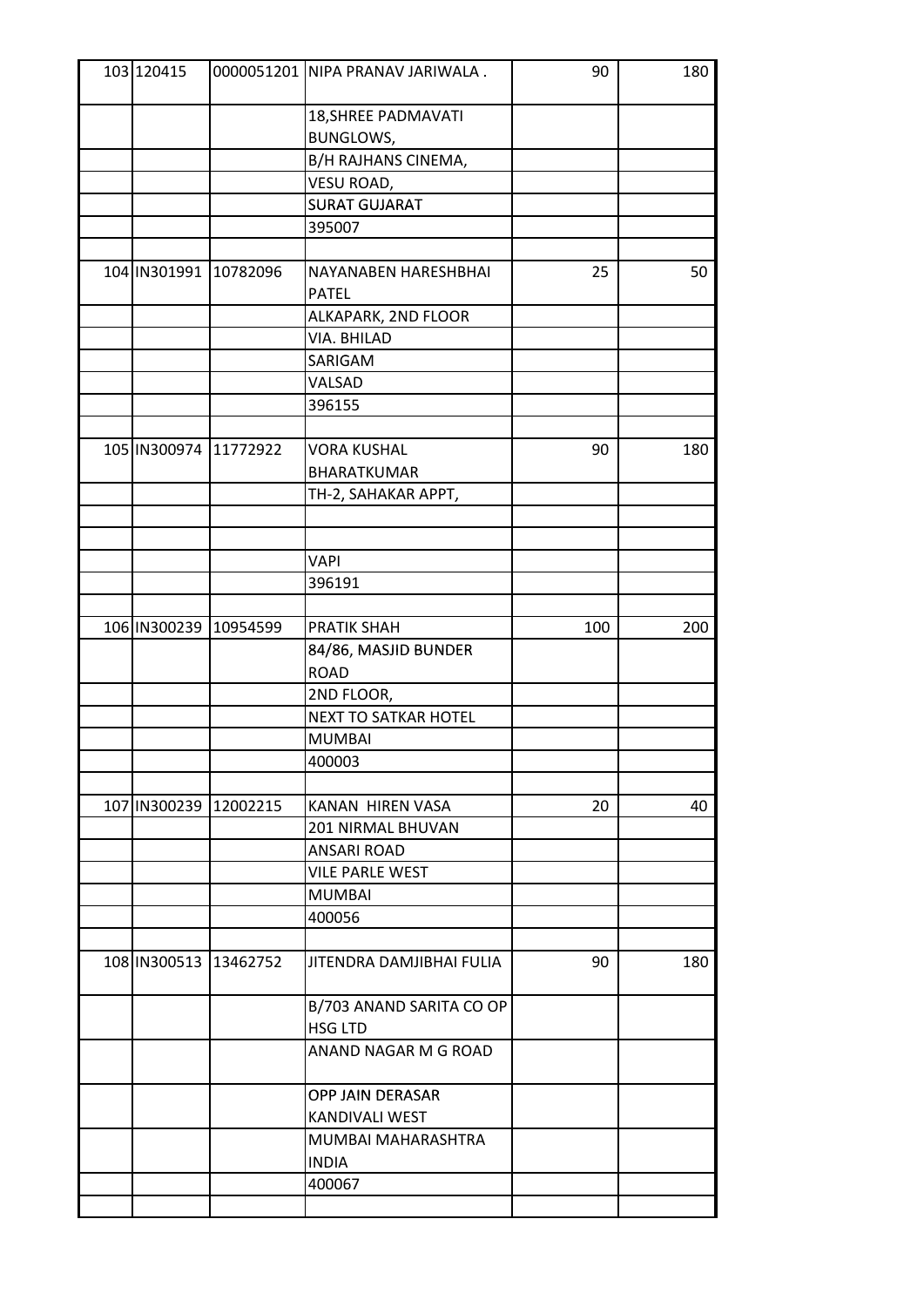|              | 109 IN302582 10048286     | <b>KINNARI S SHAH</b>          | 90  | 180 |
|--------------|---------------------------|--------------------------------|-----|-----|
|              |                           | 11, ANIL APARTMENT,            |     |     |
|              |                           | JAGDUSHA NAGAR,                |     |     |
|              |                           | GHATKOPAR (WEST),              |     |     |
|              |                           | MUMBAI.                        |     |     |
|              |                           | 400086                         |     |     |
|              |                           |                                |     |     |
|              | 110   IN301127   16475973 | KUSUM RASIKLAL SHAH            | 90  | 180 |
|              |                           | A 401 NEELKANTH NAGAR          |     |     |
|              |                           | S V ROAD OPP PUSHPA PARK       |     |     |
|              |                           |                                |     |     |
|              |                           | BORIVALI(W)                    |     |     |
|              |                           | <b>MUMBAI</b>                  |     |     |
|              |                           | 400092                         |     |     |
|              |                           |                                |     |     |
| 111 120539   |                           | 0000012287 SMITA RAVINDRA RAUT | 100 | 200 |
|              |                           | <b>TIWALI WADI, OPP S T</b>    |     |     |
|              |                           | <b>STAND</b>                   |     |     |
|              |                           | <b>VASAI GAON</b>              |     |     |
|              |                           | VASAI                          |     |     |
|              |                           | THANE MAHARASHTRA              |     |     |
|              |                           | 401201                         |     |     |
|              |                           |                                |     |     |
| 112 IN301774 | 16603963                  | RAJESH R CHAUDHARI             |     |     |
|              |                           |                                | 9   | 18  |
|              |                           | A3/306 RAKSHAK NAGAR<br>GOLD   |     |     |
|              |                           |                                |     |     |
|              |                           | <b>KHARADI</b>                 |     |     |
|              |                           |                                |     |     |
|              |                           | <b>PUNE</b>                    |     |     |
|              |                           | 411014                         |     |     |
|              |                           |                                |     |     |
|              | 113 IN300214 14233025     | PARESH SHARMA                  | 90  | 180 |
|              |                           | POLARIS F 301/302              |     |     |
|              |                           | <b>SATELLITE TOWERS</b>        |     |     |
|              |                           | <b>KOREGAON PARK</b>           |     |     |
|              |                           | MUNDHWA RD MUNDHWA             |     |     |
|              |                           |                                |     |     |
|              |                           |                                |     |     |
|              |                           | PUNE MAHARASHTRA               |     |     |
|              |                           | 411036                         |     |     |
|              |                           |                                |     |     |
|              | 114 IN300214 12270248     | RAJESH D VAIDYA                | 5   | 10  |
|              |                           | A-204 ELYSTUM                  |     |     |
|              |                           | NEAR PINK CITY & 16 NO         |     |     |
|              |                           | <b>BUS STOP WAKAD</b>          |     |     |
|              |                           | PUNE, MAHARASHTRA              |     |     |
|              |                           | 411057                         |     |     |
|              |                           |                                |     |     |
| 115 120106   |                           | 0002706405 KALPESH KUNDANMAL   | 5   | 10  |
|              |                           | <b>TATIYA</b>                  |     |     |
|              |                           | <b>NO 13</b>                   |     |     |
|              |                           | KASHIVASHRWESHRWAR             |     |     |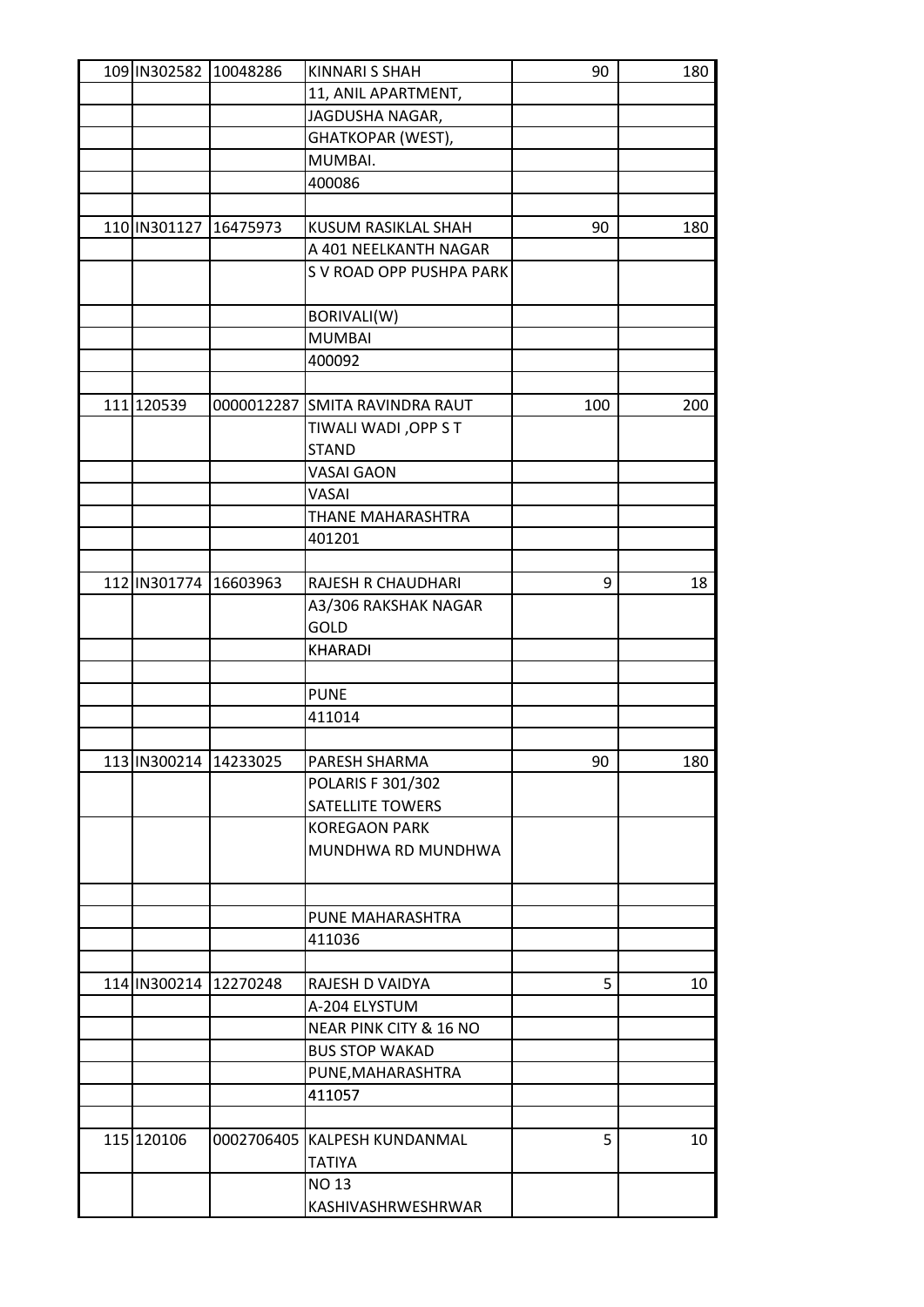|                           |                       | MANDIR MUNJABA DEUL              |                |                |
|---------------------------|-----------------------|----------------------------------|----------------|----------------|
|                           |                       | <b>BARAMATI</b>                  |                |                |
|                           |                       | PUNE MAHARASHTRA                 |                |                |
|                           |                       | 413102                           |                |                |
| 116 IN300513              |                       |                                  |                |                |
|                           | 20512254              | JAHANGIR NAYAKWADI               | 23             | 46             |
|                           |                       | SHEDGEWADI                       |                |                |
|                           |                       | <b>TAL SHIRALA</b>               |                |                |
|                           |                       | <b>DIST SANGLI</b>               |                |                |
|                           |                       | <b>SANGLI MAHARASHTRA</b>        |                |                |
|                           |                       | <b>INDIA</b>                     |                |                |
|                           |                       | 415408                           |                |                |
|                           | 117 IN303116 10537545 | <b>KESHAVRAJ GONDKAR</b>         | $\overline{2}$ | 4              |
|                           |                       | <b>WARD NO-3/716</b>             |                |                |
|                           |                       | <b>GUJARI CORNER</b>             |                |                |
|                           |                       | ICHALKARANJI                     |                |                |
|                           |                       | <b>KOLHAPUR</b>                  |                |                |
|                           |                       | 416115                           |                |                |
|                           |                       |                                  |                |                |
| 118 120109                |                       | 0700132528 KISHOR SHANTILAL      | $\mathbf{1}$   | $\overline{2}$ |
|                           |                       | SONAWANE                         |                |                |
|                           |                       | AT POST DUGAON TAL.              |                |                |
|                           |                       | CHANDWAD                         |                |                |
|                           |                       | DIST. NASIK                      |                |                |
|                           |                       |                                  |                |                |
|                           |                       | CHANDWAD MAHARASHTRA             |                |                |
|                           |                       |                                  |                |                |
|                           |                       | 423104                           |                |                |
| 119   IN301127   16036122 |                       | JAYSHREE DEEPAKSINGH             | 5              | 10             |
|                           |                       | PARDESHI                         |                |                |
|                           |                       | 17,18 TRIMURTI COMPLEX           |                |                |
|                           |                       | <b>TRIMURTI CHOWK</b>            |                |                |
|                           |                       | <b>JAWAHAR COLONY</b>            |                |                |
|                           |                       | AURANGABAD                       |                |                |
|                           |                       | 431005                           |                |                |
|                           |                       |                                  |                |                |
| 120 120106                |                       | 0100209217 PRAVIN K BHAPKAR      | 10             | 20             |
|                           |                       | FLAT NO 13 INDRAPRASTHA          |                |                |
|                           |                       |                                  |                |                |
|                           |                       | APARTMANT PAWANSUT               |                |                |
|                           |                       | <b>NAGAR</b>                     |                |                |
|                           |                       | <b>NAGPUR</b>                    |                |                |
|                           |                       | NAGPUR MAHARASHTRA               |                |                |
|                           |                       | 440009                           |                |                |
|                           |                       |                                  |                |                |
| 121 120344                |                       | 0000171203 KEDARNATH KANHAIYALAL | 90             | 180            |
|                           |                       | SOMANI                           |                |                |
|                           |                       | KRISHANAKUNJ PLOT NO. -          |                |                |
|                           |                       | 86                               |                |                |
|                           |                       | SHASHTRI LAYOUT                  |                |                |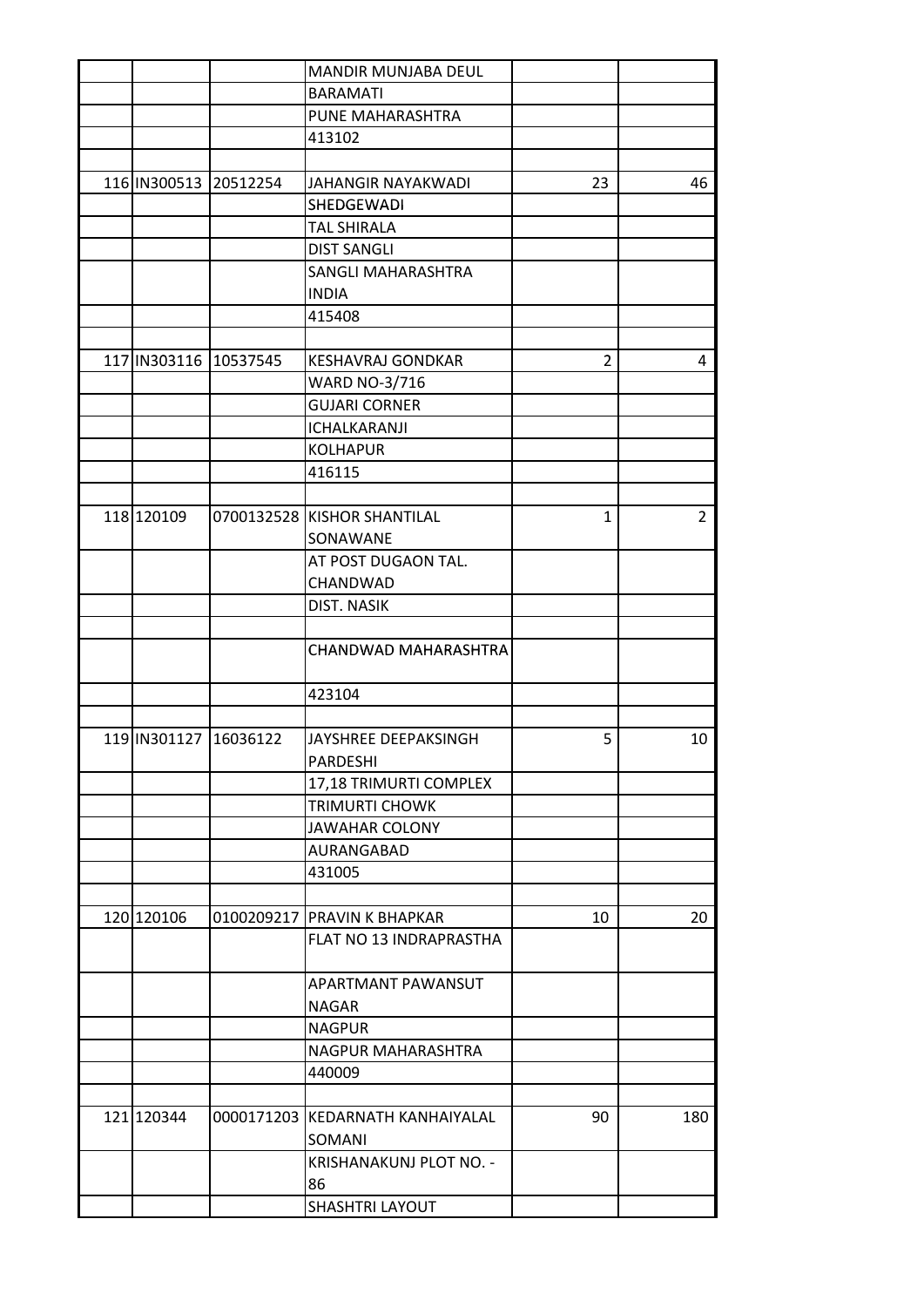|            |                       | <b>KHAMLA</b>                      |     |     |
|------------|-----------------------|------------------------------------|-----|-----|
|            |                       | NAGPUR MAHARASHTRA                 |     |     |
|            |                       | 440025                             |     |     |
|            |                       |                                    |     |     |
|            | 122 IN300513 20636512 | MALLESH RAJIREDDI BANDI            | 15  | 30  |
|            |                       | RAILWAY STESHAN JAVAL              |     |     |
|            |                       | CHUNALA RAILWAY PARISAR            |     |     |
|            |                       | CHUNALA RAJURA                     |     |     |
|            |                       | CHANDRAPUR                         |     |     |
|            |                       | MAHARASHTRA                        |     |     |
|            |                       | 442905                             |     |     |
|            |                       |                                    |     |     |
| 123 120109 |                       | 0000123320 LILADHAR IYDANJI KELA   | 90  | 180 |
|            |                       | CHITRAKOOT,                        |     |     |
|            |                       | RAMNAGAR,                          |     |     |
|            |                       |                                    |     |     |
|            |                       | AKOLA MAHARASHTRA                  |     |     |
|            |                       | 444001                             |     |     |
|            |                       |                                    |     |     |
| 124 120109 |                       | 0000855636 GOVIND ONKARDAS KELA    | 194 | 388 |
|            |                       | <b>79 CHITRAKOOT BUILDING</b>      |     |     |
|            |                       | <b>RAM NAGAR</b>                   |     |     |
|            |                       | DIST.: AKOLA                       |     |     |
|            |                       | AKOLA MAHARASHTRA                  |     |     |
|            |                       | 444001                             |     |     |
|            |                       |                                    |     |     |
| 125 130231 |                       | 0000033788 VIJAY MANEKCHAND BILALA | 90  | 180 |
|            |                       | C/O PARAS CORPORATION,             |     |     |
|            |                       | SHAKAMBARI COMPLEX,                |     |     |
|            |                       | KOTHADI BAZAR,                     |     |     |
|            |                       | AKOLA M.S.                         |     |     |
|            |                       | 444001                             |     |     |
|            |                       |                                    |     |     |
| 126 130231 | 0000096469            | KIRAN MADANLAL LADDHA              | 294 | 588 |
|            |                       | <b>SNEH SETU</b>                   |     |     |
|            |                       | <b>BEHIND LRT COLLAGE</b>          |     |     |
|            |                       | <b>RAM NAGAR</b>                   |     |     |
|            |                       | AKOLA MAHARASHTRA                  |     |     |
|            |                       | 444001                             |     |     |
|            |                       |                                    |     |     |
| 127 130358 | 0000061446            | MEERA MANOJ TIWARI                 | 3   | 6   |
|            |                       | <b>GORAKSHAN ROAD</b>              |     |     |
|            |                       | NEAR LAXMI KIRANA SHOP             |     |     |
|            |                       | <b>KIRTI NAGAR</b>                 |     |     |
|            |                       | AKOLA Maharashtra                  |     |     |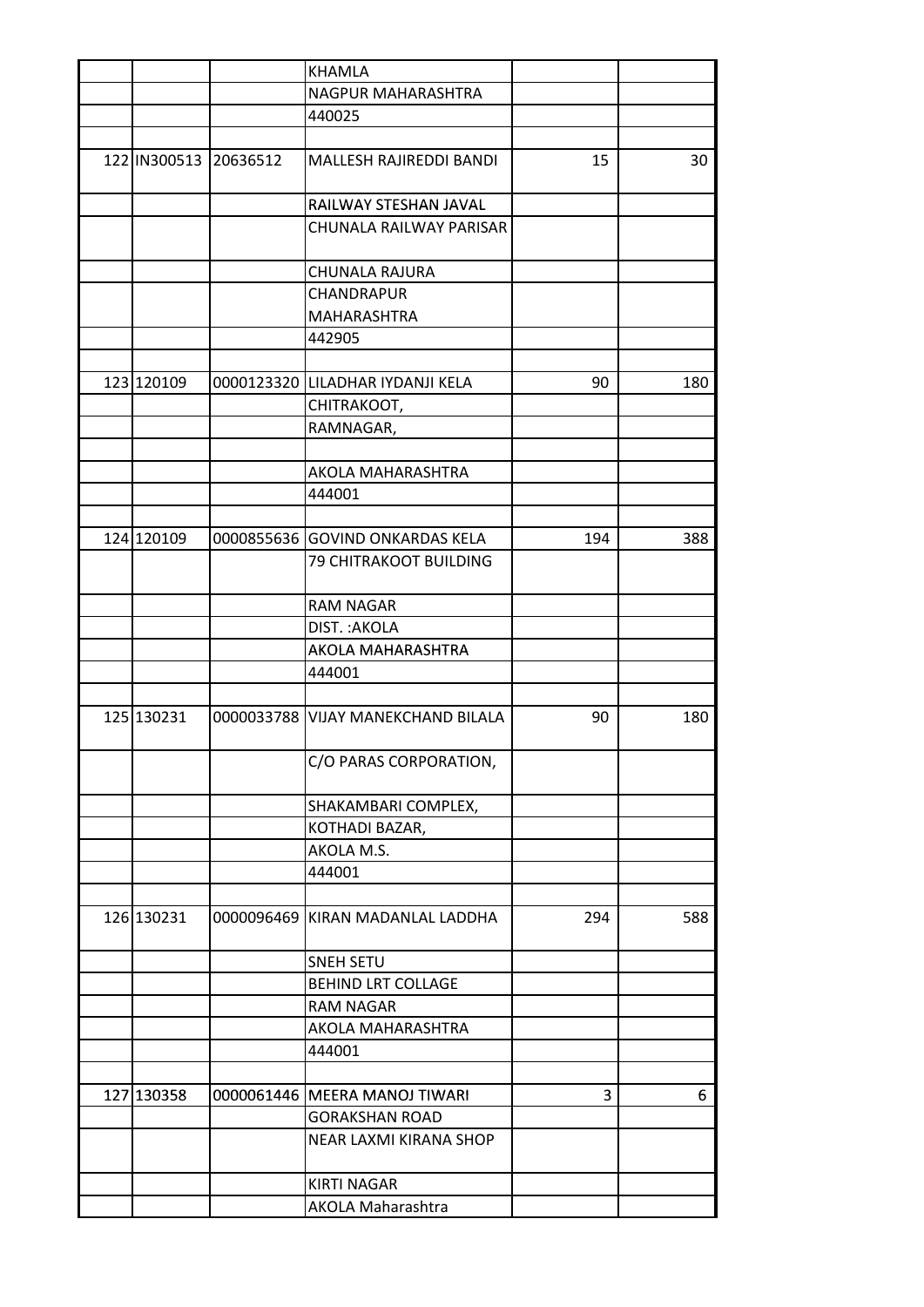|                       |                       | 444001                              |     |                |
|-----------------------|-----------------------|-------------------------------------|-----|----------------|
|                       |                       |                                     |     |                |
| 128 130231            |                       | 0000059916 VAISHALI RAJESH DHARIWAL | 100 | 200            |
|                       |                       | SIDDHANT APARTMENTS                 |     |                |
|                       |                       | FLAT NO 11                          |     |                |
|                       |                       | <b>MADHAV NAGAR</b>                 |     |                |
|                       |                       | <b>AKOLA MS</b>                     |     |                |
|                       |                       | 444004                              |     |                |
|                       |                       |                                     |     |                |
| 129 IN301983 10259083 |                       | <b>VIVEK KASLIWAL</b>               | 90  | 180            |
|                       |                       | EW-59 SCHEME NO-94                  |     |                |
|                       |                       | <b>RING ROAD</b>                    |     |                |
|                       |                       | <b>KANADIA</b>                      |     |                |
|                       |                       | INDORE (M.P.)                       |     |                |
|                       |                       | 452016                              |     |                |
|                       |                       |                                     |     |                |
| 130 120333            |                       | 0000526099 NIDHI MAHESHWARI         | 100 | 200            |
|                       |                       | D 114 FIRDAOS NAGAR                 |     |                |
|                       |                       | <b>NEAR DIG BUNGLOW</b>             |     |                |
|                       |                       | SQUARE                              |     |                |
|                       |                       | <b>BERASIA ROAD</b>                 |     |                |
|                       |                       | <b>BHOPAL MADHYA PRADESH</b>        |     |                |
|                       |                       | 462001                              |     |                |
|                       | 131 IN301330 18811102 | <b>SHAKUN BHATTAD</b>               | 1   | $\overline{2}$ |
|                       |                       | 33                                  |     |                |
|                       |                       | RACHNA NAGAR                        |     |                |
|                       |                       | <b>GOVINDPURA</b>                   |     |                |
|                       |                       | <b>BHOPAL MP</b>                    |     |                |
|                       |                       | 462023                              |     |                |
|                       |                       |                                     |     |                |
|                       | 132 IN301983 10698210 | ATUL KUMAR AGRAWAL                  | 50  | 100            |
|                       |                       | 454, BHANJI BHAI MARG,              |     |                |
|                       |                       | <b>WARD - 13,</b>                   |     |                |
|                       |                       |                                     |     |                |
|                       |                       | SHUJALPUR (M.P.)                    |     |                |
|                       |                       | 465333                              |     |                |
|                       | 133 IN302863 10058787 | MANJIRI VAIDYA                      | 10  | 20             |
|                       |                       | <b>CHOUDHARI</b>                    |     |                |
|                       |                       | Q NO B-26 SECTOR-2                  |     |                |
|                       |                       | <b>VITTAL NAGAR</b>                 |     |                |
|                       |                       | <b>GODAVARIKHANI</b>                |     |                |
|                       |                       | KARIMNAGAR (DIST)                   |     |                |
|                       |                       | 505214                              |     |                |
|                       |                       |                                     |     |                |
|                       | 134 IN301696 10626598 | KADIMETLA NAGARAJU                  | 200 | 400            |
|                       |                       | NO 18/411, NEAR DESAI               |     |                |
|                       |                       | <b>BUILDING</b>                     |     |                |
|                       |                       | YEMMINAGAR                          |     |                |
|                       |                       |                                     |     |                |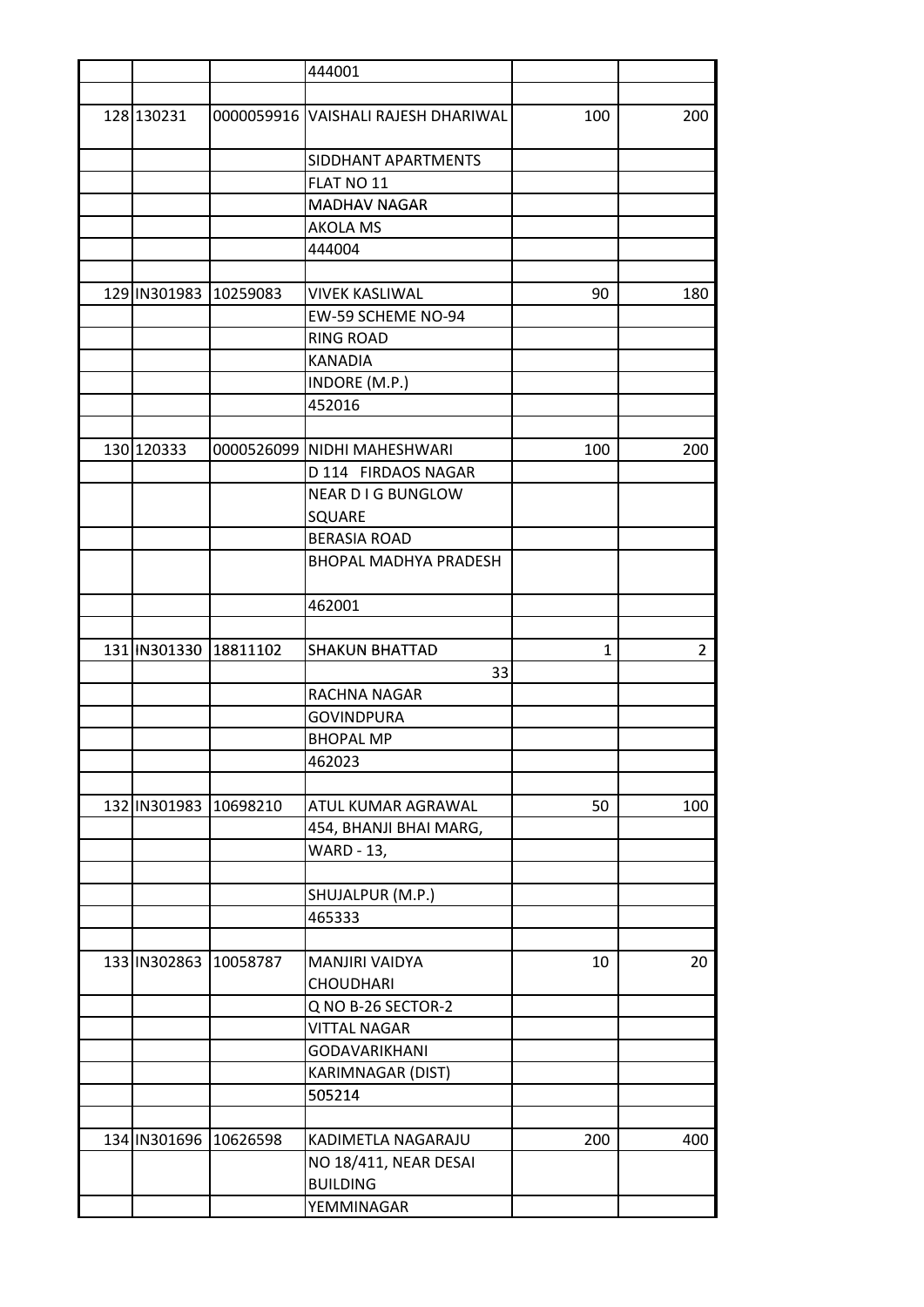|                           |                       | <b>KURNOOL DIST</b>        |     |                |
|---------------------------|-----------------------|----------------------------|-----|----------------|
|                           |                       | 518360                     |     |                |
|                           |                       |                            |     |                |
|                           | 135 IN301696 10862718 | KRISHNA RAO NIDAMANURI     | 16  | 32             |
|                           |                       | C/O P CHANDRA              |     |                |
|                           |                       | SEKHARARAO                 |     |                |
|                           |                       | DOOR NO 17/46,             |     |                |
|                           |                       | RAJUPALEM STREET           |     |                |
|                           |                       | <b>KOTLA BAZAR</b>         |     |                |
|                           |                       | CHIRALA, ANDHRA PRADESH    |     |                |
|                           |                       |                            |     |                |
|                           |                       | 523155                     |     |                |
|                           |                       |                            |     |                |
| 136 120447                |                       | 0003068361 BANTUMILLI      | 46  | 92             |
|                           |                       | INDIRAPRASANAMANI          |     |                |
|                           |                       | <b>NEAR GURAJADA CHOWK</b> |     |                |
|                           |                       | GANDHI NAGAR               |     |                |
|                           |                       | D NO 20D-5-3               |     |                |
|                           |                       |                            |     |                |
|                           |                       | ELURU ANDHRA PRADESH       |     |                |
|                           |                       | 534002                     |     |                |
|                           |                       |                            |     |                |
| 137 IN300513              | 12056983              | ANISHA SAJI JACOB          | 1   | $\overline{2}$ |
|                           |                       | NO 5 3RD CROSS             |     |                |
|                           |                       | VIVEKANANDANAGAR           |     |                |
|                           |                       | <b>BANGALORE</b>           |     |                |
|                           |                       | KARNATAKA                  |     |                |
|                           |                       | 560033                     |     |                |
|                           |                       |                            |     |                |
| 138   IN300513   16232439 |                       | ANIL KUMAR K               | 404 | 808            |
|                           |                       | <b>AZTEC SOFTWARE</b>      |     |                |
|                           |                       | <b>TECHNOLOGY SER LTD</b>  |     |                |
|                           |                       | MARUTHI CHAMBERS 17/4C     |     |                |
|                           |                       | 17/9C RUPENA               |     |                |
|                           |                       | AGRAHARA HOSUR MN RD       |     |                |
|                           |                       | <b>BANGALORE</b>           |     |                |
|                           |                       | KARNATAKA                  |     |                |
|                           |                       | 560095                     |     |                |
|                           |                       |                            |     |                |
|                           | 139 IN300239 15160623 | KRUPALAKSHMI               | 5   | 10             |
|                           |                       | <b>BILIKERE HOBALI</b>     |     |                |
|                           |                       | <b>HUNSUR TALUK</b>        |     |                |
|                           |                       | <b>BILIKERE HUNSUR</b>     |     |                |
|                           |                       | <b>MYSORE</b>              |     |                |
|                           |                       | 571103                     |     |                |
|                           |                       |                            |     |                |
| 140 120350                | 0000235554 S. GIREESH |                            | 30  | 60             |
|                           |                       | S/O SADASHIVAMURTHY,       |     |                |
|                           |                       | D.NO. 6/322 F,             |     |                |
|                           |                       | <b>VAKILRAMAIAH STREET</b> |     |                |
|                           |                       | KOLLEGAL KARNATAKA         |     |                |
|                           |                       |                            |     |                |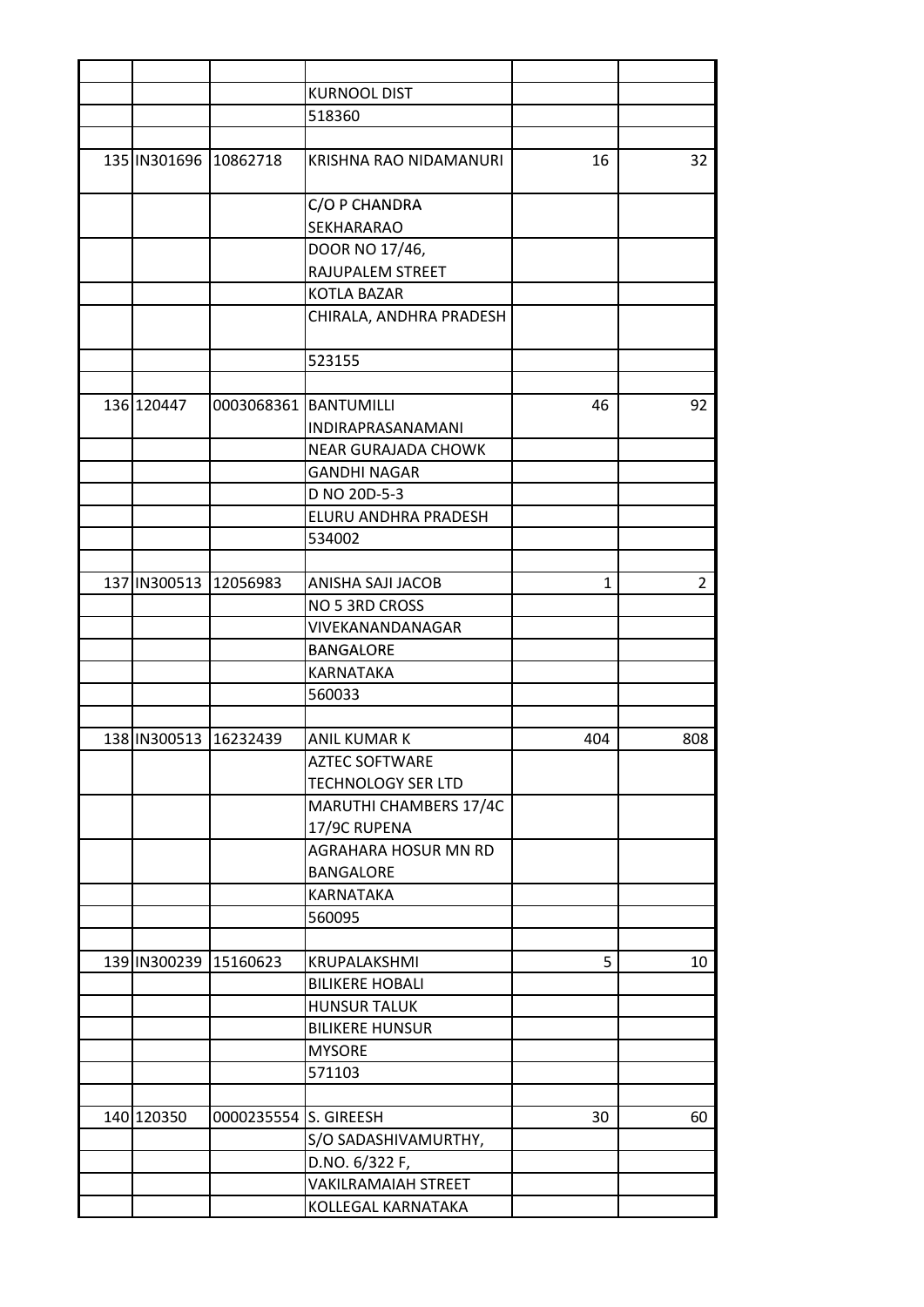|            |                           | 571440                          |              |                |
|------------|---------------------------|---------------------------------|--------------|----------------|
|            |                           |                                 |              |                |
|            | 141 IN300239 30013197     | KOPPA SUBBA RAO ROOPA           | 25           | 50             |
|            |                           | C/O K S RAMESHA                 |              |                |
|            |                           | KARNATAKA BANK LTD              |              |                |
|            |                           | PARVATHI TALKIES ROAD           |              |                |
|            |                           | CHANNAPATNA                     |              |                |
|            |                           | ,BANGALORE                      |              |                |
|            |                           | 571501                          |              |                |
|            |                           |                                 |              |                |
|            | 142 IN300239 30037054     | <b>ASHOK KUMAR</b>              | 50           | 100            |
|            |                           | 1641/1SHANKAR NIVASA            |              |                |
|            |                           | <b>FIRST CROSS NORTHEN</b>      |              |                |
|            |                           | <b>EXTENSION</b>                |              |                |
|            |                           | HASSAN POST HASSAN<br>KARNATAKA |              |                |
|            |                           | 573201                          |              |                |
|            |                           |                                 |              |                |
| 143 120132 |                           | 0000703774 K PRADEEP SHENOY     | $\mathbf{1}$ | $\overline{2}$ |
|            |                           | SHARADA NIVAS                   |              |                |
|            |                           | <b>MARKET ROAD</b>              |              |                |
|            |                           |                                 |              |                |
|            |                           | KARKALA KARNATAKA               |              |                |
|            |                           | 574104                          |              |                |
|            |                           |                                 |              |                |
|            | 144 IN300214 10553035     | <b>K RAJAGOPAL</b>              | 25           | 50             |
|            |                           | CHANDRIKA LAYOUT, NETAJI        |              |                |
|            |                           | <b>ROAD</b>                     |              |                |
|            |                           | NEAR KADRI KAMBLA CIRCLE        |              |                |
|            |                           | <b>KADRI</b>                    |              |                |
|            |                           | MANGALORE, KARNATAKA            |              |                |
|            |                           | 575004                          |              |                |
|            |                           |                                 |              |                |
| 145 120307 | 0000097697                | LATHA JAGADEESH                 | 50           | 100            |
|            |                           | <b>VERNEKAR</b>                 |              |                |
|            |                           | NO:2603/17                      |              |                |
|            |                           | 2ND CROSS                       |              |                |
|            |                           | MCC A BLOCK                     |              |                |
|            |                           | DAVANAGERE KARNATAKA            |              |                |
|            |                           | 577004                          |              |                |
|            | 146   IN302148   10507790 | RAJENDRA D POKLE                | 100          | 200            |
|            |                           | <b>BHANGELKAR BIULDING</b>      |              |                |
|            |                           | <b>3RD MAIN 4TH CROSS</b>       |              |                |
|            |                           | VIDYANAGAR                      |              |                |
|            |                           | <b>HUBLI</b>                    |              |                |
|            |                           | 580031                          |              |                |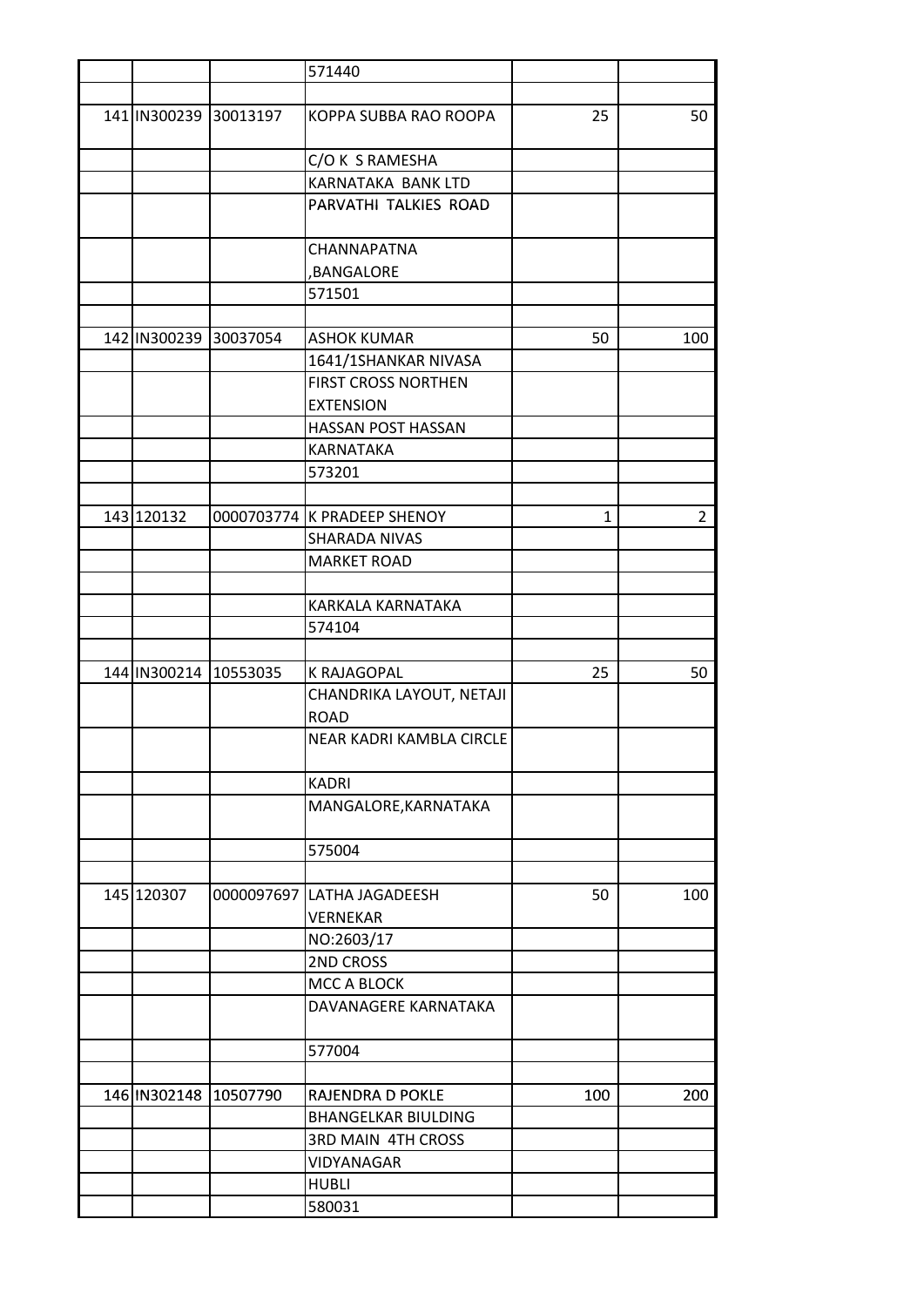| 147 IN301080 | 22692980              | S ASHOK CHOPDA              | 90 | 180 |
|--------------|-----------------------|-----------------------------|----|-----|
|              |                       | <b>NO 23</b>                |    |     |
|              |                       | <b>SHANMUGARAYAN STREET</b> |    |     |
|              |                       |                             |    |     |
|              |                       | <b>OLD WASHERMANPET</b>     |    |     |
|              |                       | <b>CHENNAI</b>              |    |     |
|              |                       | 600021                      |    |     |
|              |                       |                             |    |     |
| 148 120447   |                       | 0001448814 V SENTHIL KUMAR  | 10 | 20  |
|              |                       | <b>NO7</b>                  |    |     |
|              |                       | ELLAIYA ST                  |    |     |
|              |                       |                             |    |     |
|              |                       | <b>KUMBAKONAM TAMILN</b>    |    |     |
|              |                       | ADU                         |    |     |
|              |                       | 612001                      |    |     |
|              |                       |                             |    |     |
| 149 IN300214 | 14058230              | M DHANALAKSHMI              | 20 | 40  |
|              |                       | 49 THIRUVALLUVAR ROAD       |    |     |
|              |                       |                             |    |     |
|              |                       |                             |    |     |
|              |                       | VIRUDHUNAGAR                |    |     |
|              |                       | TAMILNADU                   |    |     |
|              |                       | 626001                      |    |     |
|              |                       |                             |    |     |
| 150 120109   |                       | 0002762111 P.JAWAHARMYDEEN. | 22 | 44  |
|              |                       | 77/10 MOHAMATHIYAR          |    |     |
|              |                       | STREET,                     |    |     |
|              |                       | ARIKESAVANALLUR,            |    |     |
|              |                       | TIRUNELVELI                 |    |     |
|              |                       | TIRUNELVELI TAMILNADU       |    |     |
|              |                       | 627426                      |    |     |
|              |                       |                             |    |     |
| 151 IN303077 | 10268792              | DEIVANAI AL                 | 15 | 30  |
|              |                       | 679/1, MENAKSHI ILLAM, SRI  |    |     |
|              |                       | <b>VARI NAGAR</b>           |    |     |
|              |                       | ARIYAKKUDI MAIN             |    |     |
|              |                       | ROAD, ARIYAKKUDI            |    |     |
|              |                       | SIVAGANGA                   |    |     |
|              |                       | <b>TAMIL NADU</b>           |    |     |
|              |                       | 630202                      |    |     |
|              |                       |                             |    |     |
|              | 152 IN300239 11451760 | THIRUVENKATESWARAN.E.P      | 5  | 10  |
|              |                       | 46A, MARIAMMAAN KOIL        |    |     |
|              |                       | STREET,                     |    |     |
|              |                       | ERUMAIKARAN PALAYAM,        |    |     |
|              |                       |                             |    |     |
|              |                       | KADATHUR POST,              |    |     |
|              |                       | GOBI(TK), ERODE (DT)        |    |     |
|              |                       | 638466                      |    |     |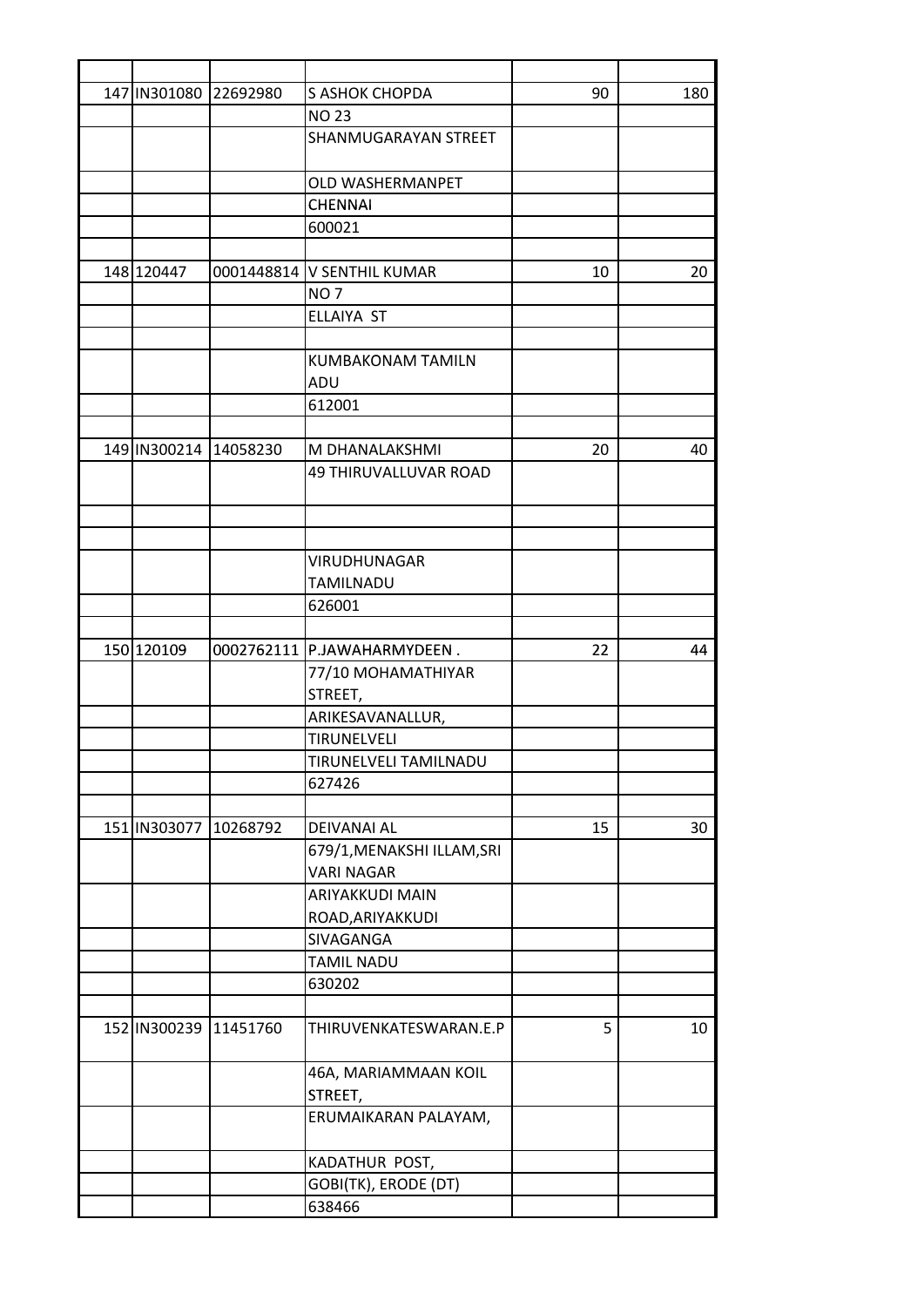| 153 120472   |                       | 0000144292 P G GANESHAN        | 10  | 20  |
|--------------|-----------------------|--------------------------------|-----|-----|
|              |                       | SITE NO 31 VASANTHA            |     |     |
|              |                       | <b>NAGAR</b>                   |     |     |
|              |                       | <b>11 STREET OPP UZHAVAR</b>   |     |     |
|              |                       | SANDHAI                        |     |     |
|              |                       | SINGANALLUR                    |     |     |
|              |                       | <b>COIMBATORE TAMIL NADU</b>   |     |     |
|              |                       |                                |     |     |
|              |                       | 641005                         |     |     |
|              |                       |                                |     |     |
| 154 120476   |                       | 0000167937 SHOUKATHALI M       | 50  | 100 |
|              |                       | <b>MANGATTIRI HOUSE</b>        |     |     |
|              |                       | MEENADATHUR PO                 |     |     |
|              |                       | <b>TIRUR</b>                   |     |     |
|              |                       | MALAPPURAM KERALA              |     |     |
|              |                       | 676307                         |     |     |
|              |                       |                                |     |     |
| 155 120239   |                       | 0000004071   TESSY GUEIZELAR.  | 2   | 4   |
|              |                       | EMRITA'                        |     |     |
|              |                       | H/NO X1/721                    |     |     |
|              |                       | <b>BISHOP GARDEN, PATTALAM</b> |     |     |
|              |                       |                                |     |     |
|              |                       | FORTCOCHIN, COCHIN             |     |     |
|              |                       | KERALA                         |     |     |
|              |                       | 682001                         |     |     |
|              |                       |                                |     |     |
| 156 IN300239 | 13066566              | <b>MATHEW KURUVILLA</b>        | 100 | 200 |
|              |                       | AYMANATHUPARAMBIL              |     |     |
|              |                       | <b>HOUSE</b>                   |     |     |
|              |                       | PAMPADY PO                     |     |     |
|              |                       | PAMPADY                        |     |     |
|              |                       | KOTTAYAM                       |     |     |
|              |                       | 686502                         |     |     |
|              |                       |                                |     |     |
| 157 IN302236 | 11368716              | <b>SANJAY BISWAS</b>           | 100 | 200 |
|              |                       | 16-May                         |     |     |
|              |                       | Dum Dum Road                   |     |     |
|              |                       |                                |     |     |
|              |                       | Kolkata                        |     |     |
|              |                       | 700030                         |     |     |
|              |                       |                                |     |     |
| 158 120191   |                       | 0300588734 RANJEETA MALOO      | 20  | 40  |
|              |                       | 69/22/201 UJAAS THE            |     |     |
|              |                       | CONDOVILLE                     |     |     |
|              |                       | S K DEB ROAD SOUTH             |     |     |
|              |                       | <b>DUMDUM</b>                  |     |     |
|              |                       | <b>LAKE TOWN</b>               |     |     |
|              |                       | KOLKATA WEST BENGAL            |     |     |
|              |                       | 700048                         |     |     |
|              |                       |                                |     |     |
|              | 159 IN301774 11050101 | <b>KAMALA RAY</b>              | 30  | 60  |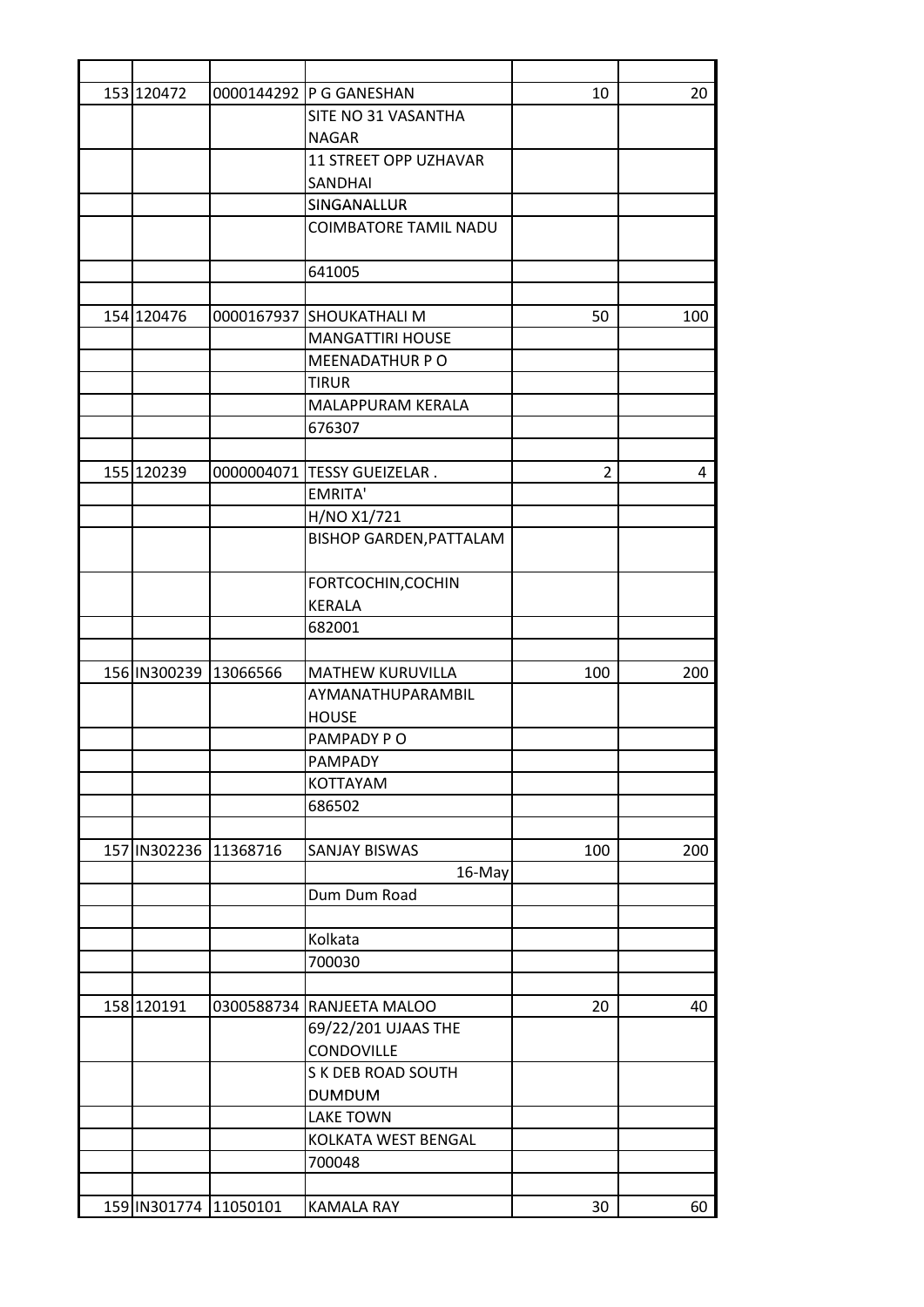|                       | Aug-47                         |     |     |
|-----------------------|--------------------------------|-----|-----|
|                       | DEBOMITA APARTMENT             |     |     |
|                       | <b>GRND FLR</b>                |     |     |
|                       | <b>CHINAR PARK</b>             |     |     |
|                       | <b>KOLKATA</b>                 |     |     |
|                       | 700059                         |     |     |
|                       |                                |     |     |
| 160 120345            | 0000252811 AMIT KUMAR BHUTIA   | 90  | 180 |
|                       | JC-1/2, BAGUIATI RAJARHAT-     |     |     |
|                       | GOPALPUR(M)                    |     |     |
|                       | <b>ASWINI NAGAR</b>            |     |     |
|                       | <b>NORTH 24 PARGANAS</b>       |     |     |
|                       | <b>NORTH 24 PARGANAS WEST</b>  |     |     |
|                       | <b>BENGAL</b>                  |     |     |
|                       | 700159                         |     |     |
|                       |                                |     |     |
| 161 IN302105 10329934 | KALYAN CHAUDHURI               | 90  | 180 |
|                       | 834/1, SARAT CHATTERJEE        |     |     |
|                       | ROAD,                          |     |     |
|                       | HOWRAH,                        |     |     |
|                       |                                |     |     |
|                       | <b>WEST BENGAL</b>             |     |     |
|                       | 711104                         |     |     |
|                       |                                |     |     |
| 162 IN300263 10196775 | <b>SHRABANI DAS</b>            | 3   | 6   |
|                       | C/O CHANDAN KUMAR DAS          |     |     |
|                       | <b>BALIGORI (NORTH)</b>        |     |     |
|                       | <b>TARAKESWAR</b>              |     |     |
|                       | <b>DIST HOOGHLY</b>            |     |     |
|                       | 712410                         |     |     |
|                       |                                |     |     |
| 163 120345            | 0000716317 SUSHIL KUMAR SARKAR | 121 | 242 |
|                       | RUPNARAYANPUR                  |     |     |
|                       | <b>PS-SALANPUR</b>             |     |     |
|                       | <b>EAST RANGAMATIA</b>         |     |     |
|                       | <b>BURDWAN WEST BENGAL</b>     |     |     |
|                       | 713364                         |     |     |
|                       |                                |     |     |
| 164 IN300159 10824738 | PRASUN CHITLANGIA              | 90  | 180 |
|                       | S/O- P. CHITLANGIA,            |     |     |
|                       | SOUTH BALUCHAR, P.S.-          |     |     |
|                       | E/BAZAR,                       |     |     |
|                       | P.O.DIST-MALDA(W.B.),          |     |     |
|                       | <b>WEST BENGAL.</b>            |     |     |
|                       | 732101                         |     |     |
|                       |                                |     |     |
| 165 IN300513 16207533 | DIPANKAR DASGUPTA              | 10  | 20  |
|                       | NANDALAYA AROGYA               |     |     |
|                       | <b>ASHRAM</b>                  |     |     |
|                       | SARBODAYA NAGAR                |     |     |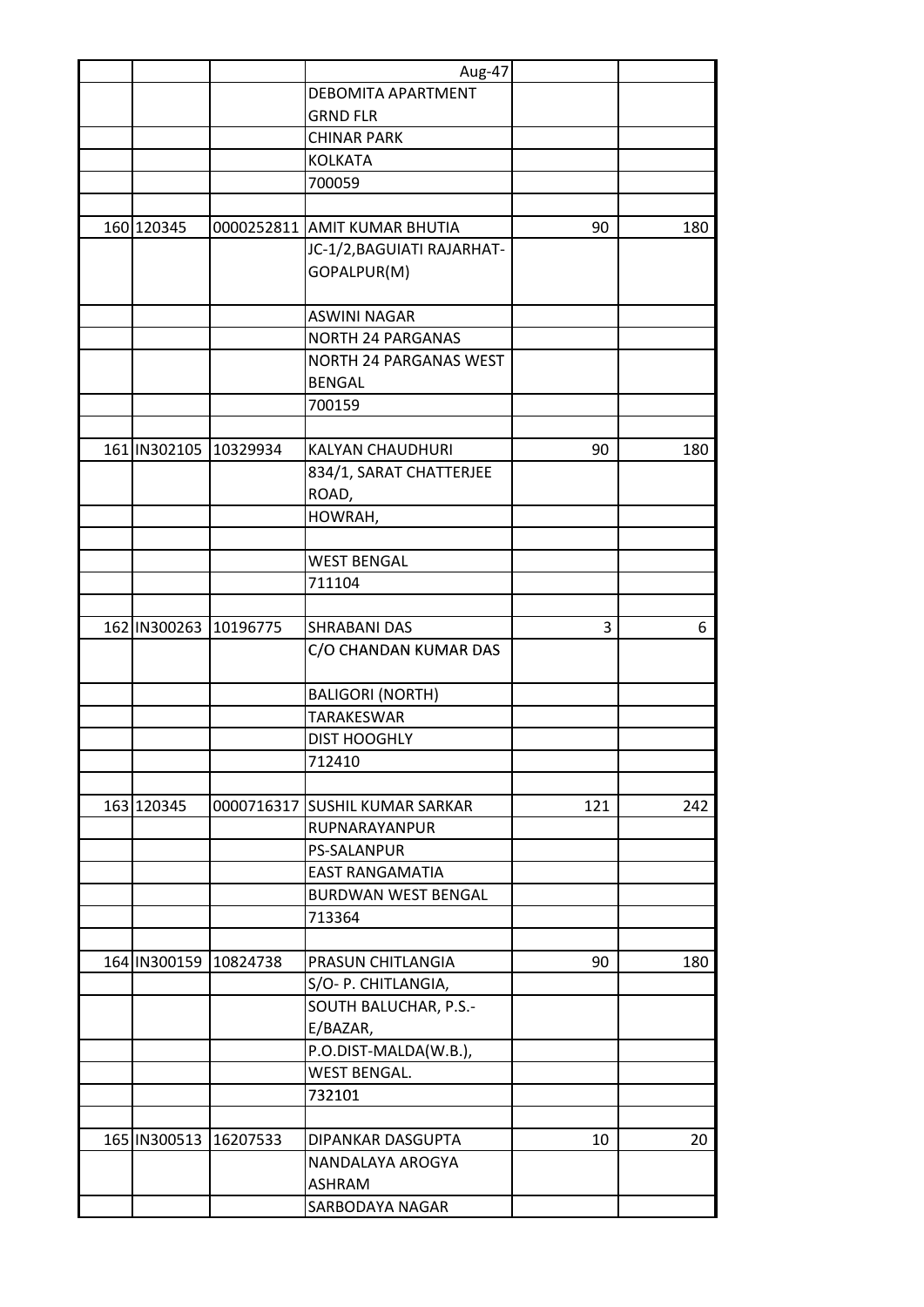|                       |                       | <b>PURI</b>                  |     |     |
|-----------------------|-----------------------|------------------------------|-----|-----|
|                       |                       | <b>ORISSA</b>                |     |     |
|                       |                       | 752002                       |     |     |
|                       |                       |                              |     |     |
|                       | 166 IN301250 28725944 | SMEETA JESTHI                | 100 | 200 |
|                       |                       | W/O SABYASACHI MANTRY        |     |     |
|                       |                       | PLOT NO 88                   |     |     |
|                       |                       | <b>BESIDES STATE BANK OF</b> |     |     |
|                       |                       | <b>INDIA</b>                 |     |     |
|                       |                       | SATYANAGAR                   |     |     |
|                       |                       | SAHEEDNAGAR                  |     |     |
|                       |                       | BHUBNAESWAR                  |     |     |
|                       |                       | 751007                       |     |     |
|                       |                       |                              |     |     |
| 167 IN302324 11052272 |                       | DIPA MUNDRA                  | 10  | 20  |
|                       |                       | <b>MAIN ROAD</b>             |     |     |
|                       |                       | <b>RAMBHA</b>                |     |     |
|                       |                       | <b>GANJAM</b>                |     |     |
|                       |                       | <b>ODISHA</b>                |     |     |
|                       |                       | 761028                       |     |     |
|                       |                       |                              |     |     |
| 168 IN302324 11117609 |                       | <b>GAYATRI MUNDRA</b>        | 30  | 60  |
|                       |                       | <b>MAIN ROAD</b>             |     |     |
|                       |                       | <b>RAMBHA</b>                |     |     |
|                       |                       | <b>GANJAM DIST</b>           |     |     |
|                       |                       | ORISSA                       |     |     |
|                       |                       | 761028                       |     |     |
|                       |                       |                              |     |     |
| 169 IN300513 13716712 |                       | <b>SUKOMAL DASH</b>          | 100 | 200 |
|                       |                       | <b>COLLEGE ROAD</b>          |     |     |
|                       |                       | <b>BARGARH</b>               |     |     |
|                       |                       |                              |     |     |
|                       |                       | <b>ORISSA</b>                |     |     |
|                       |                       | 768028                       |     |     |
|                       |                       |                              |     |     |
|                       | 170 IN300214 11447149 | <b>DINESH KUMAR</b>          | 80  | 160 |
|                       |                       | FLAT NO 402 BLOCK A S B      |     |     |
|                       |                       | <b>RESIDENCY</b>             |     |     |
|                       |                       | <b>APARTMENT OPP</b>         |     |     |
|                       |                       | ALLAHABAD BANK               |     |     |
|                       |                       | SHEIKHPURA BAILEY ROAD       |     |     |
|                       |                       |                              |     |     |
|                       |                       |                              |     |     |
|                       |                       | Patna, BIHAR<br>800014       |     |     |
|                       |                       |                              |     |     |
| 171 120447            |                       | 0004254041 SHREERAM PRASAD   | 93  | 186 |
|                       |                       | <b>NEAR GUARD LODGE</b>      |     |     |
|                       |                       | <b>ANAITH KOIRI TOLA</b>     |     |     |
|                       |                       | ARRAH                        |     |     |
|                       |                       |                              |     |     |
|                       |                       | <b>ARA BIHAR</b>             |     |     |
|                       |                       | 802301                       |     |     |
|                       |                       |                              |     |     |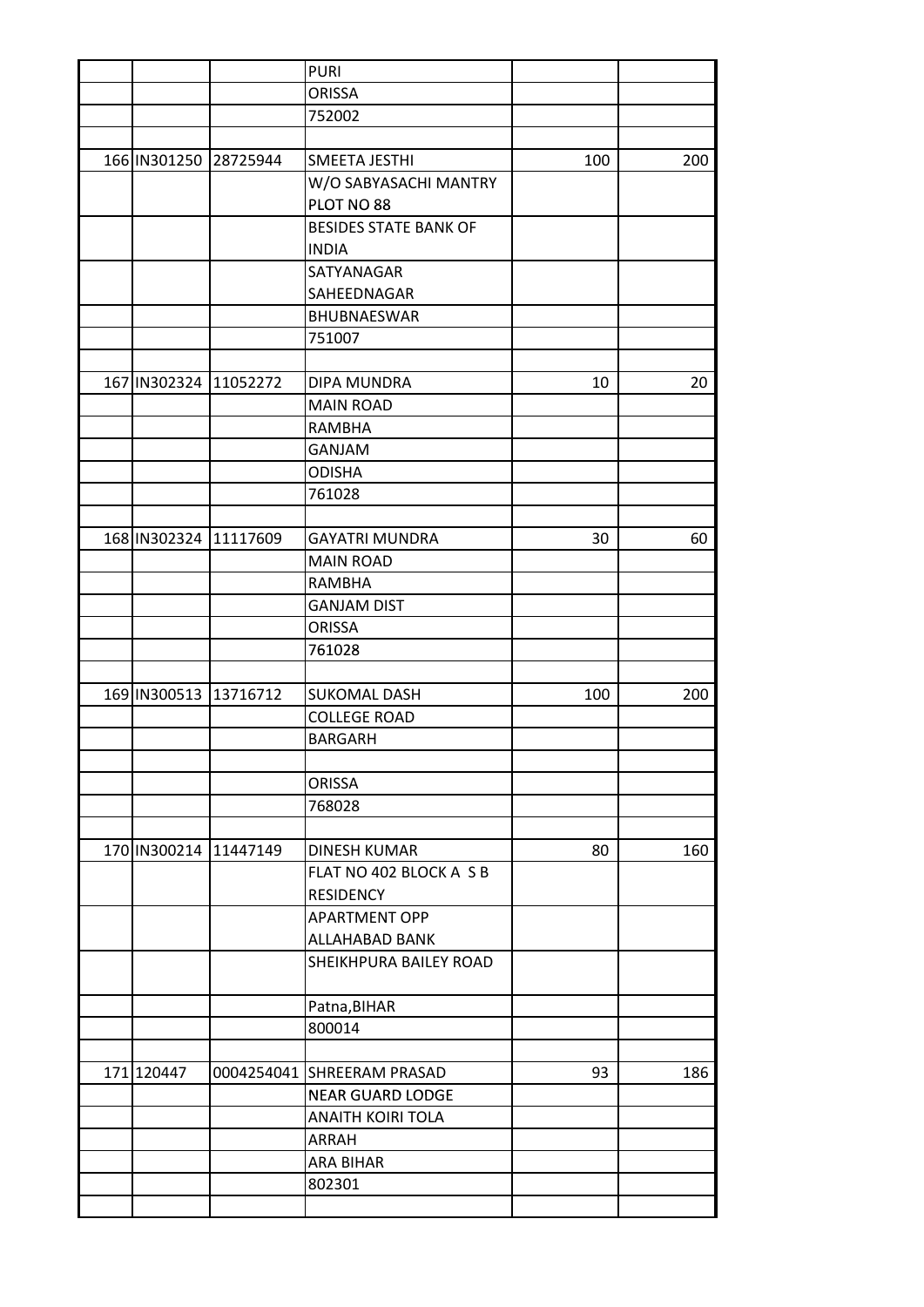| 172 IN302105 10433142 |                       | RAGHUNATH BEDIA              | 10  | 20  |
|-----------------------|-----------------------|------------------------------|-----|-----|
|                       |                       | AT+ P.O.- ARGADA,            |     |     |
|                       |                       | RAMGARH CANTT,               |     |     |
|                       |                       |                              |     |     |
|                       |                       | <b>JHARKHAND</b>             |     |     |
|                       |                       | 829122                       |     |     |
|                       |                       |                              |     |     |
| 173 120109            |                       | 2600119310 RAJNI BATHWAL     | 90  | 180 |
|                       |                       | <b>INDIA TRADING COMPANY</b> |     |     |
|                       |                       |                              |     |     |
|                       |                       | <b>LAKE ROAD</b>             |     |     |
|                       |                       |                              |     |     |
|                       |                       | RANCHI JHARKHAND             |     |     |
|                       |                       | 834001                       |     |     |
|                       |                       |                              |     |     |
|                       | 174 IN300214 17977590 | SANKARAN SIVAKUMAR           | 100 | 200 |
|                       |                       | PO BOX-45 94 NAJMA SAUDI     |     |     |
|                       |                       | AR AMCO RAS                  |     |     |
|                       |                       | TANURA Saudi Arabia          |     |     |
|                       |                       |                              |     |     |
|                       |                       |                              |     |     |
|                       |                       | 999999                       |     |     |
|                       |                       |                              |     |     |
|                       | 175 IN303719 10317204 | SWARAJ BAHL                  | 1   | 2   |
|                       |                       | C 115 FIRST FLOOR GANDHI     |     |     |
|                       |                       | <b>VILLA KANT</b>            |     |     |
|                       |                       | <b>ENCLAVE AMAR NAGAR</b>    |     |     |
|                       |                       |                              |     |     |
|                       |                       | <b>FARIDABAD</b>             |     |     |
|                       |                       | 121003                       |     |     |
|                       |                       |                              |     |     |
|                       | 176 IN301428 10087184 | POOJA CHAUHAN                | 10  | 20  |
|                       |                       | <b>HOUSE NO. 1517</b>        |     |     |
|                       |                       | G-BLOCK, JAHANGIR PURI       |     |     |
|                       |                       | BHALSWA, N.S. MANDI          |     |     |
|                       |                       | DELHI                        |     |     |
|                       |                       | 110033                       |     |     |
|                       |                       |                              |     |     |
| 177 IN302943          | 10024165              | SUNIL KUMAR JAIN             | 90  | 180 |
|                       |                       | D-254                        |     |     |
|                       |                       | PRASHANT VIHAR               |     |     |
|                       |                       |                              |     |     |
|                       |                       | <b>DELHI</b>                 |     |     |
|                       |                       | 110085                       |     |     |
|                       |                       |                              |     |     |
|                       | 178 IN302365 10430924 | REETU LOHIA                  | 90  | 180 |
|                       |                       | H.NO.- DU-119,               |     |     |
|                       |                       | PITAM PURA,                  |     |     |
|                       |                       |                              |     |     |
|                       |                       | DELHI                        |     |     |
|                       |                       | 110088                       |     |     |
|                       |                       |                              |     |     |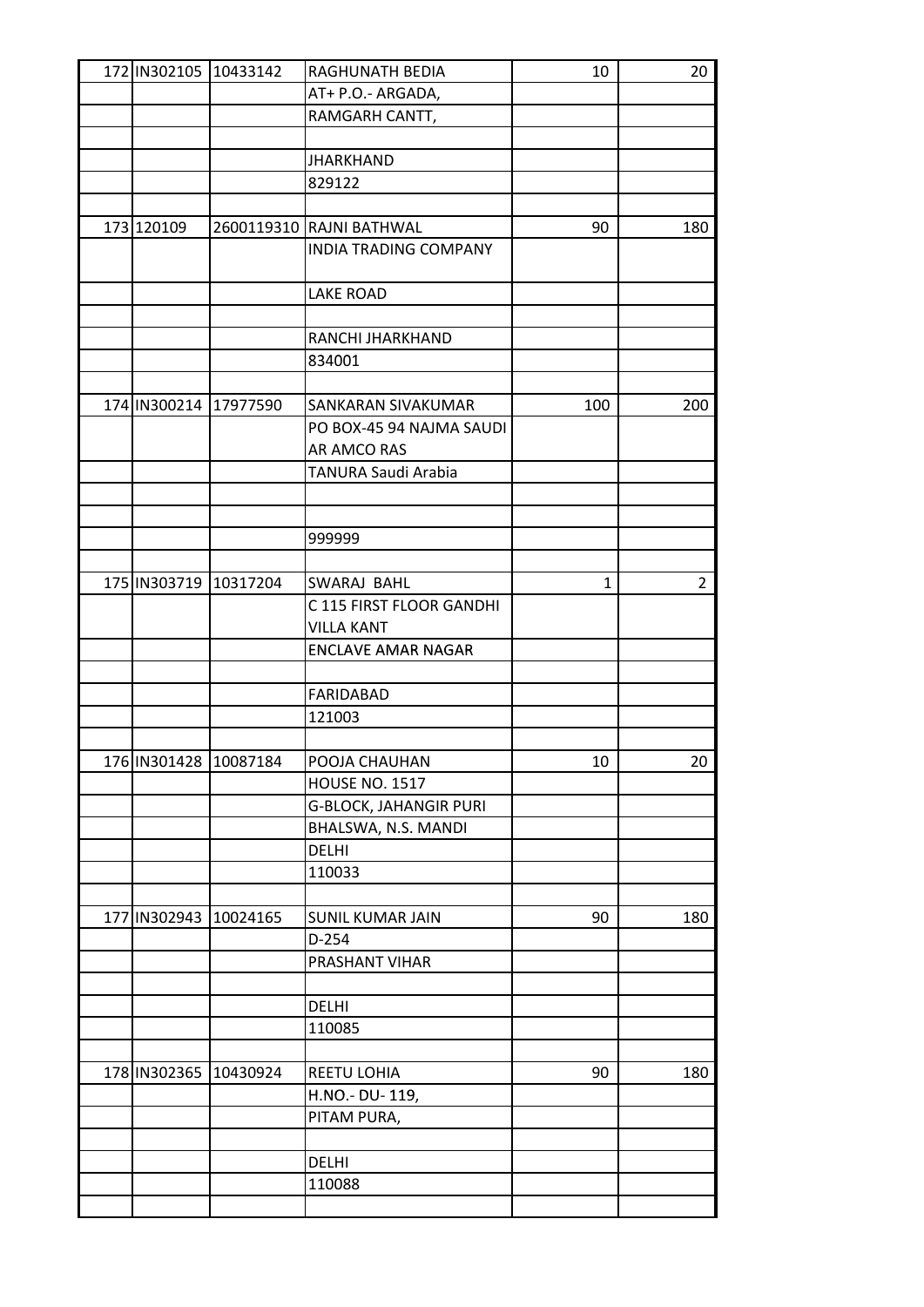| 179 120472            | 0007294351 HAROON MOHAMMAD       | 130 | 260 |
|-----------------------|----------------------------------|-----|-----|
|                       | <b>MALLICK</b>                   |     |     |
|                       | <b>BAKI SEHERI VIDADI KUCESI</b> |     |     |
|                       |                                  |     |     |
|                       | <b>EV 93</b>                     |     |     |
|                       |                                  |     |     |
|                       | <b>BAKU BAKU</b>                 |     |     |
|                       | 111111                           |     |     |
|                       |                                  |     |     |
| 180 120360            | 0002069256 NAVJEET KHATANA       | 10  | 20  |
|                       | <b>H NO E 30</b>                 |     |     |
|                       | <b>SGM NAGAR</b>                 |     |     |
|                       | <b>BADKHAL</b>                   |     |     |
|                       | FARIDABAD HARYANA                |     |     |
|                       | 121001                           |     |     |
|                       |                                  |     |     |
| 181 120445            | 0000361011 CHETAN JUNEJA         | 41  | 82  |
|                       | H NO 251M                        |     |     |
|                       | ORCHID GARDEN                    |     |     |
|                       | <b>TEHSIL - GURGAON</b>          |     |     |
|                       | <b>GURGAON HARYANA</b>           |     |     |
|                       | 122002                           |     |     |
|                       |                                  |     |     |
| 182 IN300118 10895145 | <b>ASHOK KUMAR</b>               | 78  | 156 |
|                       | <b>VPO</b>                       |     |     |
|                       | <b>KHERI SAMPLA</b>              |     |     |
|                       | <b>DISTRICT ROHTAK</b>           |     |     |
|                       | <b>HARYANA</b>                   |     |     |
|                       | 124501                           |     |     |
|                       |                                  |     |     |
| 183 IN303108 10088026 | MAANYA JAIN                      | 90  | 180 |
|                       | HOUSE NO. 655                    |     |     |
|                       | POLICE LINE AREA                 |     |     |
|                       | <b>HISAR</b>                     |     |     |
|                       | <b>HARYANA</b>                   |     |     |
|                       | 125001                           |     |     |
|                       |                                  |     |     |
| 184 IN301846 10287421 | <b>RENU KHURANA</b>              | 100 | 200 |
|                       | 1179/8<br>1091                   |     |     |
|                       | <b>GALI SUNYARIAN</b>            |     |     |
|                       | <b>NIMAK MANDI</b>               |     |     |
|                       | <b>AMRITSAR</b>                  |     |     |
|                       | 143001                           |     |     |
|                       |                                  |     |     |
| 185 IN301774 10839322 | <b>VIMLA BAJAJ</b>               | 5   | 10  |
|                       | 5/70 SECTOR 2                    |     |     |
|                       | <b>RAJINDER NAGAR</b>            |     |     |
|                       | SAHIBABAD                        |     |     |
|                       | <b>GHAZIABAD</b>                 |     |     |
|                       | 201005                           |     |     |
|                       |                                  |     |     |
| 186 120177            | 0100556111 JITENDRA RAY GOYAL    | 90  | 180 |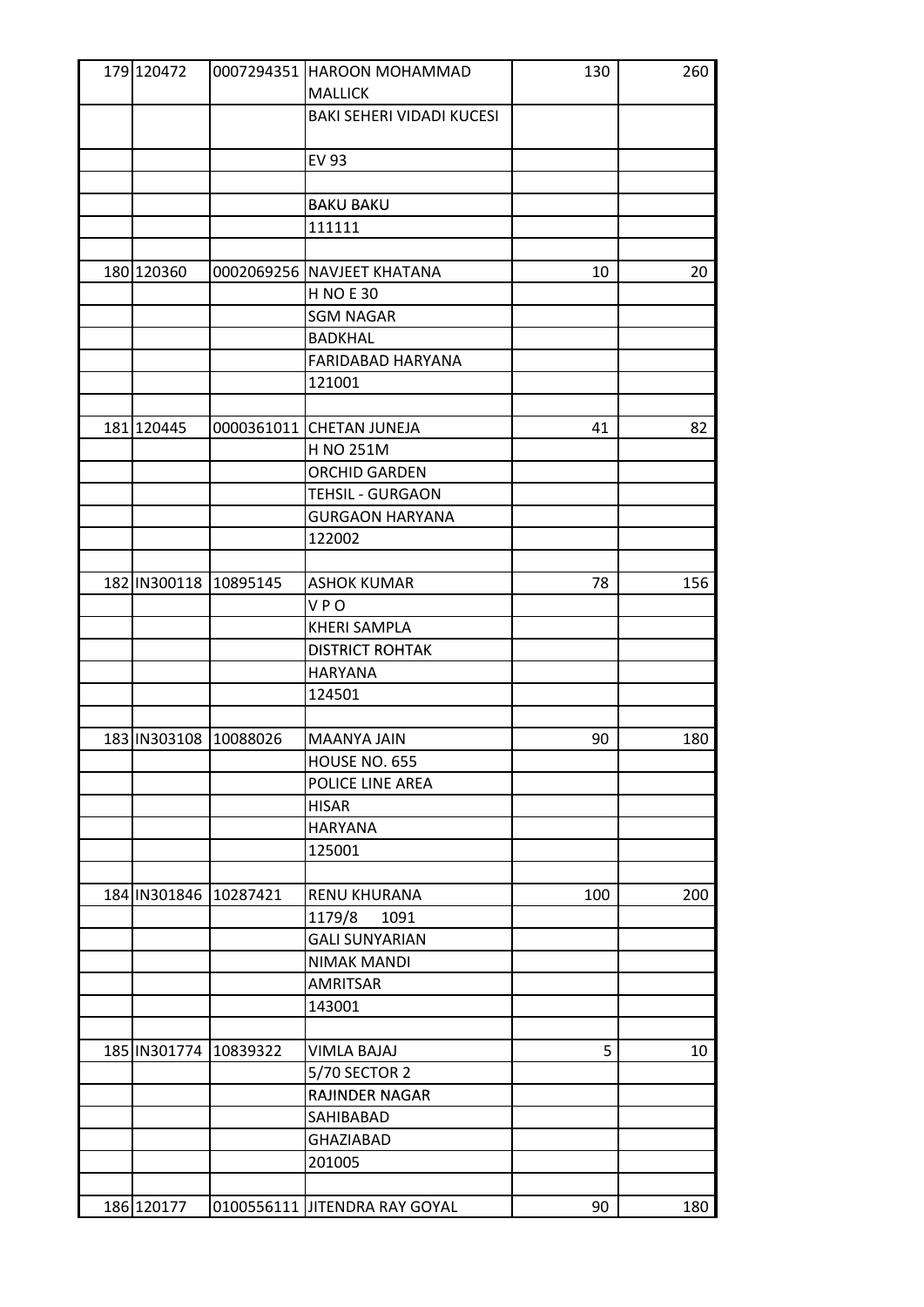|                       |          | T-1/10 PALIWAL PARK               |     |     |
|-----------------------|----------|-----------------------------------|-----|-----|
|                       |          | <b>NEAR SANGHI FARM</b>           |     |     |
|                       |          | ,MAHAVEER                         |     |     |
|                       |          | NAGAR, TONK ROAD                  |     |     |
|                       |          | <b>JAIPUR RAJASTHAN</b>           |     |     |
|                       |          | 302018                            |     |     |
|                       |          |                                   |     |     |
| 187 IN300974          | 10737244 | DIPEN B. KANABAR                  | 90  | 180 |
|                       |          | JALARAM KRUPA,                    |     |     |
|                       |          | RAMVIHAR SOCIETY,                 |     |     |
|                       |          | NANA MOVA MAIN ROAD,              |     |     |
|                       |          | RAJKOT.                           |     |     |
|                       |          | 360002                            |     |     |
|                       |          |                                   |     |     |
| 188 120180            |          | 0000358734 MANSI NIKHIL CHAG      | 90  | 180 |
|                       |          | <b>MANGLAM 1 TIRUPATI</b>         |     |     |
|                       |          | <b>NAGAR</b>                      |     |     |
|                       |          | NIRMALA ROAD                      |     |     |
|                       |          | B/H ABHIJIT APPARTMENT            |     |     |
|                       |          | RAJKOT GUJARAT                    |     |     |
|                       |          | 360005                            |     |     |
|                       |          |                                   |     |     |
| 189 120170            |          | 0000218328 HEENA RAJENDRA KOTECHA | 317 | 634 |
|                       |          | 502, KANCHAN JUNGHA               |     |     |
|                       |          | APARTMENT,                        |     |     |
|                       |          | OPP. CRICKET GROUND,              |     |     |
|                       |          |                                   |     |     |
|                       |          | <b>JAMNAGAR GUJRAT</b>            |     |     |
|                       |          | 361001                            |     |     |
|                       |          |                                   |     |     |
| 190 IN301991 10395475 |          | PRITIBEN SANJEEVKUMAR             | 90  | 180 |
|                       |          | <b>SHAH</b>                       |     |     |
|                       |          | PLOT NO-2119/B,                   |     |     |
|                       |          | VRAJRENU                          |     |     |
|                       |          | B/H. CUSTOM                       |     |     |
|                       |          | OFFICE, NR. BHAGANI               |     |     |
|                       |          | MANDAL                            |     |     |
|                       |          | <b>BACK WAGHAWADI ROAD</b>        |     |     |
|                       |          |                                   |     |     |
|                       |          | <b>BHAVNAGAR</b>                  |     |     |
|                       |          | 364002                            |     |     |
| 191 120614            |          | 0000094773   MAGANBHAI R DARJI    | 90  | 180 |
|                       |          | A/11 SURYA COMPLEX                |     |     |
|                       |          | <b>STATUS</b>                     |     |     |
|                       |          | OPP AMCO BANK                     |     |     |
|                       |          | <b>GURUKUL ROAD</b>               |     |     |
|                       |          |                                   |     |     |
|                       |          | MEMNAGAR                          |     |     |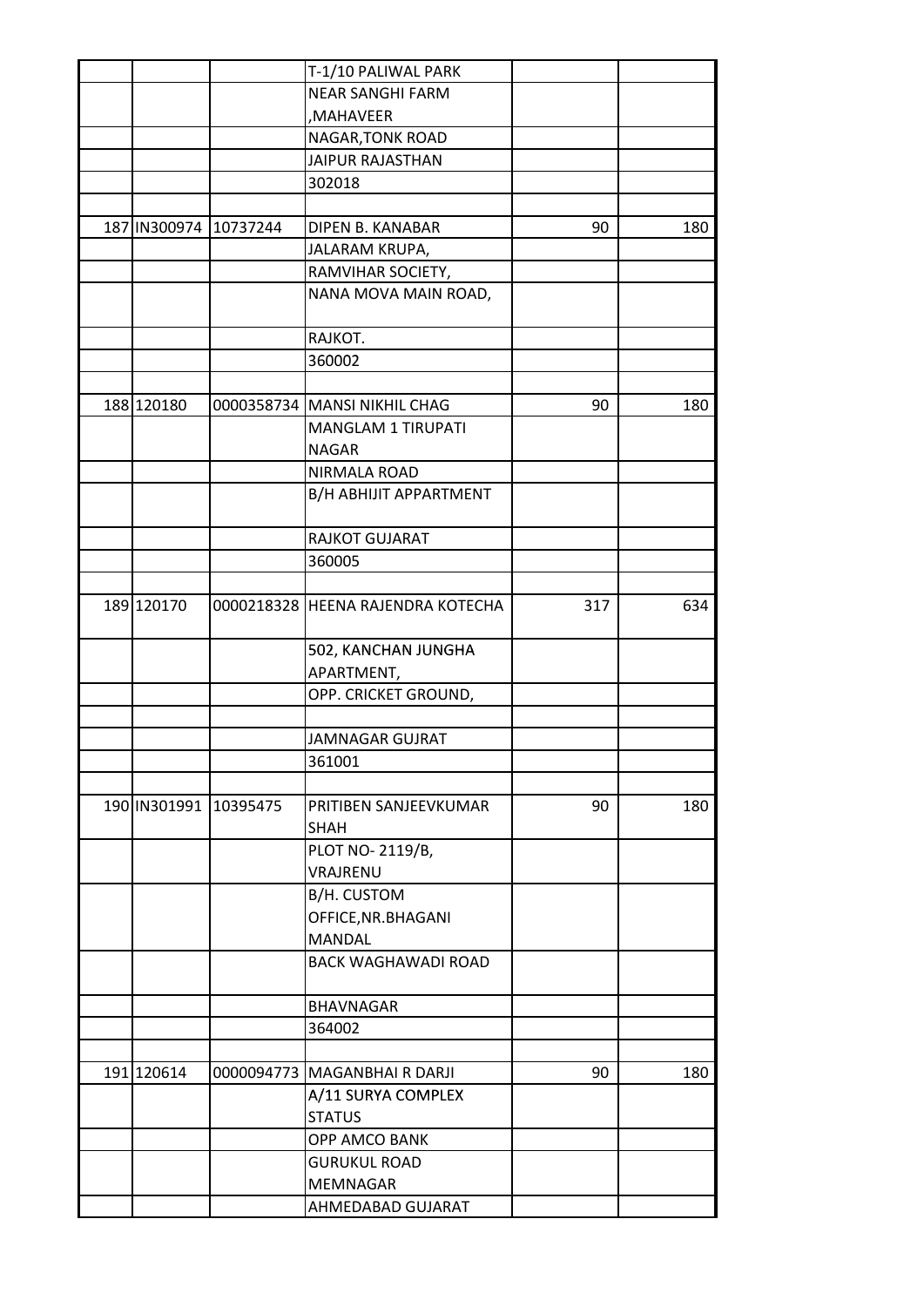|                       | 380052                        |    |     |
|-----------------------|-------------------------------|----|-----|
|                       |                               |    |     |
| 192 120478            | 0000039858 VISHNUBEN ASARSINH | 65 | 130 |
|                       | VAGHELA                       |    |     |
|                       | RAGHUKUL NIVAS RAJARSHI       |    |     |
|                       | <b>NAGAR</b>                  |    |     |
|                       | <b>BALIYADEV MANDIR PASE</b>  |    |     |
|                       | <b>PETHAPUR</b>               |    |     |
|                       | <b>GANDHINAGAR GUJARAT</b>    |    |     |
|                       | 382610                        |    |     |
|                       |                               |    |     |
| 193 120333            | 0000807205 SUMITA S PAWAR     | 50 | 100 |
|                       | C15 JAI RANCHHOD NAGAR        |    |     |
|                       |                               |    |     |
|                       | <b>BH BHAILAL PK TARSALI</b>  |    |     |
|                       | <b>ROAD</b>                   |    |     |
|                       | <b>NEAR ST MARY SCHOOL</b>    |    |     |
|                       | VADODARA GUJARAT              |    |     |
|                       | 390009                        |    |     |
|                       |                               |    |     |
| 194 IN300907 10146809 | DHAVAL SURYAKANT              | 90 | 180 |
|                       | <b>MADLANI</b>                |    |     |
|                       | 12/22 GANDHI MANSION,         |    |     |
|                       | 2ND FLOOR,.                   |    |     |
|                       | BOMANJI MASTER ROAD,          |    |     |
|                       | <b>MUMBAI</b>                 |    |     |
|                       |                               |    |     |
|                       | 400002                        |    |     |
|                       |                               |    |     |
| 195 IN300513 21521053 | <b>BERUZ FERAMROZ</b>         | 3  | 6   |
|                       | <b>POUREDEHI</b>              |    |     |
|                       | 607 SUKHADWALA BLDG 1ST       |    |     |
|                       | <b>FLOOR</b>                  |    |     |
|                       | <b>JSSROAD</b>                |    |     |
|                       | OPP WADIAJI FIRE TEMPLE       |    |     |
|                       |                               |    |     |
|                       | MUMBAI MAHARASHTRA            |    |     |
|                       | 400002                        |    |     |
|                       |                               |    |     |
| 196 IN300907 10357259 | <b>BHADRESH S SHAH</b>        | 90 | 180 |
|                       |                               |    |     |
|                       | 44 SAPNA BLDG                 |    |     |
|                       | 1 ST FLOOR B G KHER MARG      |    |     |
|                       |                               |    |     |
|                       | WALKESHWAR                    |    |     |
|                       | <b>MUMBAI</b>                 |    |     |
|                       | 400006                        |    |     |
|                       |                               |    |     |
| 197 IN300907 10359132 | PRAGNA SHREYANSHRAJ           | 55 | 110 |
|                       | <b>SHAH</b>                   |    |     |
|                       | SAPNA BUILDING 1ST FLOOR      |    |     |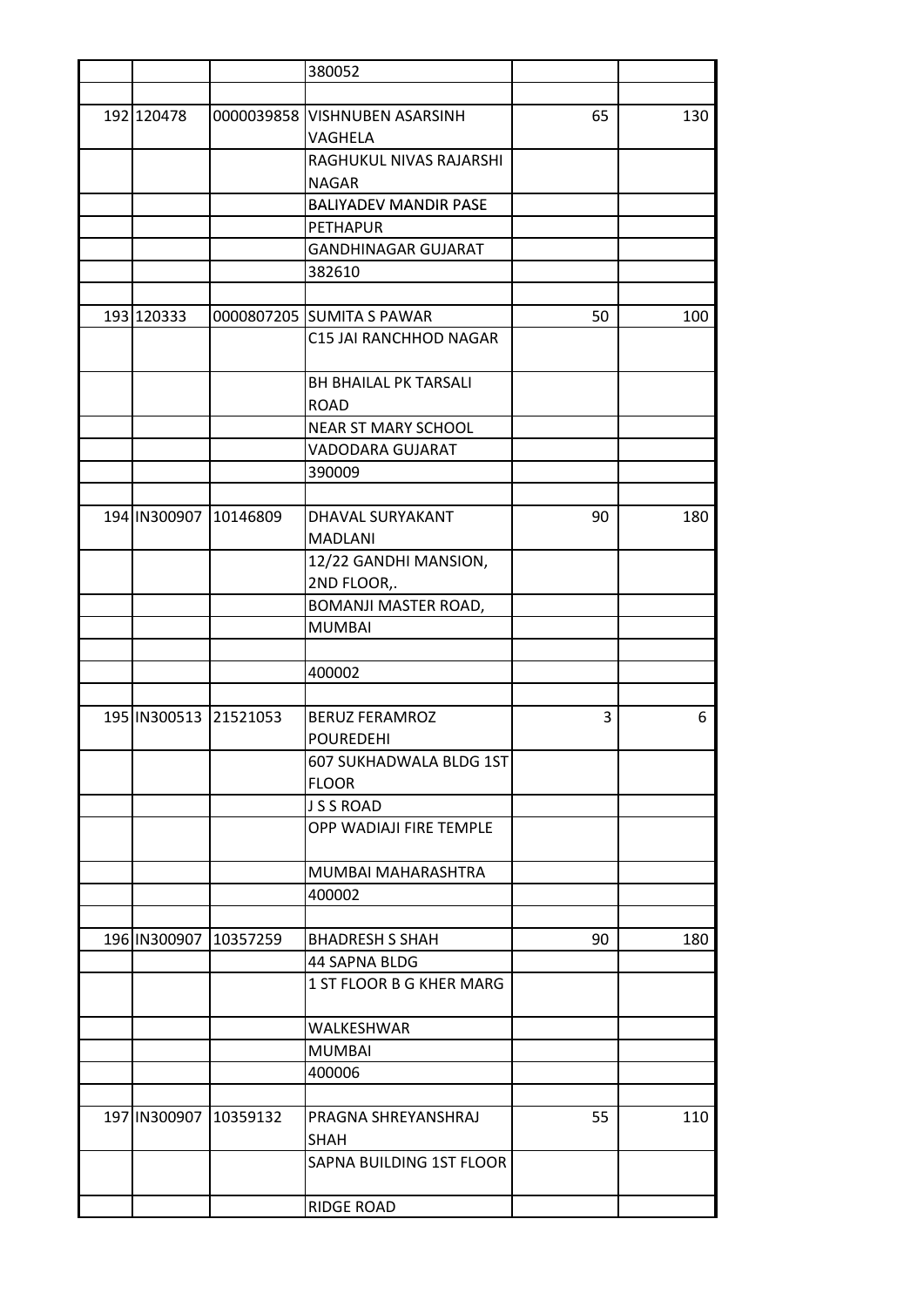|              |                              | WALKESHWAR                                                |                                                                                                                                                                                                                                                                                                                                                                                                                                                                                                                                                                      |                 |
|--------------|------------------------------|-----------------------------------------------------------|----------------------------------------------------------------------------------------------------------------------------------------------------------------------------------------------------------------------------------------------------------------------------------------------------------------------------------------------------------------------------------------------------------------------------------------------------------------------------------------------------------------------------------------------------------------------|-----------------|
|              |                              | <b>MUMBAI</b>                                             |                                                                                                                                                                                                                                                                                                                                                                                                                                                                                                                                                                      |                 |
|              |                              | 400006                                                    |                                                                                                                                                                                                                                                                                                                                                                                                                                                                                                                                                                      |                 |
|              |                              |                                                           |                                                                                                                                                                                                                                                                                                                                                                                                                                                                                                                                                                      |                 |
| 198 120110   |                              |                                                           | 150                                                                                                                                                                                                                                                                                                                                                                                                                                                                                                                                                                  | 300             |
|              |                              | <b>DOSHI PALACE ROOM</b>                                  |                                                                                                                                                                                                                                                                                                                                                                                                                                                                                                                                                                      |                 |
|              |                              | NO.102                                                    |                                                                                                                                                                                                                                                                                                                                                                                                                                                                                                                                                                      |                 |
|              |                              | 1ST FLOOR, 24/A,                                          |                                                                                                                                                                                                                                                                                                                                                                                                                                                                                                                                                                      |                 |
|              |                              | <b>WALKESHWAR RD</b>                                      |                                                                                                                                                                                                                                                                                                                                                                                                                                                                                                                                                                      |                 |
|              |                              | <b>NEAR SHITAL BAUG</b>                                   |                                                                                                                                                                                                                                                                                                                                                                                                                                                                                                                                                                      |                 |
|              |                              | MUMBAI MAHARASHTRA                                        |                                                                                                                                                                                                                                                                                                                                                                                                                                                                                                                                                                      |                 |
|              |                              | 400006                                                    |                                                                                                                                                                                                                                                                                                                                                                                                                                                                                                                                                                      |                 |
|              |                              |                                                           |                                                                                                                                                                                                                                                                                                                                                                                                                                                                                                                                                                      |                 |
| 199 IN300907 |                              | <b>RAMESH SHAH</b>                                        | 90                                                                                                                                                                                                                                                                                                                                                                                                                                                                                                                                                                   | 180             |
|              |                              |                                                           |                                                                                                                                                                                                                                                                                                                                                                                                                                                                                                                                                                      |                 |
|              |                              |                                                           |                                                                                                                                                                                                                                                                                                                                                                                                                                                                                                                                                                      |                 |
|              |                              |                                                           |                                                                                                                                                                                                                                                                                                                                                                                                                                                                                                                                                                      |                 |
|              |                              |                                                           |                                                                                                                                                                                                                                                                                                                                                                                                                                                                                                                                                                      |                 |
|              |                              |                                                           |                                                                                                                                                                                                                                                                                                                                                                                                                                                                                                                                                                      |                 |
|              |                              |                                                           |                                                                                                                                                                                                                                                                                                                                                                                                                                                                                                                                                                      |                 |
|              |                              |                                                           |                                                                                                                                                                                                                                                                                                                                                                                                                                                                                                                                                                      |                 |
|              |                              |                                                           |                                                                                                                                                                                                                                                                                                                                                                                                                                                                                                                                                                      |                 |
|              |                              |                                                           |                                                                                                                                                                                                                                                                                                                                                                                                                                                                                                                                                                      | 180             |
|              |                              |                                                           |                                                                                                                                                                                                                                                                                                                                                                                                                                                                                                                                                                      |                 |
|              |                              |                                                           |                                                                                                                                                                                                                                                                                                                                                                                                                                                                                                                                                                      |                 |
|              |                              |                                                           |                                                                                                                                                                                                                                                                                                                                                                                                                                                                                                                                                                      |                 |
|              |                              |                                                           |                                                                                                                                                                                                                                                                                                                                                                                                                                                                                                                                                                      |                 |
|              |                              |                                                           |                                                                                                                                                                                                                                                                                                                                                                                                                                                                                                                                                                      |                 |
|              |                              |                                                           |                                                                                                                                                                                                                                                                                                                                                                                                                                                                                                                                                                      |                 |
|              |                              |                                                           |                                                                                                                                                                                                                                                                                                                                                                                                                                                                                                                                                                      |                 |
|              |                              |                                                           |                                                                                                                                                                                                                                                                                                                                                                                                                                                                                                                                                                      |                 |
|              |                              |                                                           |                                                                                                                                                                                                                                                                                                                                                                                                                                                                                                                                                                      | 200             |
|              |                              |                                                           |                                                                                                                                                                                                                                                                                                                                                                                                                                                                                                                                                                      |                 |
|              |                              |                                                           |                                                                                                                                                                                                                                                                                                                                                                                                                                                                                                                                                                      |                 |
|              |                              |                                                           |                                                                                                                                                                                                                                                                                                                                                                                                                                                                                                                                                                      |                 |
|              |                              |                                                           |                                                                                                                                                                                                                                                                                                                                                                                                                                                                                                                                                                      |                 |
|              |                              |                                                           |                                                                                                                                                                                                                                                                                                                                                                                                                                                                                                                                                                      |                 |
|              |                              |                                                           |                                                                                                                                                                                                                                                                                                                                                                                                                                                                                                                                                                      |                 |
|              |                              |                                                           |                                                                                                                                                                                                                                                                                                                                                                                                                                                                                                                                                                      | 60              |
|              |                              |                                                           |                                                                                                                                                                                                                                                                                                                                                                                                                                                                                                                                                                      |                 |
|              |                              |                                                           |                                                                                                                                                                                                                                                                                                                                                                                                                                                                                                                                                                      |                 |
|              |                              |                                                           |                                                                                                                                                                                                                                                                                                                                                                                                                                                                                                                                                                      |                 |
|              |                              |                                                           |                                                                                                                                                                                                                                                                                                                                                                                                                                                                                                                                                                      |                 |
|              |                              | <b>MUMBAI</b>                                             |                                                                                                                                                                                                                                                                                                                                                                                                                                                                                                                                                                      |                 |
|              |                              |                                                           |                                                                                                                                                                                                                                                                                                                                                                                                                                                                                                                                                                      |                 |
|              |                              |                                                           |                                                                                                                                                                                                                                                                                                                                                                                                                                                                                                                                                                      |                 |
|              |                              | 400056                                                    |                                                                                                                                                                                                                                                                                                                                                                                                                                                                                                                                                                      |                 |
|              |                              |                                                           |                                                                                                                                                                                                                                                                                                                                                                                                                                                                                                                                                                      |                 |
| 203 IN300239 | 12001797                     | DEEPA HEMENDRA VASA                                       | 80                                                                                                                                                                                                                                                                                                                                                                                                                                                                                                                                                                   |                 |
|              |                              | 201/NIRMAL BHAVAN                                         |                                                                                                                                                                                                                                                                                                                                                                                                                                                                                                                                                                      |                 |
|              |                              | ANSARI ROAD                                               |                                                                                                                                                                                                                                                                                                                                                                                                                                                                                                                                                                      |                 |
|              |                              | VILE PARLE(WEST)<br><b>MUMBAI</b>                         |                                                                                                                                                                                                                                                                                                                                                                                                                                                                                                                                                                      | 160             |
|              | 200 IN300907<br>202 IN300907 | 10466035<br>10466043<br>201 IN300183 10073041<br>10459159 | 0000004702 SATISH HIRALAL SHAH<br>401/B, DRUV BLDG., 'B'<br>WING,<br><b>GULMOHAR ROAD,</b><br>PLOT NO. 60-61, JVPD<br>SCHEME,<br>VILE PARLE (W), MUMBAI<br>400049<br><b>MRUDULA SHAH</b><br>401-B, DRUV BLDG., 'B'<br>WING,<br><b>GULMOHAR ROAD,</b><br>PLOT NO. 60-61, JUHU<br>SCHEME,<br>VILE PARLE (W), MUMBAI<br>400049<br>REKHA KUMAR KURKUTE<br>A6-33, NABARD PARK<br>KHIRA NAGAR, S.V.ROAD<br>SANTACRUZ (WEST)<br><b>MUMBAI</b><br>400054<br><b>BHAVANA N SHAH</b><br>FLAT NO.4, VANDANA<br><b>BUILDING</b><br>BAPU BHAI VASHI ROAD<br><b>VILE PARLE WEST</b> | 90<br>100<br>30 |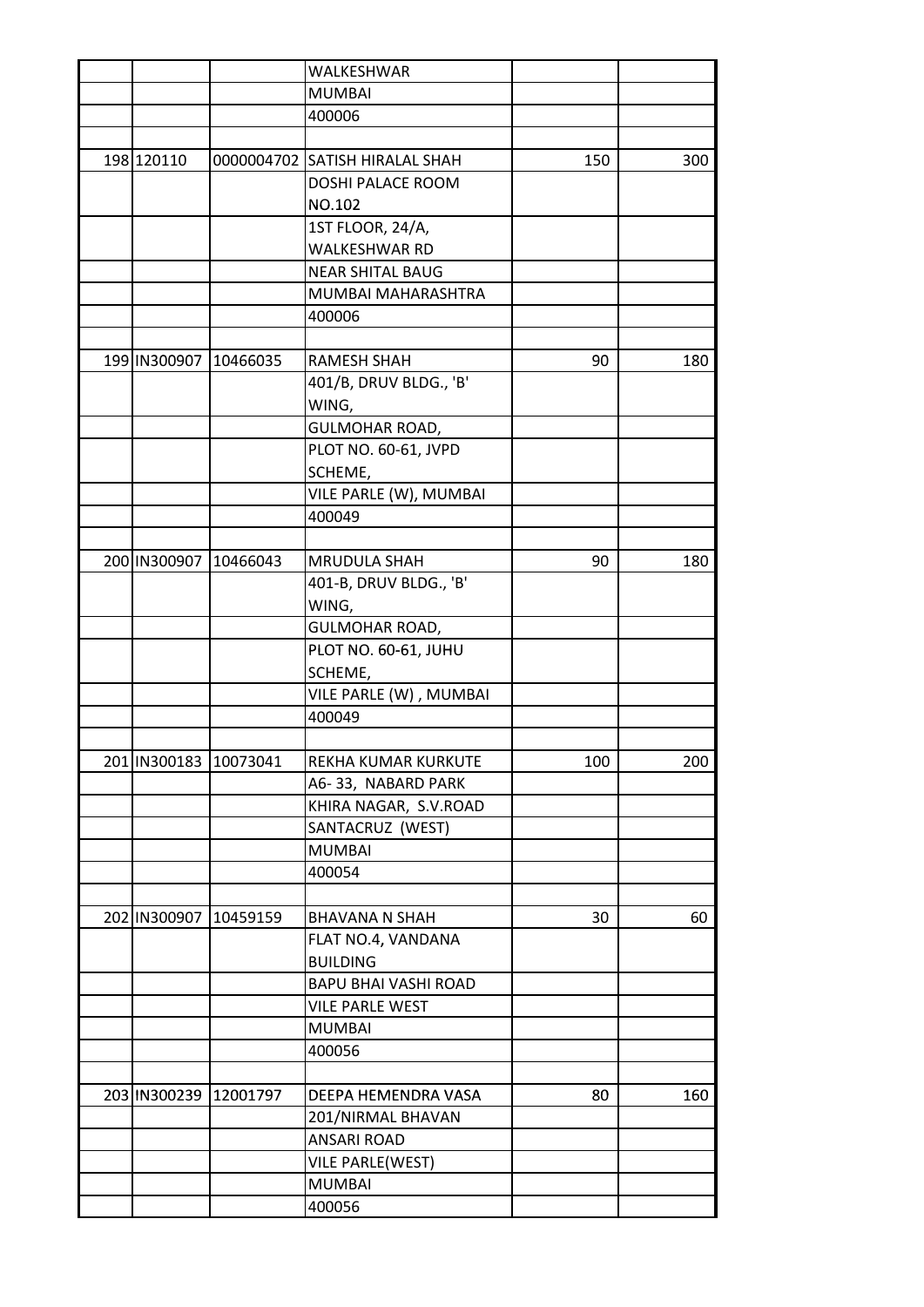| 204 120300            |          | 0000777421 ARVIND PANCHAL (HUF). | 60 | 120 |
|-----------------------|----------|----------------------------------|----|-----|
|                       |          | <b>15 NAV GURUKRUPA</b>          |    |     |
|                       |          | <b>NEAR SANYAS ASHRAM</b>        |    |     |
|                       |          | <b>VILEPARLE WEST</b>            |    |     |
|                       |          | MUMBAI MAHARASHTRA               |    |     |
|                       |          | 400056                           |    |     |
|                       |          |                                  |    |     |
| 205 IN300907 10030313 |          | SEJAL M. SHAH                    | 25 | 50  |
|                       |          | FLAT NO. 406, B WING             |    |     |
|                       |          | ALKA SOC.,                       |    |     |
|                       |          | SV ROAD, OPP. SHETH M.A.         |    |     |
|                       |          | <b>HIGH</b>                      |    |     |
|                       |          | SCHOOL, ANDHERI (W),             |    |     |
|                       |          | <b>MUMBAI</b>                    |    |     |
|                       |          | 400058                           |    |     |
|                       |          |                                  |    |     |
| 206 IN300907 10497318 |          | DAVE VASUDEV                     | 40 | 80  |
|                       |          | KAMALASHANKAR                    |    |     |
|                       |          | MAGANLAL HOUSE,                  |    |     |
|                       |          | <b>BHD. BANK OF</b>              |    |     |
|                       |          | BARODA, S.V.ROAD,                |    |     |
|                       |          | MALAD (WEST)                     |    |     |
|                       |          | <b>MUMBAI</b>                    |    |     |
|                       |          | 400064                           |    |     |
|                       |          |                                  |    |     |
| 207 IN300907 10330513 |          | SHETH VASANTI SANDIP             | 25 | 50  |
|                       |          | A 302 SHREE VALLABH              |    |     |
|                       |          | <b>APT</b>                       |    |     |
|                       |          | <b>BORSADPADA ROAD</b>           |    |     |
|                       |          | KANDIVALI WEST                   |    |     |
|                       |          | <b>MUMBAI</b>                    |    |     |
|                       |          | 400067                           |    |     |
|                       |          |                                  |    |     |
| 208 IN300907          | 10336910 | <b>SURYAKANT MOHANLAL</b>        | 90 | 180 |
|                       |          | <b>SHETH</b>                     |    |     |
|                       |          | B-701, HARSHALI APT,             |    |     |
|                       |          | M G ROAD                         |    |     |
|                       |          | KANDIVALI WEST                   |    |     |
|                       |          | <b>MUMBAI</b>                    |    |     |
|                       |          | 400067                           |    |     |
|                       |          |                                  |    |     |
| 209 IN300907          | 10352954 | DEEPALI VISHAL SHAH              | 90 | 180 |
|                       |          | 201, PARAS DARSHAN,              |    |     |
|                       |          | OPP SHAMBHAV MOTORS,             |    |     |
|                       |          | SHANKER LANE,                    |    |     |
|                       |          | KANDIVALI (WEST),                |    |     |
|                       |          | <b>MUMBAI</b>                    |    |     |
|                       |          | 400067                           |    |     |
|                       |          |                                  |    |     |
| 210 IN300907          | 10492589 | DHRUV HEMANT ASHAR               | 20 | 40  |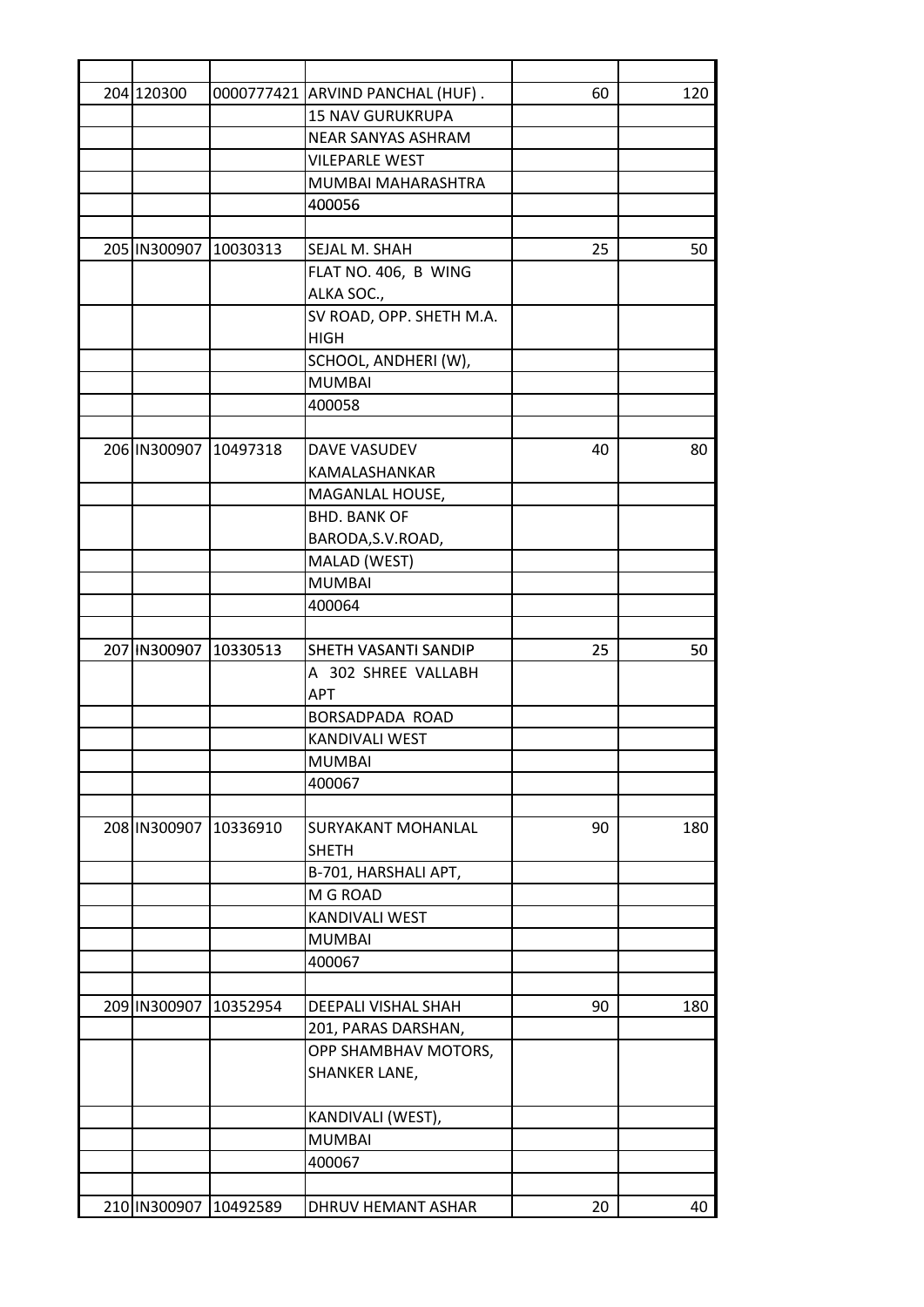|            |                       | G. K. BHATIYA WADI,               |     |       |
|------------|-----------------------|-----------------------------------|-----|-------|
|            |                       | ROOM NO.27, KHAJURIYA             |     |       |
|            |                       | ROAD,                             |     |       |
|            |                       | KANDIVALI (W),                    |     |       |
|            |                       | <b>MUMBAI</b>                     |     |       |
|            |                       | 400067                            |     |       |
|            |                       |                                   |     |       |
| 211 120112 |                       | 0000182236 CHIMANLAL NATHALAL     | 90  | 180   |
|            |                       | MEHTA (HUF)                       |     |       |
|            |                       | 56 5th FLOOR JANASUKH             |     |       |
|            |                       |                                   |     |       |
|            |                       | SOC.                              |     |       |
|            |                       | KASTURBA ROAD,                    |     |       |
|            |                       | KANDIVALI (WEST)                  |     |       |
|            |                       | MUMBAI MAHARASHTRA                |     |       |
|            |                       | 400067                            |     |       |
|            |                       |                                   |     |       |
| 212 120112 |                       | 0000257147 VIRENDRA DAMODAR       | 75  | 150   |
|            |                       | <b>KHATRI</b>                     |     |       |
|            |                       | J-25/23, MAHAVIR NAGAR,           |     |       |
|            |                       |                                   |     |       |
|            |                       | 2ND FLOOR,                        |     |       |
|            |                       | DAHANUKARWADI ROAD,               |     |       |
|            |                       |                                   |     |       |
|            |                       | KANDIVALI (W)                     |     |       |
|            |                       | MUMBAI MAHARASHTRA                |     |       |
|            |                       | 400067                            |     |       |
|            |                       |                                   |     |       |
| 213 130389 |                       | 0000014493 SURYAKANT RATILAL SHAH | 90  | 180   |
|            |                       |                                   |     |       |
|            |                       | B-15, HUM SUB SOCEITY,            |     |       |
|            |                       | SHANKAR LANE, OPP SHIV            |     |       |
|            |                       |                                   |     |       |
|            |                       | <b>IIRIH</b>                      |     |       |
|            |                       | BLDG, KANDIVALI (W),              |     |       |
|            |                       | MUMBAI MAHARASHTRA,               |     |       |
|            |                       | 400067                            |     |       |
|            |                       |                                   |     |       |
|            | 214 IN300907 10159440 | MULCHAND NANJI DEDHIA             | 25  | 50    |
|            |                       |                                   |     |       |
|            |                       | 801, 8TH FLOOR, NEELYOG           |     |       |
|            |                       | MONARCH,                          |     |       |
|            |                       | DEVIKRUPA, GAURI                  |     |       |
|            |                       | SHANKAR WADI,                     |     |       |
|            |                       | PANT NAGAR, GHATKOPAR             |     |       |
|            |                       | (EAST),                           |     |       |
|            |                       | <b>MUMBAI</b>                     |     |       |
|            |                       | 400075                            |     |       |
|            |                       |                                   |     |       |
| 215 120362 | 0000006781            | <b>SANDEEP BHAGIRATH</b>          | 501 | 1,002 |
|            |                       | LADDA                             |     |       |
|            |                       | 18/19, RAJU MANSION,              |     |       |
|            |                       | VALLABH BAUG LANE,                |     |       |
|            |                       | GHATKOPAR (E),                    |     |       |
|            |                       |                                   |     |       |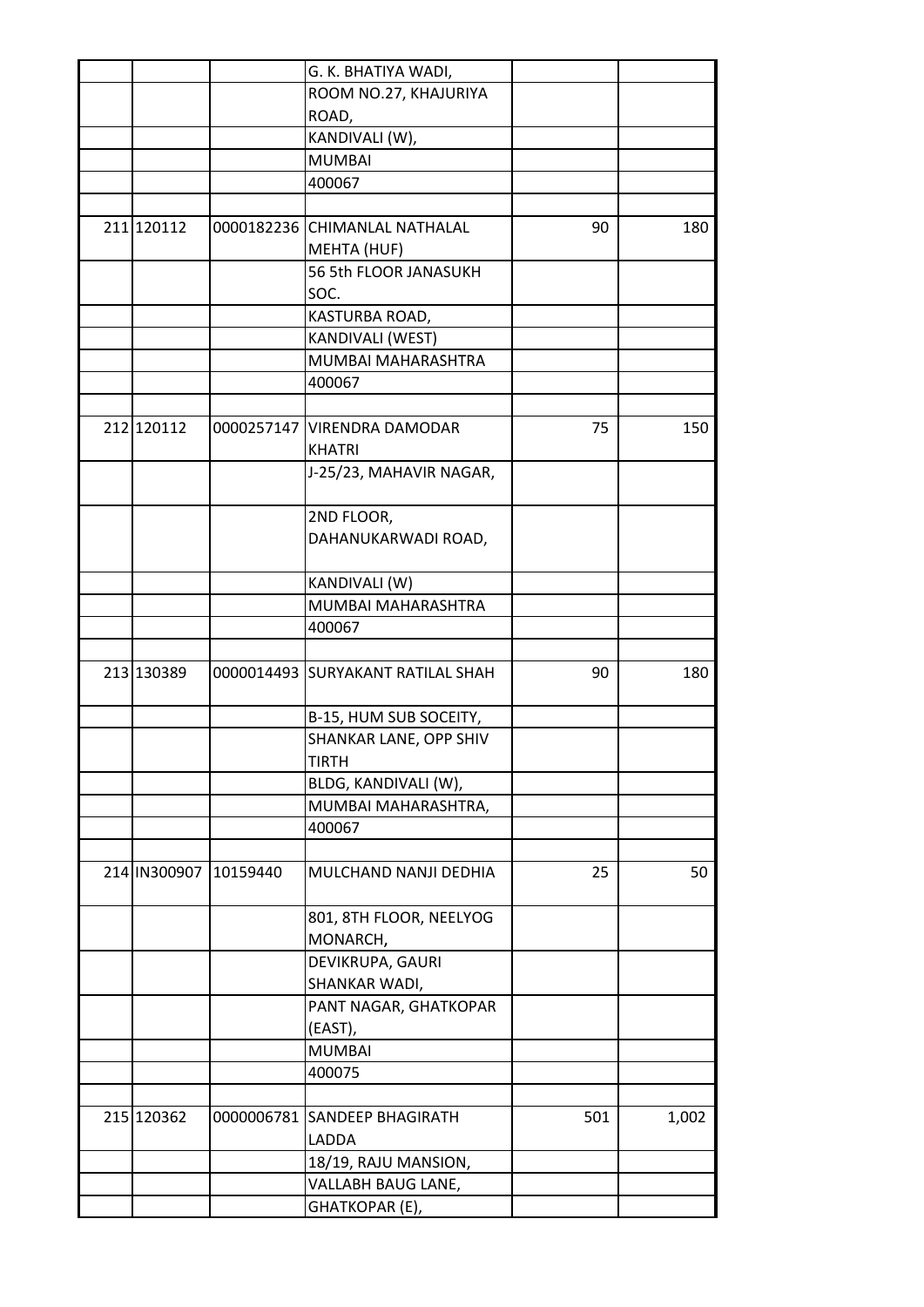|              |                       | MUMBAI MAHARASHTRA         |     |     |
|--------------|-----------------------|----------------------------|-----|-----|
|              |                       | 400075                     |     |     |
|              |                       |                            |     |     |
|              | 216 IN301774 13919455 | SUSHILKUMAR MAHATAM        | 15  | 30  |
|              |                       | RAI                        |     |     |
|              |                       | R NO 23/B SAI SHRADHA      |     |     |
|              |                       | <b>MANDAL</b>              |     |     |
|              |                       | PRATAP NAGAR               |     |     |
|              |                       | <b>BHANDUP WEST</b>        |     |     |
|              |                       | <b>MUMBAI</b>              |     |     |
|              |                       | 400078                     |     |     |
|              |                       |                            |     |     |
|              | 217 IN300907 10404429 | <b>THAKKER GOVINDJI</b>    | 180 | 360 |
|              |                       | <b>MADHAVJI</b>            |     |     |
|              |                       | PRESIDENTIAL TOWER B       |     |     |
|              |                       | <b>WING 504</b>            |     |     |
|              |                       | LBS MARG OPP ANACIAN       |     |     |
|              |                       | CO                         |     |     |
|              |                       | <b>GHATKOPAR WEST</b>      |     |     |
|              |                       | <b>MUMBAI</b>              |     |     |
|              |                       | 400086                     |     |     |
|              |                       |                            |     |     |
| 218 IN300907 | 10144284              | <b>UMA P VALERA</b>        | 200 | 400 |
|              |                       | 14/C/16                    |     |     |
|              |                       | ESKAY APTS,                |     |     |
|              |                       | SAIBABA NAGAR              |     |     |
|              |                       | <b>BORIVALI WEST</b>       |     |     |
|              |                       | 400092                     |     |     |
|              |                       |                            |     |     |
| 219 IN300907 | 10144292              | <b>DIPTI VALERA</b>        | 50  | 100 |
|              |                       | 1D/5 GEEBEE APTS           |     |     |
|              |                       | SAIBABANAGAR               |     |     |
|              |                       | <b>BORIVALI WEST</b>       |     |     |
|              |                       |                            |     |     |
|              |                       | 400092                     |     |     |
|              |                       |                            |     |     |
| 220 IN300907 | 10462052              | SULOCHANA CHANDRAKANT      | 90  | 180 |
|              |                       | <b>SHAH</b>                |     |     |
|              |                       | A-203, SHANTINATH APT.,    |     |     |
|              |                       |                            |     |     |
|              |                       | S.V.ROAD, OPP.STAR APT.,   |     |     |
|              |                       |                            |     |     |
|              |                       | BORIVALI (W),              |     |     |
|              |                       | <b>MUMBAI</b>              |     |     |
|              |                       | 400092                     |     |     |
|              |                       |                            |     |     |
| 221 120297   | 0000157675            | <b>SIMRAN TARUN ISRANI</b> | 100 | 200 |
|              |                       | A/702, JANKI APTS,         |     |     |
|              |                       | PLOT NO-61, SECTOR-17,     |     |     |
|              |                       | VASHI,                     |     |     |
|              |                       | <b>NAVI MUMBAI</b>         |     |     |
|              |                       | MAHARASHTRA                |     |     |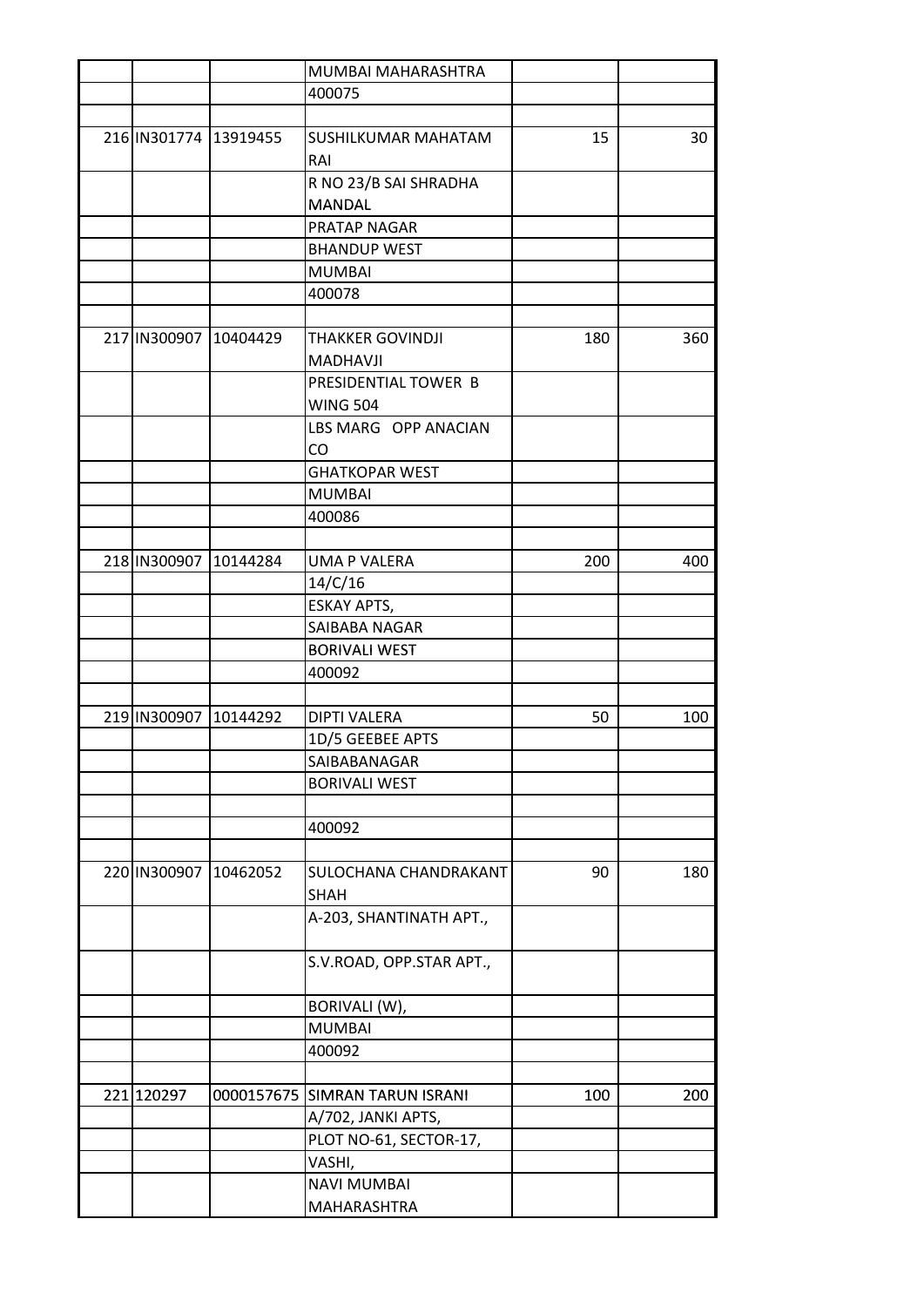|                       |                       | 400705                           |     |       |
|-----------------------|-----------------------|----------------------------------|-----|-------|
|                       |                       |                                  |     |       |
| 222 IN306114 90013872 |                       | <b>VITTHAL YADAV</b>             | 50  | 100   |
|                       |                       | MANOR CO-OP. HSG.                |     |       |
|                       |                       | SOCIETY, B WING                  |     |       |
|                       |                       | FLAT NO.101, 1ST FLOOR,          |     |       |
|                       |                       | PLOT NO.3,                       |     |       |
|                       |                       | SECTOR NO.14, PALM               |     |       |
|                       |                       | BEACH ROAD,                      |     |       |
|                       |                       | SANPADA (E), NAVI                |     |       |
|                       |                       | <b>MUMBAI</b>                    |     |       |
|                       |                       | 400705                           |     |       |
|                       |                       |                                  |     |       |
| 223 120454            |                       | 0000011701 ANKUR ANIL SHETH      | 500 | 1,000 |
|                       |                       | 203 SMITA APT., 2nd FLOOR,       |     |       |
|                       |                       |                                  |     |       |
|                       |                       | PANCHAL NAGAR NEAR               |     |       |
|                       |                       | <b>DHYAN</b>                     |     |       |
|                       |                       | MANDIR NALLASOPARA (W)           |     |       |
|                       |                       |                                  |     |       |
|                       |                       | NALLASOPARA                      |     |       |
|                       |                       | MAHARASHTRA                      |     |       |
|                       |                       | 401203                           |     |       |
|                       |                       |                                  |     |       |
|                       | 224 IN300214 19141539 | <b>SHRIKANT GHIRNIKAR</b>        | 25  | 50    |
|                       |                       | FLAT NO B 404 IMPERIAL           |     |       |
|                       |                       | <b>RESIDENCE</b>                 |     |       |
|                       |                       | NAGAR ROAD NEAR                  |     |       |
|                       |                       | <b>AGAKHAN PALACE</b>            |     |       |
|                       |                       | KALYANI NAGAR YERWADA            |     |       |
|                       |                       |                                  |     |       |
|                       |                       | PUNE MAHARASHTRA                 |     |       |
|                       |                       | 411006                           |     |       |
|                       |                       |                                  |     |       |
| 225 120226            |                       | 0000101430 RAJESH RAMESH BHATTAD | 22  | 44    |
|                       |                       |                                  |     |       |
|                       |                       | B-28, G BLOCK MIDC               |     |       |
|                       |                       | CHINCHWAD,                       |     |       |
|                       |                       | R-H 60, ARUNDOY HSG              |     |       |
|                       |                       | SOCIETY.                         |     |       |
|                       |                       |                                  |     |       |
|                       |                       | PUNE MAHARASHTRA                 |     |       |
|                       |                       | 411013                           |     |       |
|                       |                       |                                  |     |       |
| 226 IN303719          | 10504326              | SHAILESH RAJESH AGRAWAL          | 20  | 40    |
|                       |                       | F NO 201 BLDG 6 ZINNIA           |     |       |
|                       |                       | <b>REGENCY</b>                   |     |       |
|                       |                       | <b>ESTATE DNYANESHWAR</b>        |     |       |
|                       |                       | NG/DOM                           |     |       |
|                       |                       |                                  |     |       |
|                       |                       | MUMBAI MAHARASHTRA               |     |       |
|                       |                       |                                  |     |       |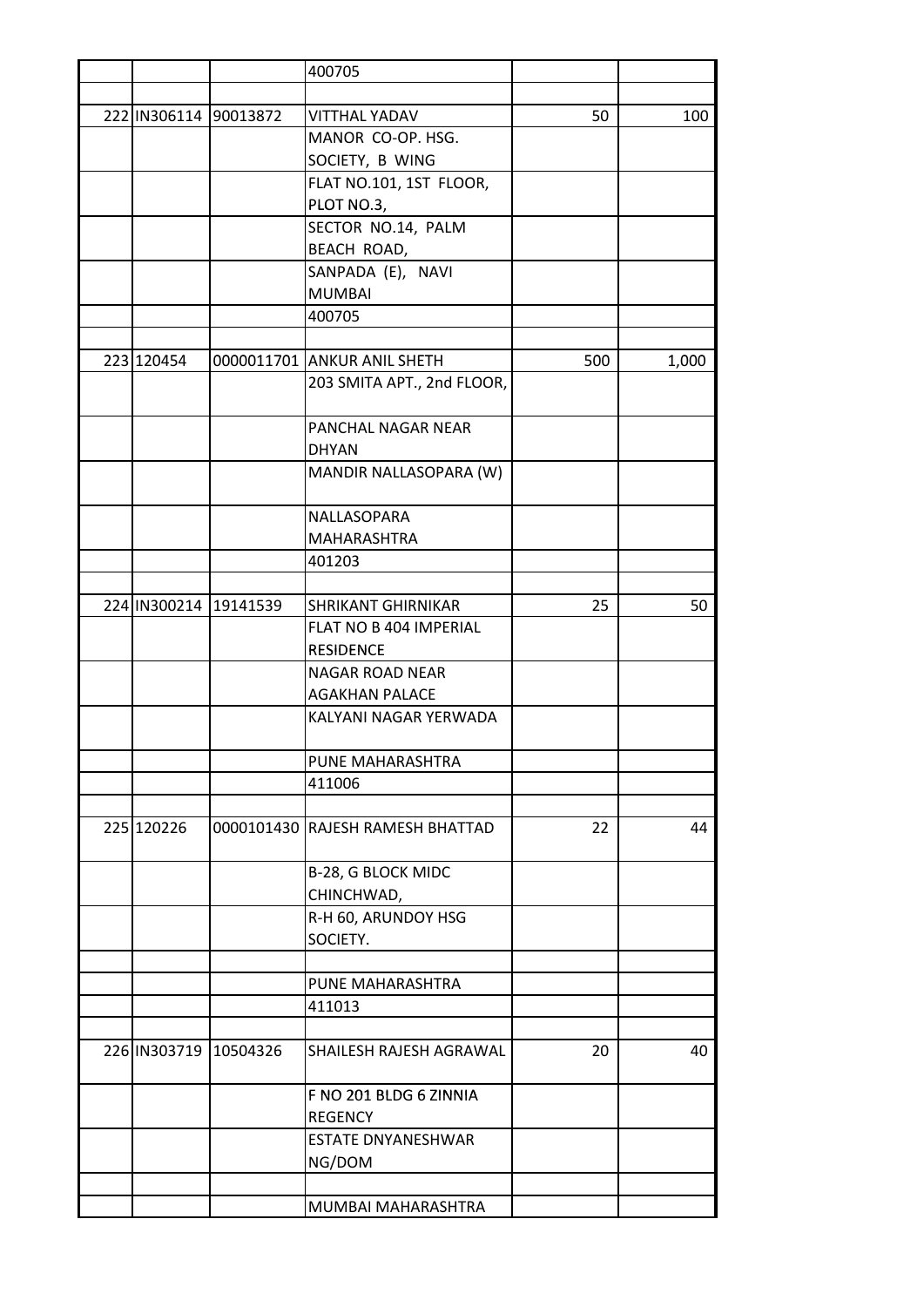|            |                       | 421306                                      |    |     |
|------------|-----------------------|---------------------------------------------|----|-----|
|            |                       |                                             |    |     |
| 227 120360 |                       | 0002033092 SHAIKH MUZZAMIL ABDUL<br>REHMAN. | 5  | 10  |
|            |                       | <b>BUNGLOW NO 13 POLICE</b>                 |    |     |
|            |                       | <b>HOUSING</b>                              |    |     |
|            |                       | SOCIETY BEHIND BHAGVATI                     |    |     |
|            |                       | <b>GAS</b>                                  |    |     |
|            |                       | RANE NAGAR NASHIK CIDCO                     |    |     |
|            |                       | <b>COLONY</b>                               |    |     |
|            |                       | NASHIK MAHARASHTRA                          |    |     |
|            |                       | 422009                                      |    |     |
|            |                       |                                             |    |     |
| 228 120300 |                       | 0000664882 PRASHANT RAMAKANT                | 75 | 150 |
|            |                       | WAICHAL HUF.                                |    |     |
|            |                       | GURUPRASAD MOHAN                            |    |     |
|            |                       | <b>BHAJI BHANDAR</b>                        |    |     |
|            |                       | LANE TAPDIA NAGAR                           |    |     |
|            |                       |                                             |    |     |
|            |                       | AKOLA MAHARASHTRA                           |    |     |
|            |                       | 444005                                      |    |     |
|            |                       |                                             |    |     |
|            | 229 IN300214 18820506 | NARASIMHA NAVEEN                            | 90 | 180 |
|            |                       | <b>MAJETI</b>                               |    |     |
|            |                       | FLAT NO 204, G R PRESTIGE                   |    |     |
|            |                       | <b>APARTMENTS</b>                           |    |     |
|            |                       | ROAD NO 6 VIJAYA NAGAR                      |    |     |
|            |                       | <b>COLONY</b>                               |    |     |
|            |                       | KUKATPALLY OPPOSITE TO                      |    |     |
|            |                       | <b>CHURCH</b>                               |    |     |
|            |                       | HYDERABAD, TELANGANA                        |    |     |
|            |                       | 500072                                      |    |     |
|            |                       |                                             |    |     |
|            | 230 IN300484 18166517 | KAKARAPARTHI                                | 90 | 180 |
|            |                       | VENKATASASIDHAR                             |    |     |
|            |                       | 2 163 MAIN ROAD                             |    |     |
|            |                       | <b>BHRUGUBANDA SATTENAP</b>                 |    |     |
|            |                       |                                             |    |     |
|            |                       | ALLE SATTENAPALLE                           |    |     |
|            |                       | <b>GUNTUR ANDHRA PRADESH</b>                |    |     |
|            |                       | 522403                                      |    |     |
|            |                       |                                             |    |     |
|            | 231 IN301637 41379619 | SUHASINI KOSSIREDDY                         | 45 | 90  |
|            |                       | D NO 10-7-79/1, RAM                         |    |     |
|            |                       | <b>NAGAR</b>                                |    |     |
|            |                       | <b>NEAR SITA RESIDENCY</b>                  |    |     |
|            |                       | <b>RAM NAGAR</b>                            |    |     |
|            |                       | VISAKHAPATNAM                               |    |     |
|            |                       | 530003                                      |    |     |
|            |                       |                                             |    |     |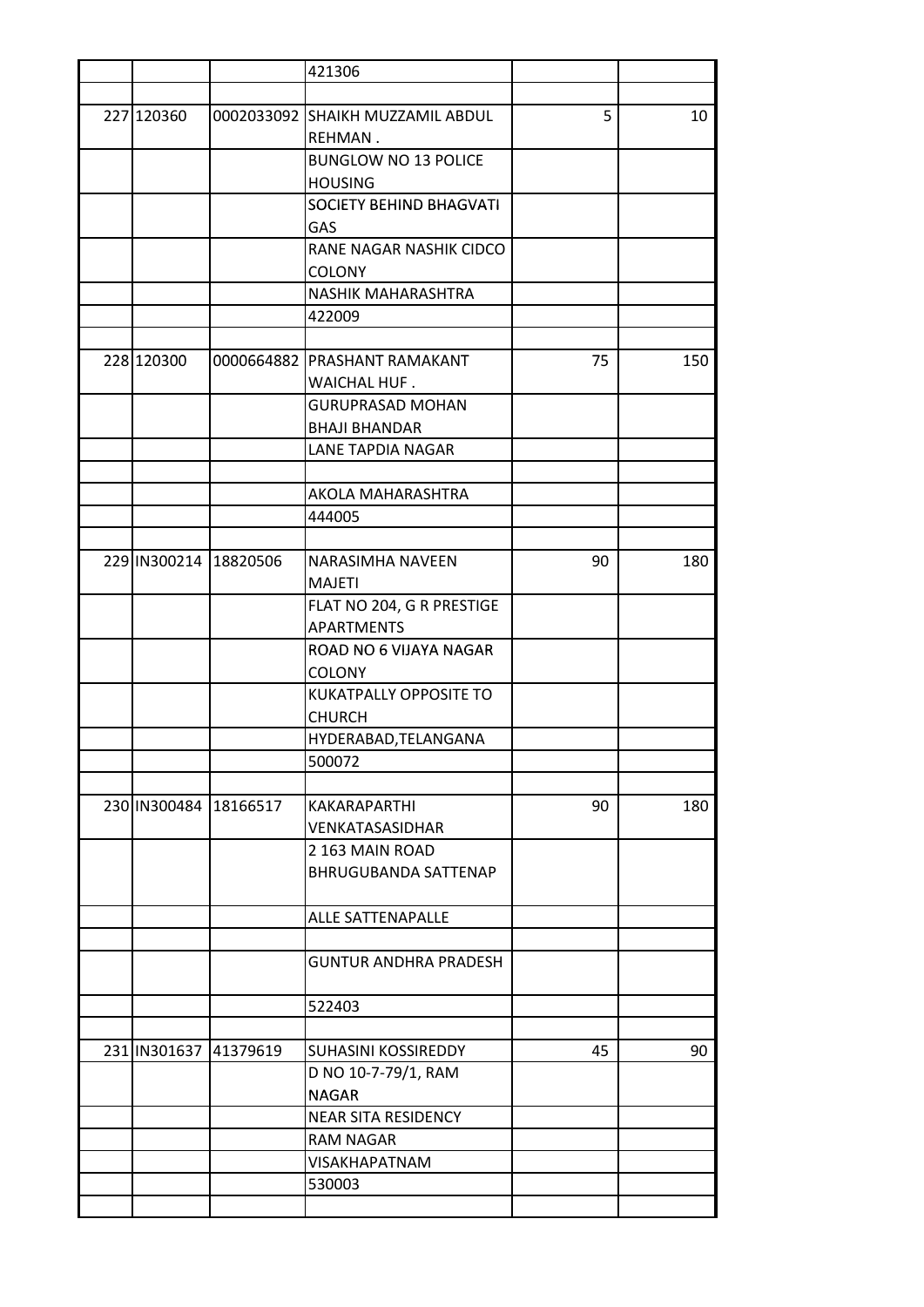| POLT NO 69 SECTION NO 2<br>SHIVABASAVA NAGAR<br><b>BELGAUM</b><br>590010<br>233 IN302679 35082948<br>SRIKANT RADHAKRISHNAN<br>90<br>180<br>NEW NO 1/1 OLD NO 92 6TH<br><b>STREET</b><br>KARUNANDHI SALAI<br>VYASARPAD<br>PERAMBUR<br><b>CHENNAI</b><br>600039<br>234 IN301637 40977036<br>SEENIVASAN S<br>10<br>20<br>1/125 POST OFFICE ROAD<br><b>CHINTHAMANI</b><br><b>MADURAI</b><br>625009<br>235 120573<br>5<br>0000305341 RAJIN RAJAN P.<br>10<br>103(9/320) NAVATH<br>9 AZHIKODE<br>AZHIKODE PANCHAYATH<br><b>KANNUR KERALA</b><br>670009<br>236 IN301774 13511173<br>$\overline{2}$<br><b>MATHEW JOSEPH</b><br>$\mathbf{1}$<br>KOOTUMKAL 32/2432<br><b>KUNNATH LANE S N</b><br><b>JUNCTION</b><br>PALARIVATTOM<br>ERNAKULAM<br>682025<br>237 120685<br>PRIYANKA SETHIA<br>180<br>0000127127<br>90<br>BLOCK-G, FLAT NO. 301<br>493/B/18 G T ROAD<br>SOUTH, VIKRAM VIHAR<br>HOWRAH WEST BENGAL<br>711102<br>238 IN301330 18286798<br><b>JITENDER KUMAR</b><br>200<br>400<br><b>B 63B</b><br><b>VIJAY NAGAR</b> | 232 IN301774 11423335 | NIKHIL VISHWAS UPPIN | 77 | 154 |
|----------------------------------------------------------------------------------------------------------------------------------------------------------------------------------------------------------------------------------------------------------------------------------------------------------------------------------------------------------------------------------------------------------------------------------------------------------------------------------------------------------------------------------------------------------------------------------------------------------------------------------------------------------------------------------------------------------------------------------------------------------------------------------------------------------------------------------------------------------------------------------------------------------------------------------------------------------------------------------------------------------------------|-----------------------|----------------------|----|-----|
|                                                                                                                                                                                                                                                                                                                                                                                                                                                                                                                                                                                                                                                                                                                                                                                                                                                                                                                                                                                                                      |                       |                      |    |     |
|                                                                                                                                                                                                                                                                                                                                                                                                                                                                                                                                                                                                                                                                                                                                                                                                                                                                                                                                                                                                                      |                       |                      |    |     |
|                                                                                                                                                                                                                                                                                                                                                                                                                                                                                                                                                                                                                                                                                                                                                                                                                                                                                                                                                                                                                      |                       |                      |    |     |
|                                                                                                                                                                                                                                                                                                                                                                                                                                                                                                                                                                                                                                                                                                                                                                                                                                                                                                                                                                                                                      |                       |                      |    |     |
|                                                                                                                                                                                                                                                                                                                                                                                                                                                                                                                                                                                                                                                                                                                                                                                                                                                                                                                                                                                                                      |                       |                      |    |     |
|                                                                                                                                                                                                                                                                                                                                                                                                                                                                                                                                                                                                                                                                                                                                                                                                                                                                                                                                                                                                                      |                       |                      |    |     |
|                                                                                                                                                                                                                                                                                                                                                                                                                                                                                                                                                                                                                                                                                                                                                                                                                                                                                                                                                                                                                      |                       |                      |    |     |
|                                                                                                                                                                                                                                                                                                                                                                                                                                                                                                                                                                                                                                                                                                                                                                                                                                                                                                                                                                                                                      |                       |                      |    |     |
|                                                                                                                                                                                                                                                                                                                                                                                                                                                                                                                                                                                                                                                                                                                                                                                                                                                                                                                                                                                                                      |                       |                      |    |     |
|                                                                                                                                                                                                                                                                                                                                                                                                                                                                                                                                                                                                                                                                                                                                                                                                                                                                                                                                                                                                                      |                       |                      |    |     |
|                                                                                                                                                                                                                                                                                                                                                                                                                                                                                                                                                                                                                                                                                                                                                                                                                                                                                                                                                                                                                      |                       |                      |    |     |
|                                                                                                                                                                                                                                                                                                                                                                                                                                                                                                                                                                                                                                                                                                                                                                                                                                                                                                                                                                                                                      |                       |                      |    |     |
|                                                                                                                                                                                                                                                                                                                                                                                                                                                                                                                                                                                                                                                                                                                                                                                                                                                                                                                                                                                                                      |                       |                      |    |     |
|                                                                                                                                                                                                                                                                                                                                                                                                                                                                                                                                                                                                                                                                                                                                                                                                                                                                                                                                                                                                                      |                       |                      |    |     |
|                                                                                                                                                                                                                                                                                                                                                                                                                                                                                                                                                                                                                                                                                                                                                                                                                                                                                                                                                                                                                      |                       |                      |    |     |
|                                                                                                                                                                                                                                                                                                                                                                                                                                                                                                                                                                                                                                                                                                                                                                                                                                                                                                                                                                                                                      |                       |                      |    |     |
|                                                                                                                                                                                                                                                                                                                                                                                                                                                                                                                                                                                                                                                                                                                                                                                                                                                                                                                                                                                                                      |                       |                      |    |     |
|                                                                                                                                                                                                                                                                                                                                                                                                                                                                                                                                                                                                                                                                                                                                                                                                                                                                                                                                                                                                                      |                       |                      |    |     |
|                                                                                                                                                                                                                                                                                                                                                                                                                                                                                                                                                                                                                                                                                                                                                                                                                                                                                                                                                                                                                      |                       |                      |    |     |
|                                                                                                                                                                                                                                                                                                                                                                                                                                                                                                                                                                                                                                                                                                                                                                                                                                                                                                                                                                                                                      |                       |                      |    |     |
|                                                                                                                                                                                                                                                                                                                                                                                                                                                                                                                                                                                                                                                                                                                                                                                                                                                                                                                                                                                                                      |                       |                      |    |     |
|                                                                                                                                                                                                                                                                                                                                                                                                                                                                                                                                                                                                                                                                                                                                                                                                                                                                                                                                                                                                                      |                       |                      |    |     |
|                                                                                                                                                                                                                                                                                                                                                                                                                                                                                                                                                                                                                                                                                                                                                                                                                                                                                                                                                                                                                      |                       |                      |    |     |
|                                                                                                                                                                                                                                                                                                                                                                                                                                                                                                                                                                                                                                                                                                                                                                                                                                                                                                                                                                                                                      |                       |                      |    |     |
|                                                                                                                                                                                                                                                                                                                                                                                                                                                                                                                                                                                                                                                                                                                                                                                                                                                                                                                                                                                                                      |                       |                      |    |     |
|                                                                                                                                                                                                                                                                                                                                                                                                                                                                                                                                                                                                                                                                                                                                                                                                                                                                                                                                                                                                                      |                       |                      |    |     |
|                                                                                                                                                                                                                                                                                                                                                                                                                                                                                                                                                                                                                                                                                                                                                                                                                                                                                                                                                                                                                      |                       |                      |    |     |
|                                                                                                                                                                                                                                                                                                                                                                                                                                                                                                                                                                                                                                                                                                                                                                                                                                                                                                                                                                                                                      |                       |                      |    |     |
|                                                                                                                                                                                                                                                                                                                                                                                                                                                                                                                                                                                                                                                                                                                                                                                                                                                                                                                                                                                                                      |                       |                      |    |     |
|                                                                                                                                                                                                                                                                                                                                                                                                                                                                                                                                                                                                                                                                                                                                                                                                                                                                                                                                                                                                                      |                       |                      |    |     |
|                                                                                                                                                                                                                                                                                                                                                                                                                                                                                                                                                                                                                                                                                                                                                                                                                                                                                                                                                                                                                      |                       |                      |    |     |
|                                                                                                                                                                                                                                                                                                                                                                                                                                                                                                                                                                                                                                                                                                                                                                                                                                                                                                                                                                                                                      |                       |                      |    |     |
|                                                                                                                                                                                                                                                                                                                                                                                                                                                                                                                                                                                                                                                                                                                                                                                                                                                                                                                                                                                                                      |                       |                      |    |     |
|                                                                                                                                                                                                                                                                                                                                                                                                                                                                                                                                                                                                                                                                                                                                                                                                                                                                                                                                                                                                                      |                       |                      |    |     |
|                                                                                                                                                                                                                                                                                                                                                                                                                                                                                                                                                                                                                                                                                                                                                                                                                                                                                                                                                                                                                      |                       |                      |    |     |
|                                                                                                                                                                                                                                                                                                                                                                                                                                                                                                                                                                                                                                                                                                                                                                                                                                                                                                                                                                                                                      |                       |                      |    |     |
|                                                                                                                                                                                                                                                                                                                                                                                                                                                                                                                                                                                                                                                                                                                                                                                                                                                                                                                                                                                                                      |                       |                      |    |     |
|                                                                                                                                                                                                                                                                                                                                                                                                                                                                                                                                                                                                                                                                                                                                                                                                                                                                                                                                                                                                                      |                       |                      |    |     |
|                                                                                                                                                                                                                                                                                                                                                                                                                                                                                                                                                                                                                                                                                                                                                                                                                                                                                                                                                                                                                      |                       |                      |    |     |
|                                                                                                                                                                                                                                                                                                                                                                                                                                                                                                                                                                                                                                                                                                                                                                                                                                                                                                                                                                                                                      |                       |                      |    |     |
|                                                                                                                                                                                                                                                                                                                                                                                                                                                                                                                                                                                                                                                                                                                                                                                                                                                                                                                                                                                                                      |                       |                      |    |     |
|                                                                                                                                                                                                                                                                                                                                                                                                                                                                                                                                                                                                                                                                                                                                                                                                                                                                                                                                                                                                                      |                       |                      |    |     |
|                                                                                                                                                                                                                                                                                                                                                                                                                                                                                                                                                                                                                                                                                                                                                                                                                                                                                                                                                                                                                      |                       |                      |    |     |
|                                                                                                                                                                                                                                                                                                                                                                                                                                                                                                                                                                                                                                                                                                                                                                                                                                                                                                                                                                                                                      |                       |                      |    |     |
|                                                                                                                                                                                                                                                                                                                                                                                                                                                                                                                                                                                                                                                                                                                                                                                                                                                                                                                                                                                                                      |                       |                      |    |     |
|                                                                                                                                                                                                                                                                                                                                                                                                                                                                                                                                                                                                                                                                                                                                                                                                                                                                                                                                                                                                                      |                       |                      |    |     |
|                                                                                                                                                                                                                                                                                                                                                                                                                                                                                                                                                                                                                                                                                                                                                                                                                                                                                                                                                                                                                      |                       |                      |    |     |
|                                                                                                                                                                                                                                                                                                                                                                                                                                                                                                                                                                                                                                                                                                                                                                                                                                                                                                                                                                                                                      |                       |                      |    |     |
|                                                                                                                                                                                                                                                                                                                                                                                                                                                                                                                                                                                                                                                                                                                                                                                                                                                                                                                                                                                                                      |                       |                      |    |     |
|                                                                                                                                                                                                                                                                                                                                                                                                                                                                                                                                                                                                                                                                                                                                                                                                                                                                                                                                                                                                                      |                       |                      |    |     |
|                                                                                                                                                                                                                                                                                                                                                                                                                                                                                                                                                                                                                                                                                                                                                                                                                                                                                                                                                                                                                      |                       |                      |    |     |
|                                                                                                                                                                                                                                                                                                                                                                                                                                                                                                                                                                                                                                                                                                                                                                                                                                                                                                                                                                                                                      |                       |                      |    |     |
|                                                                                                                                                                                                                                                                                                                                                                                                                                                                                                                                                                                                                                                                                                                                                                                                                                                                                                                                                                                                                      |                       |                      |    |     |
|                                                                                                                                                                                                                                                                                                                                                                                                                                                                                                                                                                                                                                                                                                                                                                                                                                                                                                                                                                                                                      |                       |                      |    |     |
|                                                                                                                                                                                                                                                                                                                                                                                                                                                                                                                                                                                                                                                                                                                                                                                                                                                                                                                                                                                                                      |                       | <b>NEW DELHI</b>     |    |     |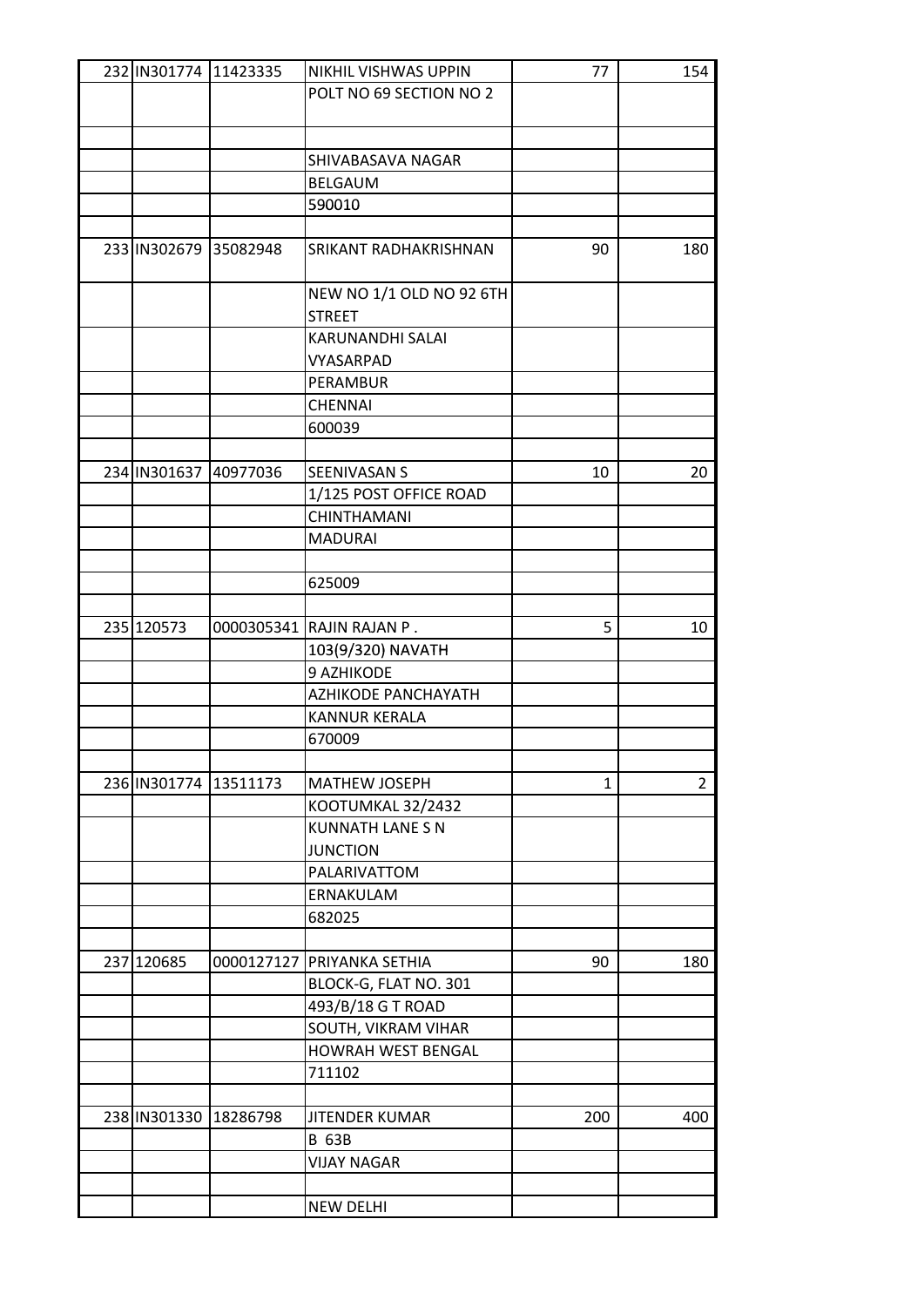|                       |                       | 110009                        |    |       |       |
|-----------------------|-----------------------|-------------------------------|----|-------|-------|
|                       |                       |                               |    |       |       |
| 239 120109            | 0003616261            | <b>GAURAV MALHOTRA</b>        |    | 65    | 130   |
|                       |                       | HOUSE NO 506                  |    |       |       |
|                       |                       | <b>MANDAKINI ENCLAVE</b>      |    |       |       |
|                       |                       | ALAKNANDA                     |    |       |       |
|                       |                       | NEW DELHI DELHI               |    |       |       |
|                       |                       | 110019                        |    |       |       |
|                       |                       |                               |    |       |       |
| 240 120191            | 0100373803            | DINESH PAL SINGH              |    | 50    | 100   |
|                       |                       | H.NO.75, BLOCK-H              |    |       |       |
|                       |                       | <b>JAGAT PURI</b>             |    |       |       |
|                       |                       |                               |    |       |       |
|                       |                       | <b>DELHI DELHI</b>            |    |       |       |
|                       |                       | 110051                        |    |       |       |
|                       |                       |                               |    |       |       |
|                       | 241 IN302365 10157090 | <b>AJAY RASTOGI</b>           |    | 10    | 20    |
|                       |                       | H.NO.C-124,                   |    |       |       |
|                       |                       | SHAKTI NAGAR EXTN.            |    |       |       |
|                       |                       |                               |    |       |       |
|                       |                       | <b>DELHI</b>                  |    |       |       |
|                       |                       | 110052                        |    |       |       |
|                       |                       |                               |    |       |       |
| 242 120332            |                       | 0004211504 SURAJ BHAN         |    | 90    | 180   |
|                       |                       | <b>B-1469 NIMRI VILLAGE</b>   |    |       |       |
|                       |                       | <b>SHASHTRI NAGAR</b>         |    |       |       |
|                       |                       |                               |    |       |       |
|                       |                       | <b>DELHI DELHI</b>            |    |       |       |
|                       |                       | 110052                        |    |       |       |
|                       |                       |                               |    |       |       |
| 243 120229            |                       | 0000265546   BHUPINDER BINDRA |    | 40    | 80    |
|                       |                       | B2/B 156                      |    |       |       |
|                       |                       | <b>JANAK PURI</b>             |    |       |       |
|                       |                       |                               |    |       |       |
|                       |                       | NEW DELHI DELHI               |    |       |       |
|                       |                       | 110058                        |    |       |       |
|                       |                       |                               |    |       |       |
|                       | 244 IN300724 10118860 | <b>RAKESH VIJ</b>             |    | 2,150 | 4,300 |
|                       |                       |                               | 94 |       |       |
|                       |                       | <b>VASUNDHARA APTTS</b>       |    |       |       |
|                       |                       | SECTOR - 9, ROHINI            |    |       |       |
|                       |                       | <b>DELHI</b>                  |    |       |       |
|                       |                       | 110085                        |    |       |       |
|                       |                       |                               |    |       |       |
|                       | 245 IN300708 10120164 | <b>SHIV KUMAR</b>             |    | 90    | 180   |
|                       |                       | 1844 SECTOR 4                 |    |       |       |
|                       |                       | <b>URBAN ESTATE</b>           |    |       |       |
|                       |                       |                               |    |       |       |
|                       |                       | <b>GURGAON</b>                |    |       |       |
|                       |                       | 122001                        |    |       |       |
|                       |                       |                               |    |       |       |
| 246 IN300966 10347042 |                       | PARDEEP KUMAR                 |    | 100   | 200   |
|                       |                       |                               |    |       |       |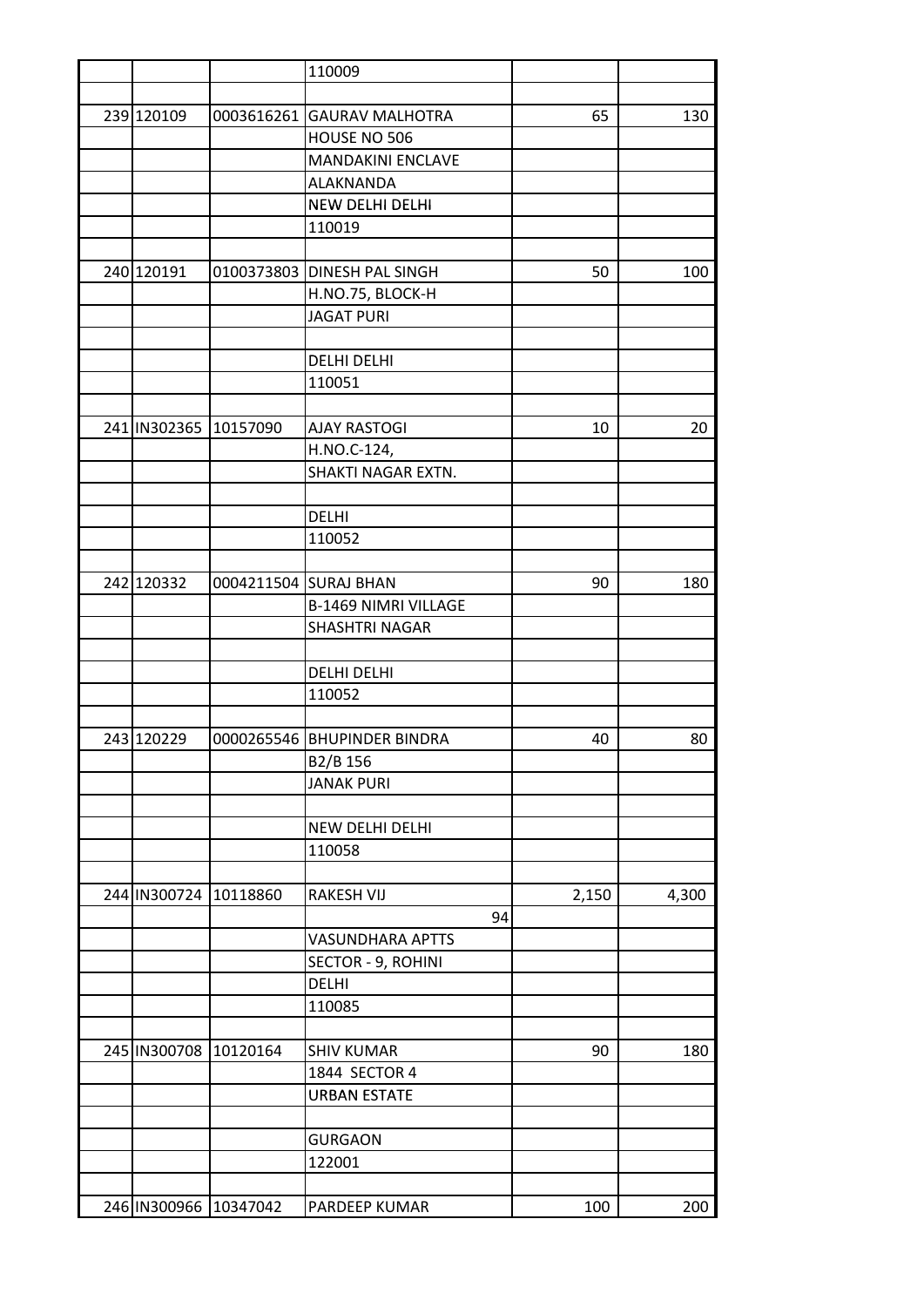|              |                       | H NO-U.OV-233/1                |     |       |
|--------------|-----------------------|--------------------------------|-----|-------|
|              |                       | MOHALLA ISLAMABAD              |     |       |
|              |                       | WARD NO-23                     |     |       |
|              |                       | <b>JALANDHAR</b>               |     |       |
|              |                       | <b>PUNJAB</b>                  |     |       |
|              |                       | 144001                         |     |       |
|              |                       |                                |     |       |
|              | 247 IN301774 18056459 | RAMANAND MISHRA (HUF)          | 14  | 28    |
|              |                       | HOUSE NO B-523                 |     |       |
|              |                       | <b>SECTOR 51</b>               |     |       |
|              |                       | <b>KENDRIYA VIHAR</b>          |     |       |
|              |                       | <b>NOIDA</b>                   |     |       |
|              |                       | 201301                         |     |       |
|              |                       |                                |     |       |
| 248 120323   |                       | 0000920043 DUSHYANT PANDEY     | 10  | 20    |
|              |                       | <b>B38 13 4 NAVODIT NAGAR</b>  |     |       |
|              |                       | <b>EXT</b>                     |     |       |
|              |                       | <b>MAHMOORGANJ</b>             |     |       |
|              |                       | <b>CHHITUPUR</b>               |     |       |
|              |                       | MAHMOORGANJ                    |     |       |
|              |                       | <b>VARANASI UTTAR PRADESH</b>  |     |       |
|              |                       | 221010                         |     |       |
|              |                       |                                |     |       |
| 249 120109   |                       | 0006421785 PUSHPA DEVI         | 90  | 180   |
|              |                       | 81, RAV RAJAJI KA KHURRA,      |     |       |
|              |                       |                                |     |       |
|              |                       | SURAJPOL BAZAR,                |     |       |
|              |                       | <b>CHOKDI TOPKHANA HAJURI</b>  |     |       |
|              |                       |                                |     |       |
|              |                       | <b>JAIPUR RAJASTHAN</b>        |     |       |
|              |                       | 302003                         |     |       |
|              |                       |                                |     |       |
| 250 120177   |                       | 0100149383 ANIL KUMAR KARNAWAT | 500 | 1,000 |
|              |                       | 1402, TARANAYAK KI GALI        |     |       |
|              |                       | PARTANIO KA RASTA              |     |       |
|              |                       | <b>JOHARI BAZAR</b>            |     |       |
|              |                       | <b>JAIPUR RAJASTHAN</b>        |     |       |
|              |                       | 302003                         |     |       |
|              |                       |                                |     |       |
| 251 120366   |                       | 0000081288 POONAM SAIWAL       | 15  | 30    |
|              |                       | $C-55$                         |     |       |
|              |                       | MUKESH COLONY                  |     |       |
|              |                       | 22 GODAM                       |     |       |
|              |                       | <b>JAIPUR RAJASTHAN</b>        |     |       |
|              |                       | 302006                         |     |       |
|              |                       |                                |     |       |
| 252 IN301160 | 30180630              | <b>NITIN SETHI</b>             | 90  | 180   |
|              |                       | 112(WEST)                      |     |       |
|              |                       | CHANDRAKALA COLONY             |     |       |
|              |                       |                                |     |       |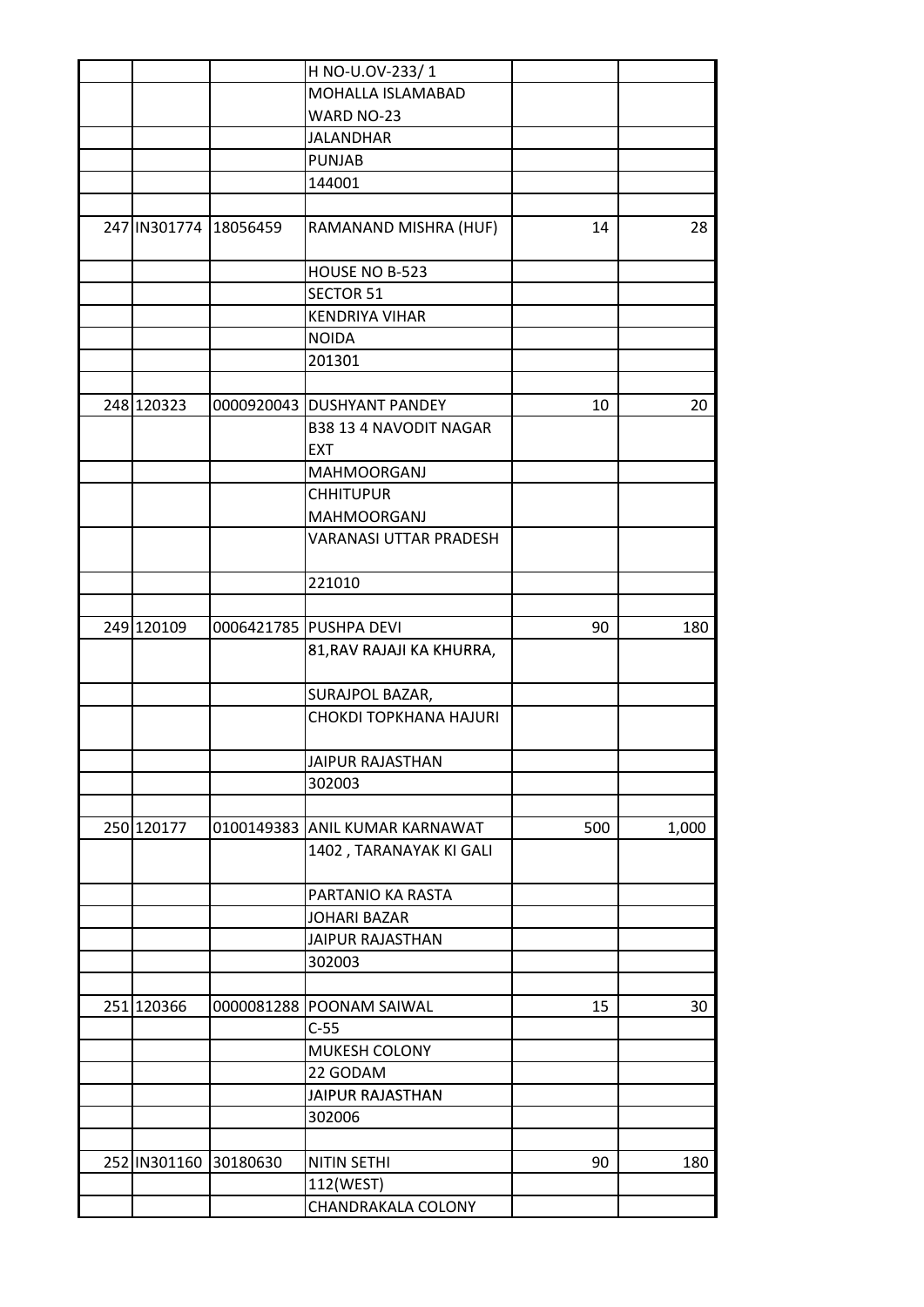|              |                       | <b>DURGAPURA</b>             |    |     |
|--------------|-----------------------|------------------------------|----|-----|
|              |                       | <b>JAIPUR</b>                |    |     |
|              |                       | 302015                       |    |     |
|              |                       |                              |    |     |
| 253 120177   |                       | 0100027651 SHANTI DEVI       | 90 | 180 |
|              |                       | 444, JAISINGHPURA KHOR       |    |     |
|              |                       | <b>NEAR CRPF CAMP</b>        |    |     |
|              |                       | RAMGARH ROAD                 |    |     |
|              |                       | <b>JAIPUR RAJASTHAN</b>      |    |     |
|              |                       | 303113                       |    |     |
|              |                       |                              |    |     |
| 254 120141   |                       | 0100013427 USHA KHATORE      | 90 | 180 |
|              |                       | KHATORO KA MOHALA            |    |     |
|              |                       | WARD NO.12                   |    |     |
|              |                       |                              |    |     |
|              |                       | <b>CHOMU RAJASTHAN</b>       |    |     |
|              |                       | 303702                       |    |     |
|              |                       |                              |    |     |
|              | 255 IN301160 30310210 | PRAMOD KUMAR JAIN HUF        | 90 | 180 |
|              |                       | <b>154 GAYATRI NAGAR</b>     |    |     |
|              |                       | A MAHARANI FARM              |    |     |
|              |                       | <b>DURGAPURA</b>             |    |     |
|              |                       | <b>JAIPUR</b>                |    |     |
|              |                       | 302018                       |    |     |
|              |                       |                              |    |     |
| 256 IN301143 | 11554456              | PRIYADARSHINI JAIN           | 90 | 180 |
|              |                       | C/O KAMAL CLOTH STORE        |    |     |
|              |                       | <b>NANAK CHOWK</b>           |    |     |
|              |                       | <b>MERTACITY</b>             |    |     |
|              |                       | RAJASTHAN                    |    |     |
|              |                       | 341510                       |    |     |
|              |                       |                              |    |     |
|              | 257 IN301143 10937825 | <b>GUNVANT J ZALDI HUF</b>   | 90 | 180 |
|              |                       | 335 P S BHAVAN NR SKSE       |    |     |
|              |                       |                              |    |     |
|              |                       | SADAR BAZAR<br><b>RAJKOT</b> |    |     |
|              |                       | <b>GUJARAT</b>               |    |     |
|              |                       |                              |    |     |
|              |                       | 360001                       |    |     |
|              |                       |                              |    |     |
| 258 IN300513 | 21468339              | VIMAL PRAKASH JAIN           | 90 | 180 |
|              |                       | <b>12 RAJPATH APPARTMENT</b> |    |     |
|              |                       | PATEL COLONY                 |    |     |
|              |                       | 6 JAMNAGAR                   |    |     |
|              |                       | <b>JAMNAGAR GUJARAT</b>      |    |     |
|              |                       | 361008                       |    |     |
|              |                       |                              |    |     |
|              | 259 IN301485 10255542 | <b>AGARWAL NIDHI</b>         | 90 | 180 |
|              |                       | ASHOKKUMAR                   |    |     |
|              |                       | 43, KETHAN TOWER             |    |     |
|              |                       | SHAHIBAUG                    |    |     |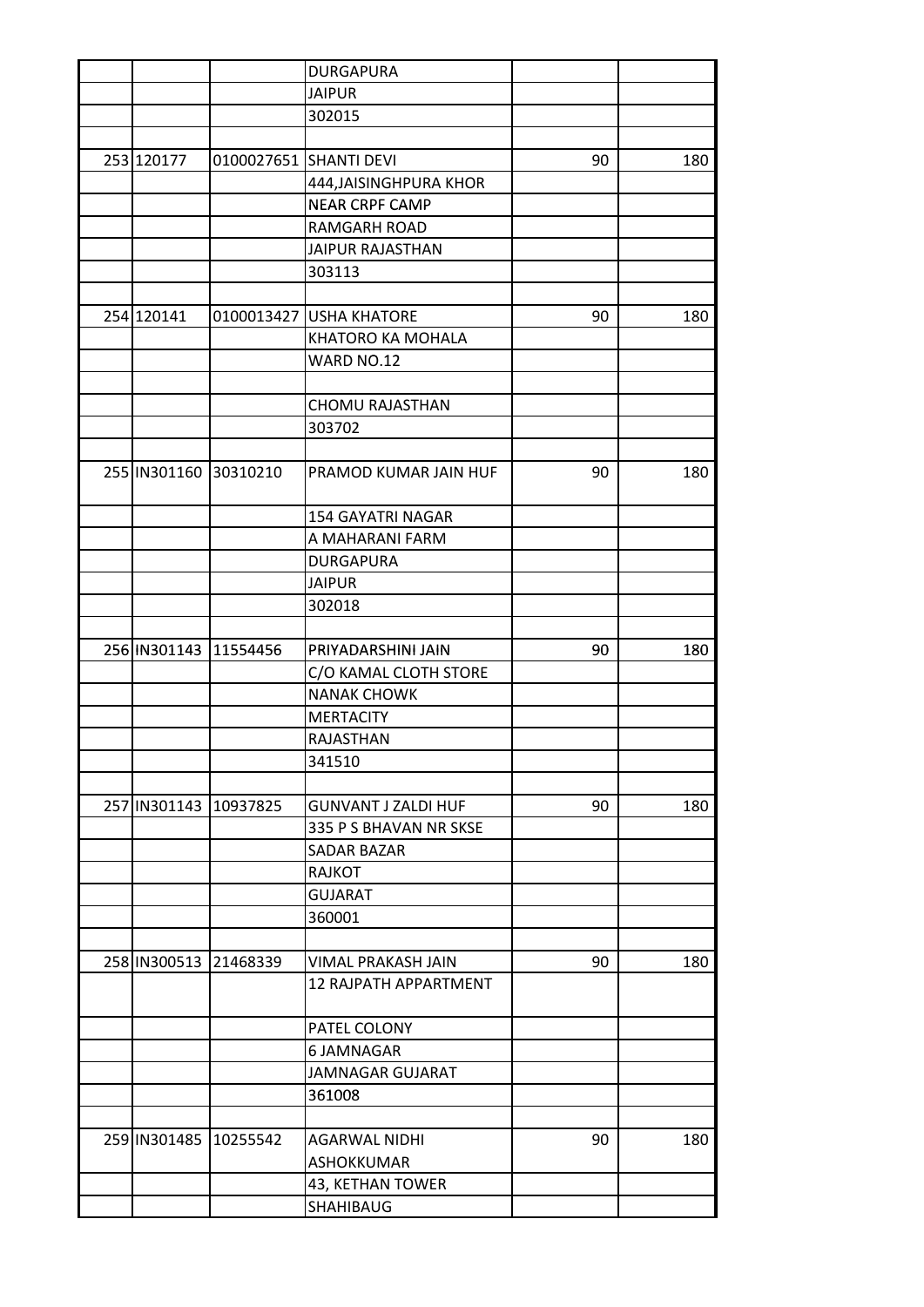|                       |                       | AHMEDABAD                           |    |     |
|-----------------------|-----------------------|-------------------------------------|----|-----|
|                       |                       | 380004                              |    |     |
|                       |                       |                                     |    |     |
| 260 IN302201 10370395 |                       | <b>BHARTIBEN ASHOK SHAH</b>         | 90 | 180 |
|                       |                       | 804, GANESH COMPLEX                 |    |     |
|                       |                       | NR NAVRANG SCHOOL                   |    |     |
|                       |                       | NARANPURA                           |    |     |
|                       |                       | AHMEDABAD                           |    |     |
|                       |                       | 380014                              |    |     |
|                       |                       |                                     |    |     |
|                       | 261 IN300343 10620092 | CHANDRAKANT M. PATEL                | 45 | 90  |
|                       |                       | 36, SAHAJANAND PARK,                |    |     |
|                       |                       | OPP.VAIBHAV HALL, NR.               |    |     |
|                       |                       | <b>JIVAN PARK,</b>                  |    |     |
|                       |                       | N. H. 8, GHODASAR,                  |    |     |
|                       |                       | AHMEDABAD.                          |    |     |
|                       |                       | 380050                              |    |     |
|                       |                       |                                     |    |     |
|                       | 262 IN301485 10832359 | AYUSHI MAHENDRAKUMAR                | 50 | 100 |
|                       |                       | <b>PATEL</b>                        |    |     |
|                       |                       | D-304, SAMRAJYA FLAT                |    |     |
|                       |                       | <b>OPP MANAV MANDIR</b>             |    |     |
|                       |                       | MEMNAGAR                            |    |     |
|                       |                       | AHMEDABAD (GUJARAT)                 |    |     |
|                       |                       | 380052                              |    |     |
|                       |                       |                                     |    |     |
| 263 IN300450 12975657 |                       | <b>GOVINDBHAI RAMANLAL</b>          | 39 | 78  |
|                       |                       | CHAUDHARI                           |    |     |
|                       |                       | <b>B-4 FORAM BUNGLOWS</b>           |    |     |
|                       |                       | BEHIND R C TECHNICAL                |    |     |
|                       |                       | <b>COLLEGE</b>                      |    |     |
|                       |                       | OPP NEW HIGH COURT                  |    |     |
|                       |                       | SOLA GHATLODIA                      |    |     |
|                       |                       | AHMEDABAD                           |    |     |
|                       |                       | 380054                              |    |     |
|                       |                       |                                     |    |     |
|                       | 264 IN303052 10278319 | SHWETA PRITESHKUMAR<br><b>SHETH</b> | 55 | 110 |
|                       |                       | C-11, SHIVALAY                      |    |     |
|                       |                       | <b>BUNGALOWS</b>                    |    |     |
|                       |                       | NR. GOVT TUBEWELL LANE              |    |     |
|                       |                       | <b>BOPAL</b>                        |    |     |
|                       |                       | AHMEDABAD                           |    |     |
|                       |                       | 380058                              |    |     |
|                       |                       |                                     |    |     |
| 265 IN301321 10348248 |                       | AZRUDDIN N MOMIN                    | 90 | 180 |
|                       |                       | TO PO TELAV,                        |    |     |
|                       |                       | NR MASJID VAS                       |    |     |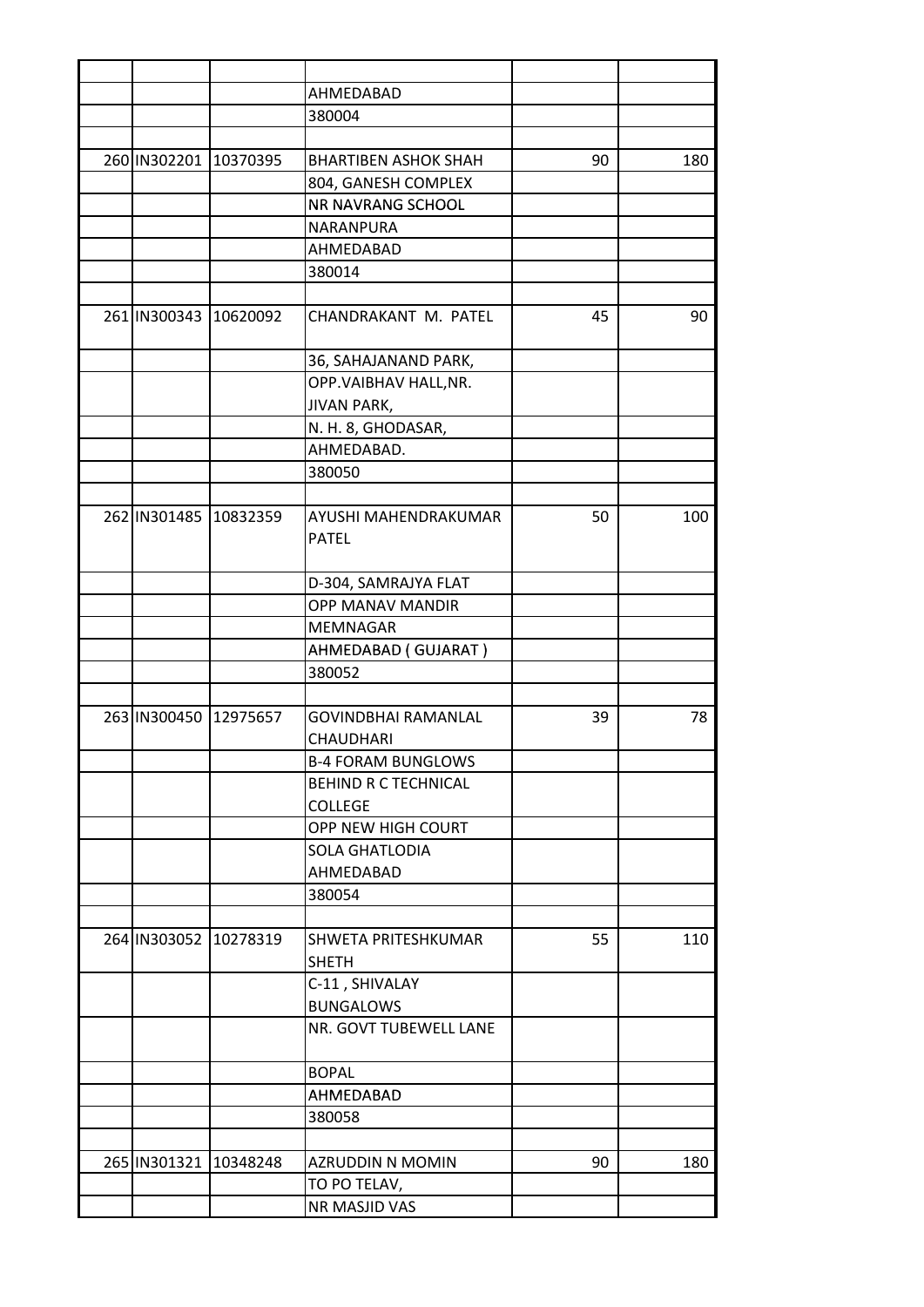|            |                       | VIA SARKHEJ, TAL SANAND                        |     |     |
|------------|-----------------------|------------------------------------------------|-----|-----|
|            |                       | <b>DIST AHEDABAD</b>                           |     |     |
|            |                       | 382210                                         |     |     |
|            |                       |                                                |     |     |
|            | 266 IN300343 10384392 | KALPESH SHANKARBHAI                            | 40  | 80  |
|            |                       | <b>PATEL</b>                                   |     |     |
|            |                       | 10, PRABHU PARK SOCIETY,                       |     |     |
|            |                       | OPP DEVI MULTIPLEX                             |     |     |
|            |                       | <b>BETHAK NARODA</b>                           |     |     |
|            |                       | AHMEDABAD                                      |     |     |
|            |                       | 382330                                         |     |     |
|            |                       |                                                |     |     |
| 267 120492 |                       | 0000216260 SHEKHAWAT RAJENDRASINH              | 285 | 570 |
|            |                       | S                                              |     |     |
|            |                       | E 503 VRUNDAVAN                                |     |     |
|            |                       | <b>RESIDENCY</b>                               |     |     |
|            |                       | MAHARISHI SANDIPANI<br><b>SCHOOL</b>           |     |     |
|            |                       | HARIDSARSHAN CROSS RD                          |     |     |
|            |                       | <b>NEW</b>                                     |     |     |
|            |                       | AHMEDABAD GUJARAT                              |     |     |
|            |                       | 382330                                         |     |     |
|            |                       |                                                |     |     |
|            | 268 IN303052 10083803 | KANTIBHAI VINODBHAI                            | 5   | 10  |
|            |                       | <b>PATEL</b>                                   |     |     |
|            |                       | <b>15-AKSHAY BYNGLOWS</b>                      |     |     |
|            |                       | OPP. SMRUTI MANDIR,                            |     |     |
|            |                       | <b>CANAL ROAD</b>                              |     |     |
|            |                       | GHODASAR, ISANPUR                              |     |     |
|            |                       | AHMEDABAD                                      |     |     |
|            |                       | 382443                                         |     |     |
|            |                       |                                                |     |     |
| 269 120330 |                       | 0000086459 RAKESHKUMAR KANAYAILAL              | 90  | 180 |
|            |                       | <b>WADHWA</b>                                  |     |     |
|            |                       | 606/3, JAWAHAR                                 |     |     |
|            |                       | COLONY, OPP                                    |     |     |
|            |                       | <b>SARDAR NAGAR POLICE</b>                     |     |     |
|            |                       | SATION, B/H                                    |     |     |
|            |                       | <b>EVER GREEN</b>                              |     |     |
|            |                       | SCHOOL, SARDARNAGAR,                           |     |     |
|            |                       | AHMEDABAD GUJARAT                              |     |     |
|            |                       | 382475                                         |     |     |
|            |                       |                                                |     |     |
| 270 130167 |                       | 0000009181 SHAILESH CHANDUBHAI<br><b>PATEL</b> | 10  | 20  |
|            |                       | C/221 INKU COMPLEX                             |     |     |
|            |                       | OPP DEEP CHAMBERS                              |     |     |
|            |                       | MANJALPUR                                      |     |     |
|            |                       | VADODARA GUJARAT                               |     |     |
|            |                       | 390011                                         |     |     |
|            |                       |                                                |     |     |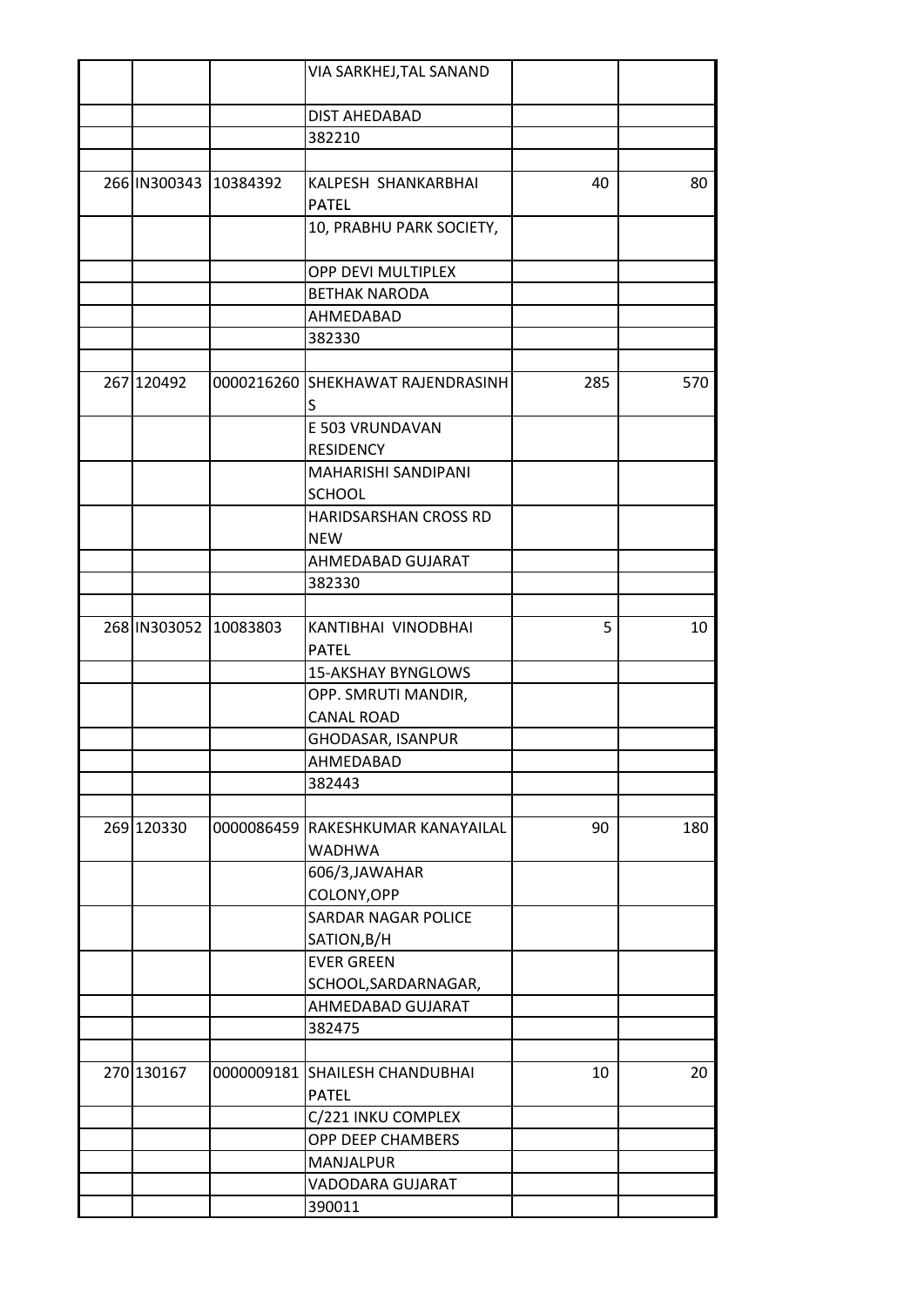| 271 120175 | 0000083651 DINESH GOPALDAS BHATIA      | 2  | 4   |
|------------|----------------------------------------|----|-----|
|            | 50- BABU-GENU ROAD                     |    |     |
|            | KALBADEVI, MORWADI, R.NO-<br>3         |    |     |
|            | K.M. BHATIA NIVAS, 3RD<br><b>FLOOR</b> |    |     |
|            | MUMBAI MAHARASHTRA                     |    |     |
|            | 400002                                 |    |     |
|            |                                        |    |     |
| 272 120315 | 0000177633 JJAYSHREE HINESH MEHTA      | 25 | 50  |
|            | 201 211, KESAR BLDG, FLAT              |    |     |
|            | <b>NO.34</b>                           |    |     |
|            | PRINCESS STREET, OPP.                  |    |     |
|            | <b>GEETA</b>                           |    |     |
|            | BHAVAN RES., MARINLINES                |    |     |
|            | MUMBAI MAHARASHTRA                     |    |     |
|            | 400002                                 |    |     |
|            |                                        |    |     |
| 273 120175 | 0000025035 RITA SUNIL SHAH             | 90 | 180 |
|            | 26, BABULNATH ROAD,                    |    |     |
|            | <b>ANAND -MAHAL</b>                    |    |     |
|            | <b>1ST FLOOR</b>                       |    |     |
|            | MUMBAI MAHARASHTRA                     |    |     |
|            | 400007                                 |    |     |
|            |                                        |    |     |
| 274 120447 | 0001215461 JAYANTILAL MEGHJI           | 90 | 180 |
|            | <b>CHHEDA</b>                          |    |     |
|            | <b>MAHAVIR ESTATE 687 B</b>            |    |     |
|            | IMLEKAR 605                            |    |     |
|            | N M JOSHI MARG                         |    |     |
|            | MUMBAI MAHARASHTRA                     |    |     |
|            | 400027                                 |    |     |
|            |                                        |    |     |
| 275 120300 | 0000206361 HIREN CHANDRAKANT VASA      | 25 | 50  |
|            | 201, NIRMAL BHUVAN,                    |    |     |
|            | <b>ANSARI</b>                          |    |     |
|            | ROAD, NEAR KAPOL BANK,                 |    |     |
|            | VILEPARLE (W),                         |    |     |
|            | MUMBAI MAHARASHTRA                     |    |     |
|            | 400056                                 |    |     |
|            |                                        |    |     |
| 276 120321 | 0000084591 JIGAR SANAT PARIKH          | 90 | 180 |
|            | 10 MILAN CHSL                          |    |     |
|            | 126 BAPUBHAI VASHI ROAD                |    |     |
|            | <b>VILE PARLE WEST</b>                 |    |     |
|            | Mumbai Maharashtra                     |    |     |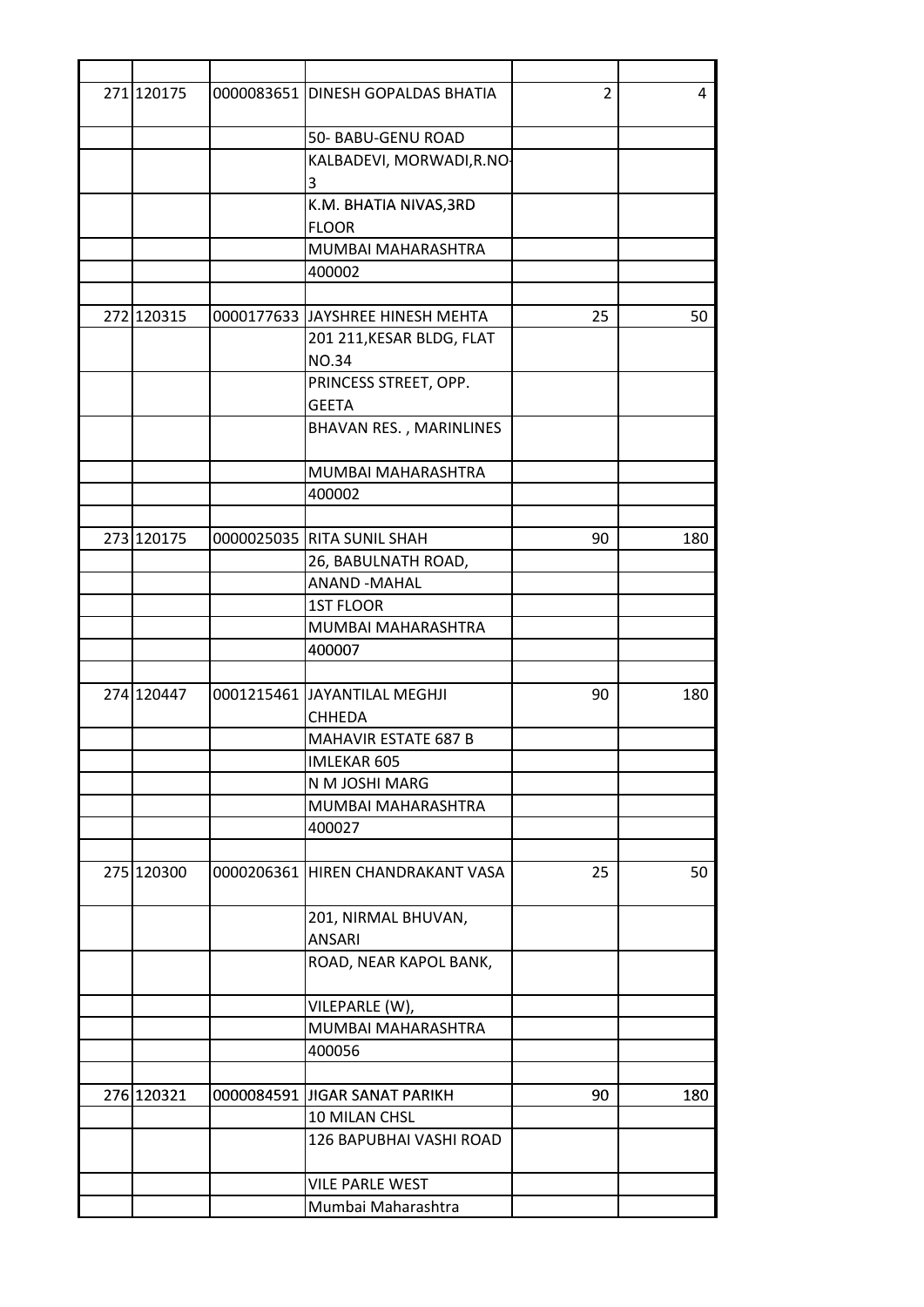|                       |                       | 400056                                 |     |     |
|-----------------------|-----------------------|----------------------------------------|-----|-----|
|                       |                       |                                        |     |     |
| 277 120297            |                       | 0000086127 Shailesh Nemchand Gadda     | 30  | 60  |
|                       |                       | A/703, KHUSHAL HERITAGE,               |     |     |
|                       |                       | DATTAPADA ROAD, B/H                    |     |     |
|                       |                       | <b>BMC SCHOOL</b>                      |     |     |
|                       |                       | <b>BORIVALI - EAST,</b>                |     |     |
|                       |                       | MUMBAI Maharashtra                     |     |     |
|                       |                       | 400066                                 |     |     |
|                       |                       |                                        |     |     |
| 278 IN300513          | 10754440              | <b>TEJAL PRITESH SHAH</b>              | 15  | 30  |
|                       |                       | 201 GAURAV VILLA                       |     |     |
|                       |                       | <b>MAHAVIR NAGAR</b>                   |     |     |
|                       |                       | DAHANUKAR WADI                         |     |     |
|                       |                       | KANDIVALI WEST                         |     |     |
|                       |                       | <b>MUMBAI</b>                          |     |     |
|                       |                       | 400067                                 |     |     |
|                       |                       |                                        |     |     |
| 279 160148            |                       | 0000307826 GITA NARESH SANGHANI        | 90  | 180 |
|                       |                       | R 902, PANCHSHEEL                      |     |     |
|                       |                       | <b>GARDEN</b>                          |     |     |
|                       |                       | SECTOR 12, MAHAVIR                     |     |     |
|                       |                       | <b>NAGAR</b>                           |     |     |
|                       |                       | <b>KANDIVALI W</b>                     |     |     |
|                       |                       | MUMBAI MAHARASHTRA                     |     |     |
|                       |                       | 400067                                 |     |     |
| 280 IN301127 16914024 |                       | <b>HEENA JAYESH KHANDHAR</b>           | 100 | 200 |
|                       |                       | 214/5775 ARUNODAYA C H S<br><b>LTD</b> |     |     |
|                       |                       | UDAY 90 FT ROAD                        |     |     |
|                       |                       | <b>GHATKOPAR EAST</b>                  |     |     |
|                       |                       | <b>MUMBAI</b>                          |     |     |
|                       |                       | 400075                                 |     |     |
| 281 130234            |                       | 0000060682 JJAYSHREE VIRENDRA JOSHI    | 51  | 102 |
|                       |                       | 703, J WING,                           |     |     |
|                       |                       | <b>WARDHMAN NAGAR</b>                  |     |     |
|                       |                       | DR. R. P. ROAD, MULUND                 |     |     |
|                       |                       | (W)                                    |     |     |
|                       |                       | MUMBAI MAHARASHTRA                     |     |     |
|                       |                       | 400080                                 |     |     |
|                       |                       |                                        |     |     |
|                       | 282 IN301330 19030085 | HASMUKH TRIKAMDAS                      | 70  | 140 |
|                       |                       | RAVASIA                                |     |     |
|                       |                       | G/601 RED WOODS                        |     |     |
|                       |                       | <b>VASANT GARDEN</b>                   |     |     |
|                       |                       | MULUND WEST                            |     |     |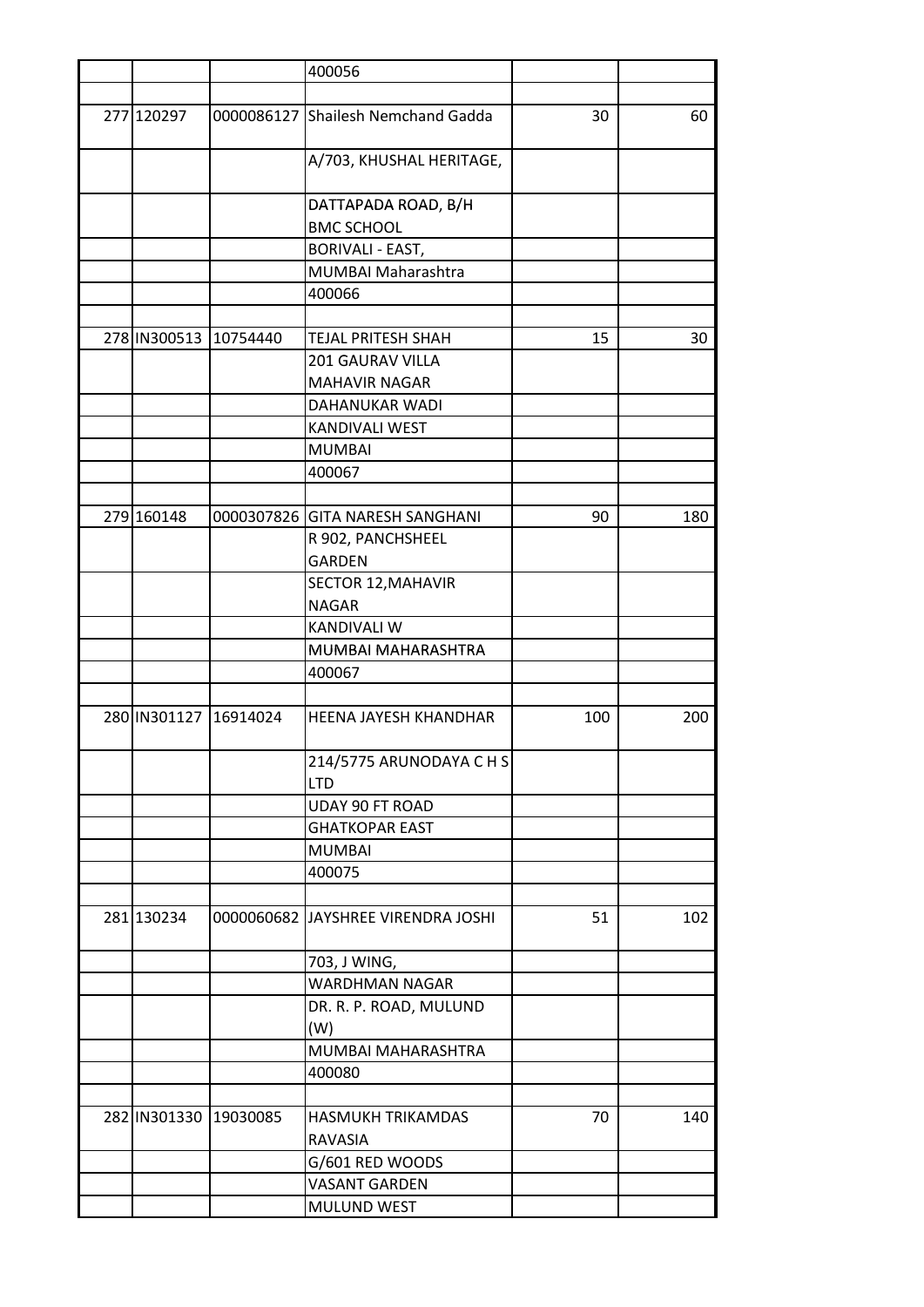|            |                       | <b>MUMBAI</b>                     |     |     |
|------------|-----------------------|-----------------------------------|-----|-----|
|            |                       | 400080                            |     |     |
|            |                       |                                   |     |     |
|            | 283 IN301098 10273884 | ZAVAR SHOBHA PRABHAKAR            | 300 | 600 |
|            |                       | 235/9203 KANNAMWAR                |     |     |
|            |                       | NAGAR <sub>2</sub>                |     |     |
|            |                       | <b>VIKHROLI (E)</b>               |     |     |
|            |                       |                                   |     |     |
|            |                       | <b>MUMBAI</b>                     |     |     |
|            |                       | 400083                            |     |     |
|            |                       |                                   |     |     |
| 284 120106 |                       | 0000191261 LOKESH POOVAPPA SALIAN | 90  | 180 |
|            |                       | C/102, DHARMA NAGAR,              |     |     |
|            |                       | OFF LINK ROAD,                    |     |     |
|            |                       | <b>BORIVALI WEST</b>              |     |     |
|            |                       | MUMBAI MAHARASHTRA                |     |     |
|            |                       | 400091                            |     |     |
|            |                       |                                   |     |     |
| 285 120106 |                       | 0000424499 VARIJA POOVAPPA SALIAN | 90  | 180 |
|            |                       | C/102, DHARMA NAGAR               |     |     |
|            |                       | OFF LINK ROAD                     |     |     |
|            |                       | <b>BORIVALI (W)</b>               |     |     |
|            |                       | MUMBAI MAHARASHTRA                |     |     |
|            |                       | 400091                            |     |     |
|            |                       |                                   |     |     |
| 286 120330 |                       | 0000011249 REKHA PRAKASH CHORDIYA | 90  | 180 |
|            |                       | 2/12, AMINA BAI CHAWL,            |     |     |
|            |                       | EKTA NIWAS, OPP. ZAM-ZAM          |     |     |
|            |                       | <b>BAKERY</b>                     |     |     |
|            |                       | KURAR VILLAGE, MALAD              |     |     |
|            |                       | (EAST)                            |     |     |
|            |                       | MUMBAI MAHARASHTRA                |     |     |
|            |                       | 400097                            |     |     |
|            |                       |                                   |     |     |
| 287 120340 |                       | 0000009844 JJITU KANJI MISTARY    | 90  | 180 |
|            |                       | R.NO 4, LAXMI NARAYAN             |     |     |
|            |                       | CHAWL,                            |     |     |
|            |                       | SANTARAM PADA,                    |     |     |
|            |                       | KHOT KUWA, MALAD (E)              |     |     |
|            |                       | MUMBAI MAHARASHTRA                |     |     |
|            |                       | 400097                            |     |     |
|            |                       |                                   |     |     |
| 288 120106 |                       | 0000637187 AARTI NITIN CHAVAN     | 62  | 124 |
|            |                       | $F-3$                             |     |     |
|            |                       | YASHODEEP CHS                     |     |     |
|            |                       | <b>NEAR SHANKAR MANDIR</b>        |     |     |
|            |                       | KALWA MAHARASHTRA                 |     |     |
|            |                       | 400605                            |     |     |
|            |                       |                                   |     |     |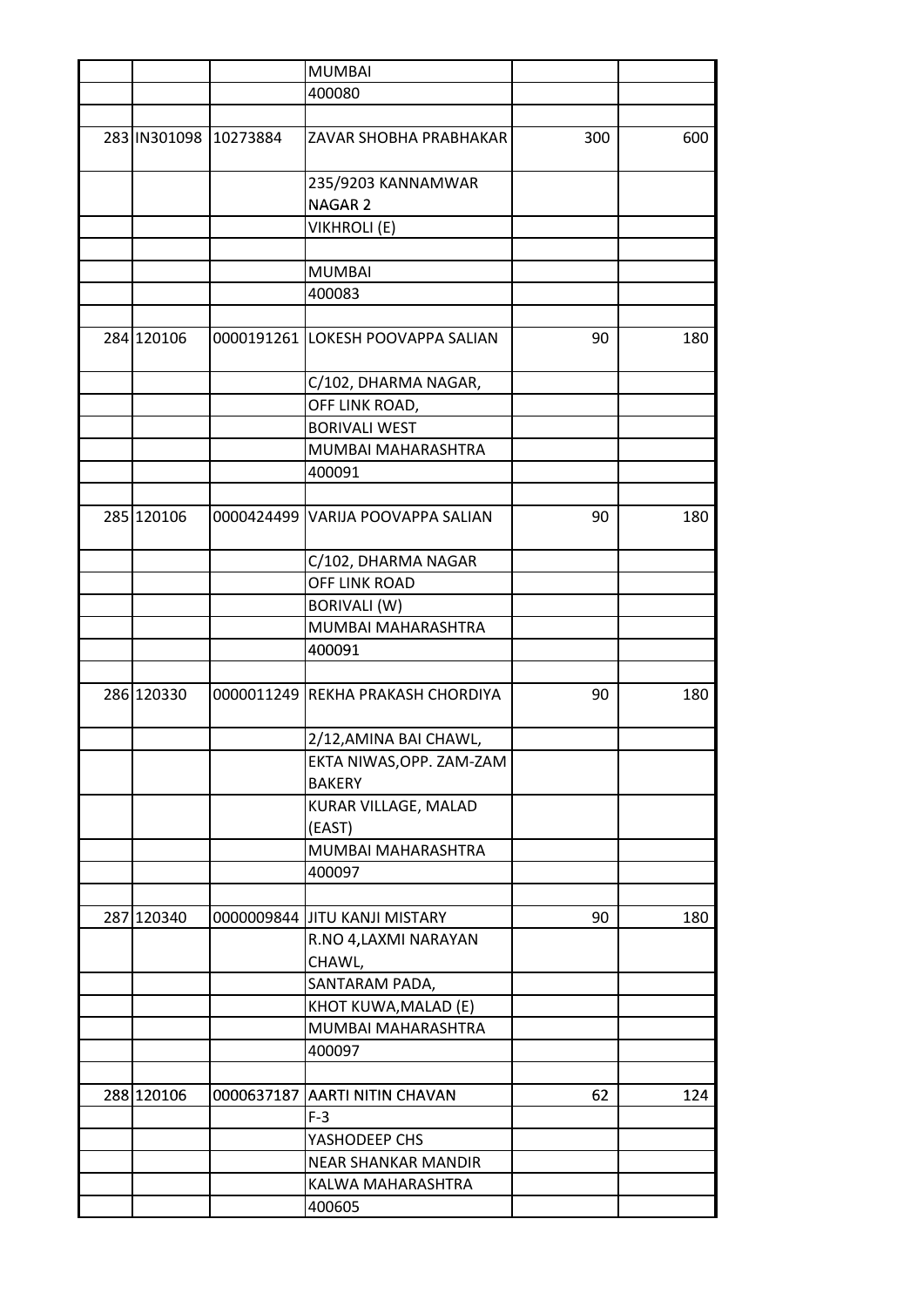| 289 120455 |            | 0000039925   PRAKASH MAHADEO JEKATE | 20  | 40  |
|------------|------------|-------------------------------------|-----|-----|
|            |            | C 602 SHREE COMPLEX                 |     |     |
|            |            | PLOT NO 106/112 SECTOR              |     |     |
|            |            | NO <sub>14</sub> MORE               |     |     |
|            |            | DEPARTMENTAL STORE                  |     |     |
|            |            | KAMOTHE KAMOTHE NO                  |     |     |
|            |            | 410209                              |     |     |
|            |            | RAIGARH(MH)                         |     |     |
|            |            | MAHARASHTRA                         |     |     |
|            |            | 410208                              |     |     |
|            |            |                                     |     |     |
| 290 120332 |            | 0006294986 SUJATHA DEVARAPALLI      | 70  | 140 |
|            |            | 701 GERA ASTORIA                    |     |     |
|            |            | <b>CARANZALEM TISWADI</b>           |     |     |
|            |            | <b>NORTH GOA</b>                    |     |     |
|            |            | NORTH GOA GOA                       |     |     |
|            |            | 403002                              |     |     |
|            |            |                                     |     |     |
| 291 120281 |            | 0000052113 DIPTI PRAKASH PATEL      | 100 | 200 |
|            |            | A/101, SATTADHAR APPTS.,            |     |     |
|            |            | KARASAVADDO, MAPUSA,                |     |     |
|            |            | GOA,                                |     |     |
|            |            | <b>MAPUSA GOA</b>                   |     |     |
|            |            | 403507                              |     |     |
| 292 120332 |            | 0006390545 DILYS THOMAS             | 72  | 144 |
|            |            | ROYAL APARTMENTS PLOT               |     |     |
|            |            |                                     |     |     |
|            |            | NO <sub>8</sub><br>21 SANEWADI      |     |     |
|            |            | <b>AUNDH</b>                        |     |     |
|            |            |                                     |     |     |
|            |            | PUNE MAHARASHTRA<br>411007          |     |     |
|            |            |                                     |     |     |
| 293 120332 | 0007200321 | <b>VIJAY GUPTA HUF</b>              | 75  | 150 |
|            |            | B1/503 GAGAN VIHAR                  |     |     |
|            |            | <b>NEAR MARKETYARD</b>              |     |     |
|            |            | <b>BIBEWADI KONDWA RD</b>           |     |     |
|            |            | PUNE MAHARASHTRA                    |     |     |
|            |            | 411037                              |     |     |
|            |            |                                     |     |     |
| 294 120109 |            | 0004342191 MADHAVI ASHOK GOLE       | 50  | 100 |
|            |            | 301/B, MAITRI RADHA                 |     |     |
|            |            | <b>DAMODAR</b>                      |     |     |
|            |            | SOC, CHIPLUNKAR RD,                 |     |     |
|            |            | RAMNAGAR,                           |     |     |
|            |            | <b>DOMBIVLI EAST</b>                |     |     |
|            |            | KALYAN MAHARASHTRA                  |     |     |
|            |            | 421201                              |     |     |
|            |            |                                     |     |     |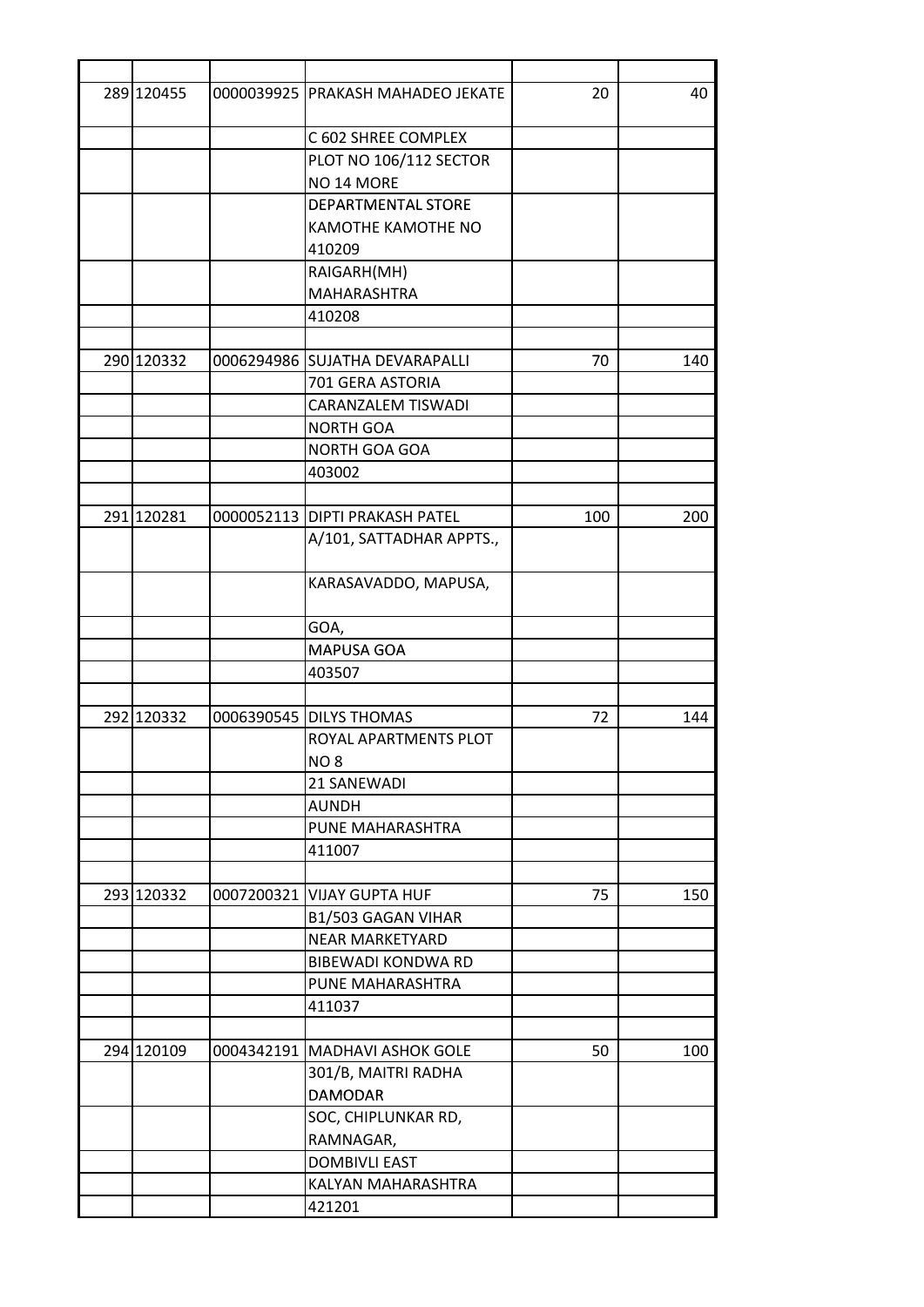| 295 120109 |                       | 0001331531 HARESHKUMAR R BHAROTE | 10  | 20  |
|------------|-----------------------|----------------------------------|-----|-----|
|            |                       | NAKODA AOTS                      |     |     |
|            |                       | FKAT-2, PLOT 41,                 |     |     |
|            |                       | KANSAI SECTION,                  |     |     |
|            |                       | AMBERNATH                        |     |     |
|            |                       | MAHARASHTRA                      |     |     |
|            |                       | 421501                           |     |     |
|            | 296 IN303116 12182524 | SONALI SATYANARAYAN              | 100 | 200 |
|            |                       | RANDAD                           |     |     |
|            |                       | 217-1 NATHAPUR GRAM              |     |     |
|            |                       | <b>TEHSIL BID</b>                |     |     |
|            |                       | <b>DISTT BEED</b>                |     |     |
|            |                       | NEAR RAJSTHANI SCHOOL            |     |     |
|            |                       |                                  |     |     |
|            |                       | <b>BEED MAHARASHTRA</b>          |     |     |
|            |                       | 431122                           |     |     |
|            |                       |                                  |     |     |
|            | 297 IN301774 16744692 | PARMANAND JANIMAL                | 90  | 180 |
|            |                       | <b>JAGWANI</b>                   |     |     |
|            |                       | 38                               |     |     |
|            |                       | <b>JARIPATAKA VASTI</b>          |     |     |
|            |                       | <b>NAGPUR</b>                    |     |     |
|            |                       |                                  |     |     |
|            |                       | 440014                           |     |     |
| 298 120384 |                       | 0000399599 M. BHARATHA LAKSHMI   | 5   | 10  |
|            |                       | QR. 24                           |     |     |
|            |                       | LIC QUARTARS                     |     |     |
|            |                       | <b>GUN FOUNDRY</b>               |     |     |
|            |                       | HYDERABAD ANDHRA                 |     |     |
|            |                       | <b>PRADESH</b>                   |     |     |
|            |                       | 500001                           |     |     |
|            |                       |                                  |     |     |
| 299 120109 | 0003477435 S JYOTHI.  |                                  | 3   | 6   |
|            |                       | H NO 17-59/8                     |     |     |
|            |                       | RAM NAGAR COLONY,                |     |     |
|            |                       | <b>ALWAL</b>                     |     |     |
|            |                       |                                  |     |     |
|            |                       | SECUNDERABAD ANDHRA              |     |     |
|            |                       | PRADESH                          |     |     |
|            |                       | 500010                           |     |     |
|            |                       |                                  |     |     |
|            | 300 IN302734 10025663 | MADHU BALA                       | 90  | 180 |
|            |                       | H.NO 3-4-376/3 2ND FLOOR         |     |     |
|            |                       | <b>BASANT COLONY</b>             |     |     |
|            |                       | LINGAMPALLY                      |     |     |
|            |                       | KACHIGUDA HYDERABAD              |     |     |
|            |                       | <b>TELANGANA INDIA</b>           |     |     |
|            |                       |                                  |     |     |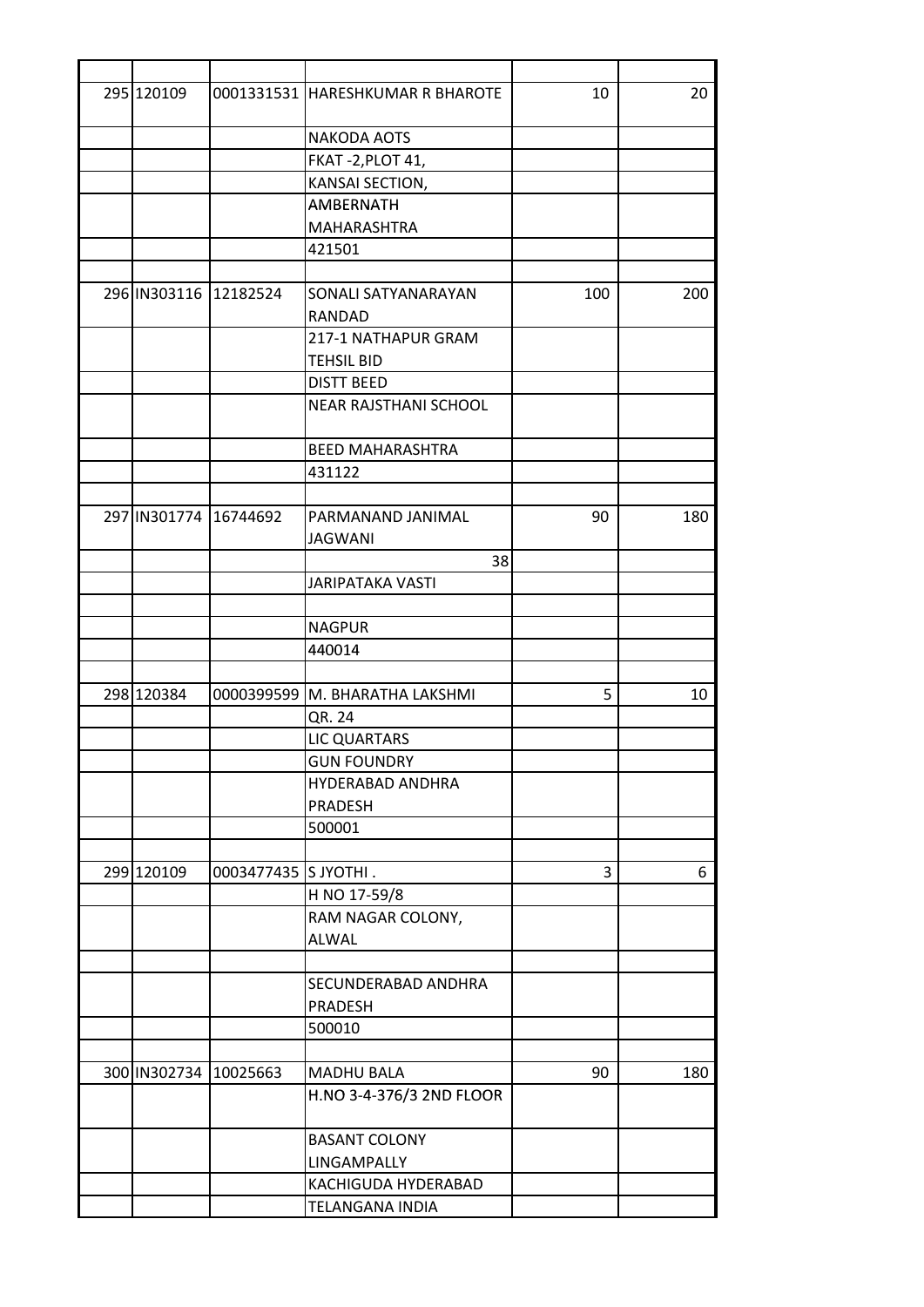|                       |          | 500027                            |     |     |
|-----------------------|----------|-----------------------------------|-----|-----|
|                       |          |                                   |     |     |
| 301 IN300394 10009850 |          | <b>MAHENDRA MEHTA</b>             | 90  | 180 |
|                       |          | PLOT NO 103 AP TEXT BOOK          |     |     |
|                       |          | <b>COLONY</b>                     |     |     |
|                       |          |                                   |     |     |
|                       |          | <b>KARKHANA</b>                   |     |     |
|                       |          | SECUNDERABAD                      |     |     |
|                       |          | 500003                            |     |     |
|                       |          |                                   |     |     |
| 302 130279            |          | 0000182903 G SWAMINATHAN.         | 15  | 30  |
|                       |          | H NO 1-15/1                       |     |     |
|                       |          | <b>KHANAPUR VILLAGE</b>           |     |     |
|                       |          | RAJENDRANAGAR MANDAL              |     |     |
|                       |          |                                   |     |     |
|                       |          | RANGAREDDY TELANGANA              |     |     |
|                       |          |                                   |     |     |
|                       |          | 500075                            |     |     |
| 303 IN301774          |          |                                   |     |     |
|                       | 17651695 | SUJATHA SATRASALA                 | 150 | 300 |
|                       |          | 6 169 DEVALAM STREET              |     |     |
|                       |          | MADANAPALLI                       |     |     |
|                       |          |                                   |     |     |
|                       |          | <b>CHITTOOR</b>                   |     |     |
|                       |          | 517325                            |     |     |
|                       |          |                                   |     |     |
| 304 120514            |          | 0000106442 MALATHI GUDIVADA       | 5   | 10  |
|                       |          | D. No. 11-52-39/40                |     |     |
|                       |          | SITHARAM BUILDINGS,               |     |     |
|                       |          | GUDIVADAVARI ST.,                 |     |     |
|                       |          | VIJAYAWADA                        |     |     |
|                       |          | KRISHNA ANDHRA PRADESH            |     |     |
|                       |          | 520001                            |     |     |
|                       |          |                                   |     |     |
| 305 IN300597          | 10257875 | <b>ANKIT BACHHAWAT</b>            | 90  | 180 |
|                       |          | <b>768 1ST MAIN</b>               |     |     |
|                       |          | 2 A CROSS                         |     |     |
|                       |          | DOMLUR LAYOUT                     |     |     |
|                       |          | BANGALORE                         |     |     |
|                       |          | 560071                            |     |     |
|                       |          |                                   |     |     |
| 306 130174            |          | 0000089831 SHREYANS KUMAR SETHIYA | 90  | 180 |
|                       |          | HUF.                              |     |     |
|                       |          | 31, GENERAL MUTHIA<br>MUDALI ST., |     |     |
|                       |          | 2ND FLOOR, RAINBOW                |     |     |
|                       |          | <b>COMPLEX</b>                    |     |     |
|                       |          | SOWCARPET                         |     |     |
|                       |          |                                   |     |     |
|                       |          | CHENNAI TAMIL NADU                |     |     |
|                       |          | 600001                            |     |     |
|                       |          |                                   |     |     |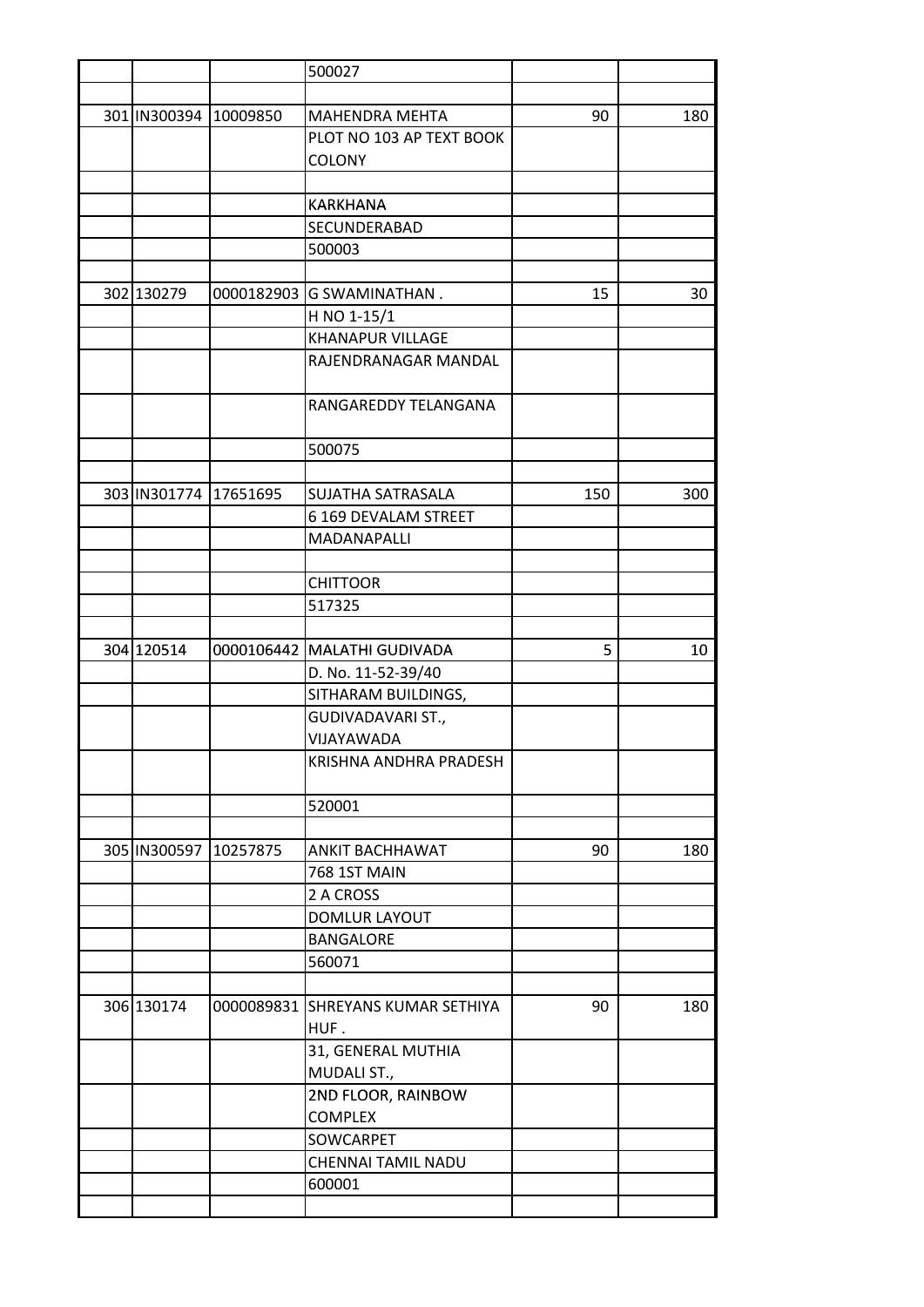| G-2.KAILASH FLATS,<br>DOORNO:6<br><b>BALAKRISHNA MUDALI</b><br><b>STREET</b><br><b>WEST MAMBALAM</b><br>CHENNAI TAMILNADU<br>600033<br>308 IN303237<br>10020958<br>S SRINIVASAN<br>90<br>180<br>81/1 MANNAPPA STREET<br><b>KOTTUR</b><br><b>CHENNAI</b><br>600085<br>309 IN300394 18603590<br>55<br>K V SIREESHA<br>110<br>PLOT NO 1 AND 2 GROUND<br><b>FLOOR</b> |
|-------------------------------------------------------------------------------------------------------------------------------------------------------------------------------------------------------------------------------------------------------------------------------------------------------------------------------------------------------------------|
|                                                                                                                                                                                                                                                                                                                                                                   |
|                                                                                                                                                                                                                                                                                                                                                                   |
|                                                                                                                                                                                                                                                                                                                                                                   |
|                                                                                                                                                                                                                                                                                                                                                                   |
|                                                                                                                                                                                                                                                                                                                                                                   |
|                                                                                                                                                                                                                                                                                                                                                                   |
|                                                                                                                                                                                                                                                                                                                                                                   |
|                                                                                                                                                                                                                                                                                                                                                                   |
|                                                                                                                                                                                                                                                                                                                                                                   |
|                                                                                                                                                                                                                                                                                                                                                                   |
|                                                                                                                                                                                                                                                                                                                                                                   |
|                                                                                                                                                                                                                                                                                                                                                                   |
|                                                                                                                                                                                                                                                                                                                                                                   |
|                                                                                                                                                                                                                                                                                                                                                                   |
|                                                                                                                                                                                                                                                                                                                                                                   |
|                                                                                                                                                                                                                                                                                                                                                                   |
|                                                                                                                                                                                                                                                                                                                                                                   |
|                                                                                                                                                                                                                                                                                                                                                                   |
| <b>THOLKAPIAR STREET</b>                                                                                                                                                                                                                                                                                                                                          |
| THIRUVALLUVAR                                                                                                                                                                                                                                                                                                                                                     |
| NAGAR ROAD OLD KATPADI                                                                                                                                                                                                                                                                                                                                            |
|                                                                                                                                                                                                                                                                                                                                                                   |
| <b>VELLURE</b>                                                                                                                                                                                                                                                                                                                                                    |
| 632007                                                                                                                                                                                                                                                                                                                                                            |
|                                                                                                                                                                                                                                                                                                                                                                   |
| 310 IN303069 10003948<br><b>KIRAN DAMANI</b><br>90<br>180                                                                                                                                                                                                                                                                                                         |
| C/O JAGAN NATH DAMMANI                                                                                                                                                                                                                                                                                                                                            |
|                                                                                                                                                                                                                                                                                                                                                                   |
| 16, PAGEYA PUTTY STREET                                                                                                                                                                                                                                                                                                                                           |
| <b>KOLKATA</b>                                                                                                                                                                                                                                                                                                                                                    |
| WESTBENGAL, INDIA                                                                                                                                                                                                                                                                                                                                                 |
| 700007                                                                                                                                                                                                                                                                                                                                                            |
|                                                                                                                                                                                                                                                                                                                                                                   |
| 311 IN301629<br>10027139<br>PRAVIN KUMAR KHETAN<br>90<br>180                                                                                                                                                                                                                                                                                                      |
| 36, SARAT GHOSH STREET                                                                                                                                                                                                                                                                                                                                            |
| C/O CHOTH MAL KEDIA                                                                                                                                                                                                                                                                                                                                               |
|                                                                                                                                                                                                                                                                                                                                                                   |
| <b>KOLKATA</b>                                                                                                                                                                                                                                                                                                                                                    |
| 700014                                                                                                                                                                                                                                                                                                                                                            |
|                                                                                                                                                                                                                                                                                                                                                                   |
| 312 IN302105<br>10244367<br>ASHOK KUMAR PODDAR<br>90<br>180                                                                                                                                                                                                                                                                                                       |
| 36, SARAT GHOSH STREET,                                                                                                                                                                                                                                                                                                                                           |
|                                                                                                                                                                                                                                                                                                                                                                   |
|                                                                                                                                                                                                                                                                                                                                                                   |
|                                                                                                                                                                                                                                                                                                                                                                   |
| <b>KOLKATA</b>                                                                                                                                                                                                                                                                                                                                                    |
| 700014                                                                                                                                                                                                                                                                                                                                                            |
|                                                                                                                                                                                                                                                                                                                                                                   |
| 313 120300<br>0000030420 KAVITA BHAWNANI<br>600<br>1,200                                                                                                                                                                                                                                                                                                          |
| 13/C, JATIN BAGCHI ROAD,                                                                                                                                                                                                                                                                                                                                          |
|                                                                                                                                                                                                                                                                                                                                                                   |